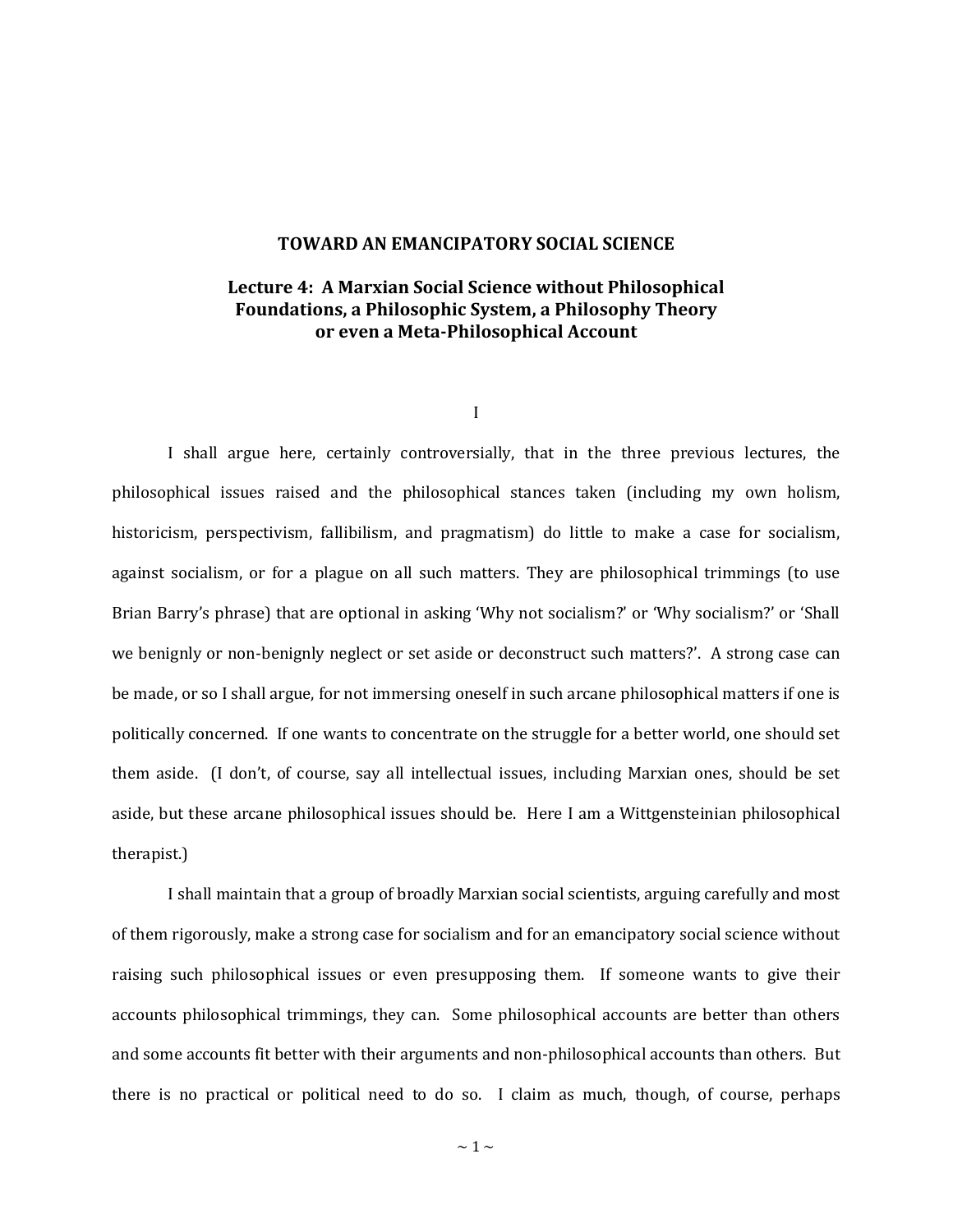mistakenly, for my own pragmatism, fallibilism, holism, perspectivism, and historicism. But there is no practical or political need to do so. These social scientists need not take such philosophical sides or concern themselves with such matters. And philosophers setting out such philosophical positions, even when they do so cogently, will and can do little to strengthen—or indeed weaken these social scientists' work or to strengthen or weaken the case for socialism. Pragmatism, holism, fallibilism, perspectivism, and historicism are mainly of value in shutting down metaphysical, epistemological, metaethical, normative ethical and normative political theories—all of them, in one way or another, philosophical theories. Some such theories, as we have seen in Lectures 1, 2, and 3, have often mucked up our accounts of Marxian emancipatory social science. It shall be the burden of my account in this lecture to show how our Marxian social science can travel philosophically light without loss. This will seem to many, both Marxians and non-Marxians, as needlessly paradoxical, provocative, and, to some, downright wrong. Some might even think my claim is absurd, very *partipris*, and caught in pragmatic contradiction. I shall try here to show how central issues in Marxian social science can and should so travel philosophically light.

In my last lecture (Lecture 6), I shall turn to metaphilosophical arguments to show how we can and should avoid metaphysical, epistemological, metaethical, and normative ethical and normative political issues and theorizing. I will take a more direct route here and argue that these issues do little to either make or unmake the case for socialism or do much to put it on the political agenda.

I want to make one qualification here which I think will be seen in Lecture 6 to be no real qualification at all. Sometimes, as I shall try to instantiate as I go along, I use conceptual analyses that may turn out to be useful in clarifying our use of concepts, proceeding, much as Wittgenstein did, to relieve conceptual confusions and blocks where our language, due to philosophical interventions, goes on a holiday. I do employ in places such a philosophical technique—a

 $\sim$  2  $\sim$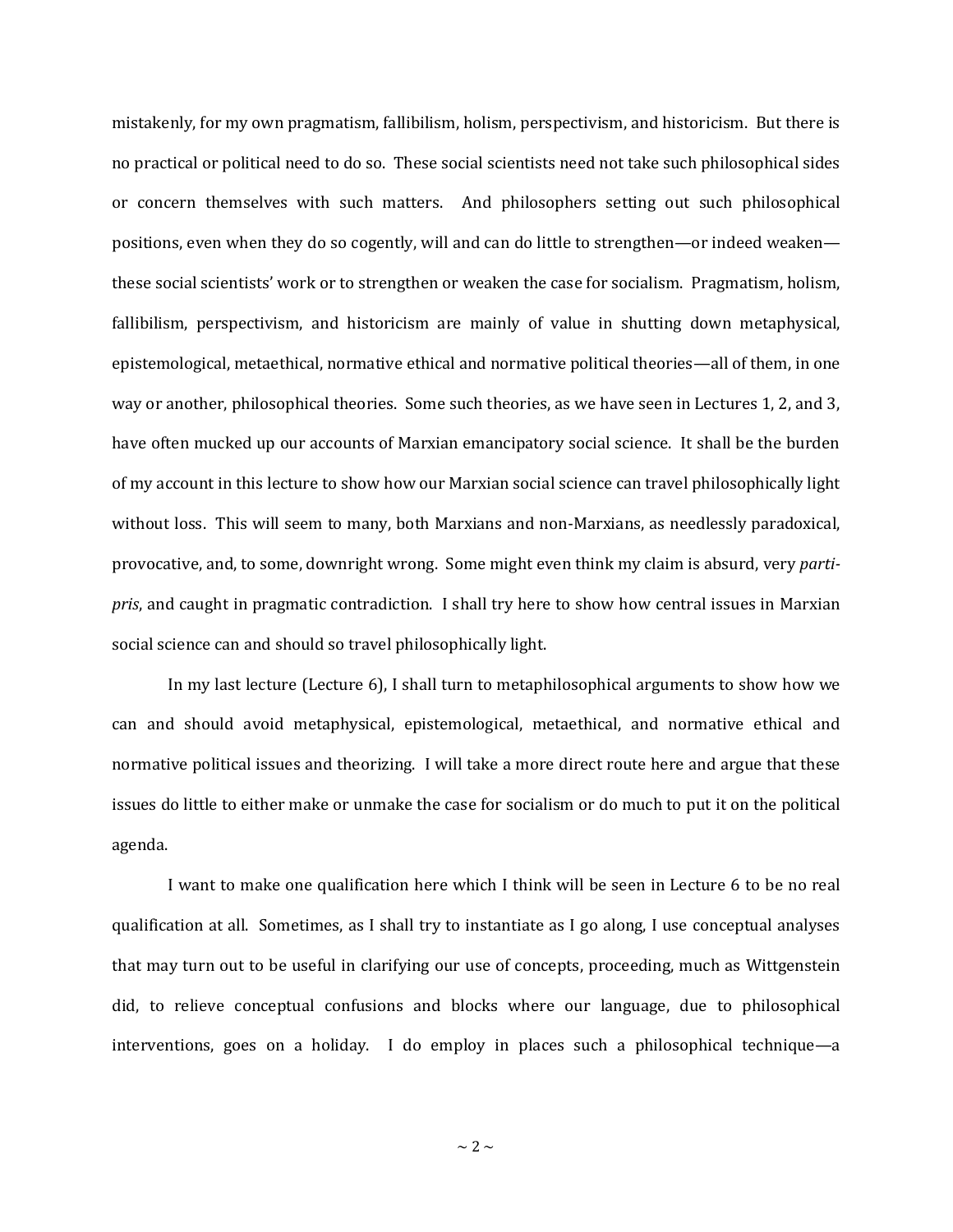metaphilosophical technique, if you will—but, as Wittgenstein argues, it is an activity and not the articulating of a theory, a system or any foundationalism, nor a presupposing of any of them.

II

When Jocelyne Couture and I were jointly giving a seminar principally on imperialism, globalization and global poverty to some graduate students in the Department of International Relations and Politics at Rhodes University in South Africa, I was struck by how philosophy did not play much more than a bit part (and an excisable one at that) in the literature concerning these issues. Philosophy, that is, has little to say concerning imperialism, globalization, colonialism, neocolonialism, oppression, domination, exploitation, and even global poverty. The texts (not textbooks) we were studying in our seminar owed little to philosophy. They were *principally* texts by Marxian social scientists. There was one text by a philosopher, Thomas Pogge, but it is primarily a work of social science (Pogge 2002). The texts we studied were well informed, sophisticated, non-doctrinaire, and written with clarity and with considerable argumentative skill and rigor without the slightest touch of postmodernist obscurantism or literary beautification. But the authors do not write like philosophers (*sometimes* Pogge aside) or consider philosophical issues, not even (at least not in any detail) the issues of the Marxians that I discussed in the previous lectures. It is not clear that they even presupposed any of them or that when they did (if they did) that they needed to. They mentioned, though without much characterization, historical materialism and mentioned some of the issues of what Erik Olin Wright calls sociological Marxism (a central claim being that social being determines consciousness). But they mentioned these matters rather in passing. The issues of methodological individualism, the defense of and challenges to dialectics, and questions of holism, perspectivism and historicism did not concern them, though some of the authors (for example, David Harvey) used the word 'dialectics' freely but rather unproblematically

 $\sim$  3  $\sim$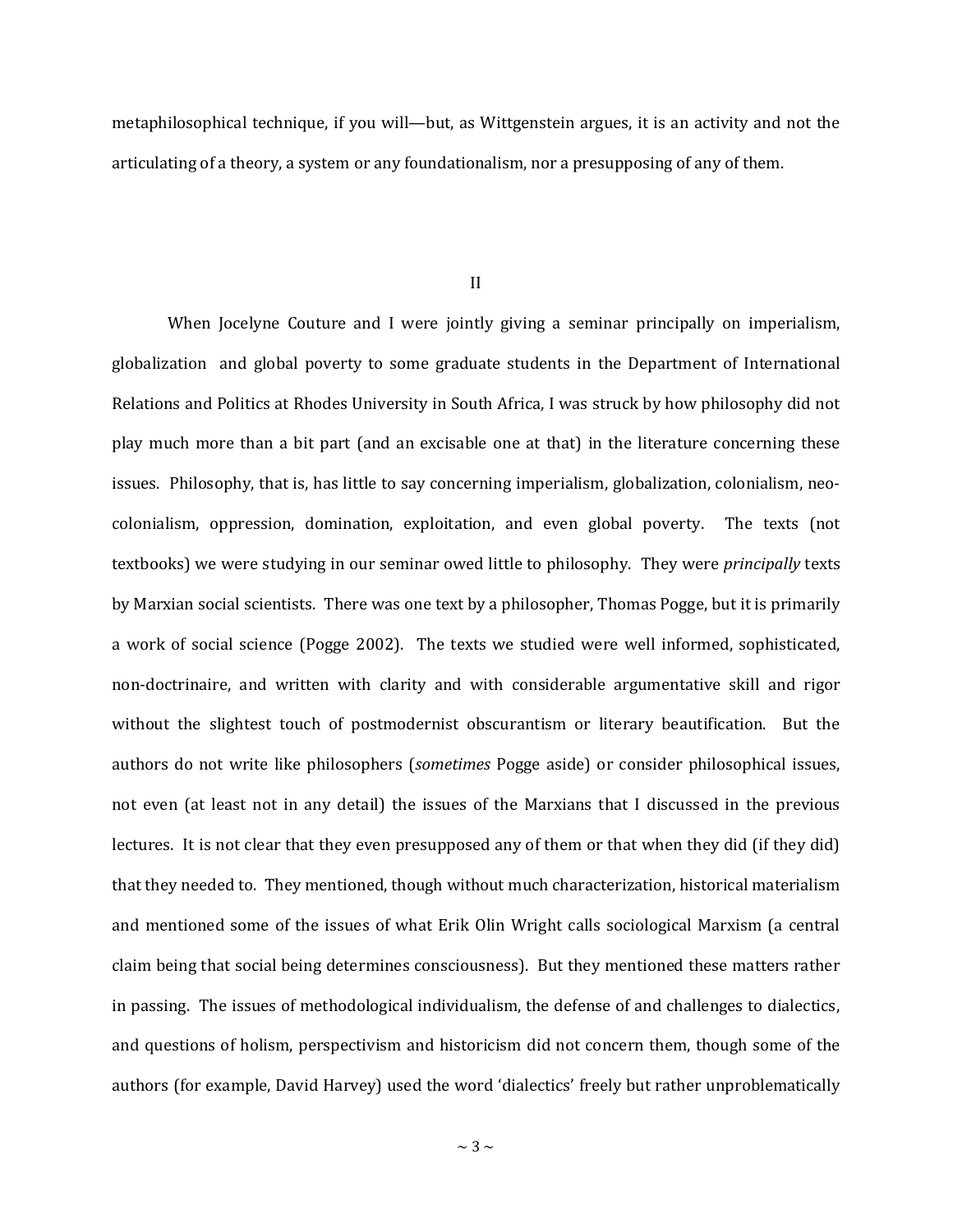and untechnically. The issues they did discuss included imperialism, neo-colonialism, the State, capitalist over-accumulation, ideology, exploitation, oppression, bureaucracy and corruption, globalization, crises of capitalism, the media, neo-liberalism and its hegemony with the worldwide (or nearly so) acceptance of TINA (There Is No Alternative) of neo-liberalism. But what most philosophers would recognize in their discussions as philosophical issues played little part. (*Perhaps* the discussions of the state are somewhat of an exception.)

They were, Pogge and Jan Scholte (a sociologist) aside, Marxians and socialists out to articulate and examine the issues mentioned above and, in doing so, to characterize and defend a socialism for the 21st century. This articulation and defense was made with an acute awareness of the problems to be confronted and with an in-depth awareness of the way the old Soviet and Maoist models went wrong, and of the abdication of socialism on the part of *contemporary* social democrats (Anderson 2000, 7-9; Panitch 2008; Harvey 2005).

Most of them were also as clear, each in his or her own way, as the analytical Marxists. But their writings still had a thorough political, social and economic texture. Indeed, they were thick with such texture, and with historical understanding, and were for the most part free of political moralism—though still with an acute normative sense but without an addiction to moral *theory* or normative political *theory* or to moralizing. They wrote more like resolute political realists with a firm sense of *real politik*, though without renouncing their Marxianism. I refer to such writers as Perry Anderson, Mike Davis, Carl Boggs, David Harvey, Eric Hobsbawm, Chambers Johnson, Peter Gowan, Giovanni Arrighi, Robert Brenner, Colin Leys, Leo Panitch, Michael Parenti, Tariq Ali, Boris Kagarlitsky, D. L. Raby, Gopal Balakrishnan, Atilio Boran, Jayati Ghosh, Alan Freeman, Bouvestara de Sousa Santos, Marta Harnecker, Michael Lebowitz, Immanuel Wallerstein, and Samir Amin, among others. (See bibliography.)

As I continued to study these authors and their intellectual and political kin, I gradually came to the conclusion that their way of writing and the problems they consider is principally

 $\sim$  4  $\sim$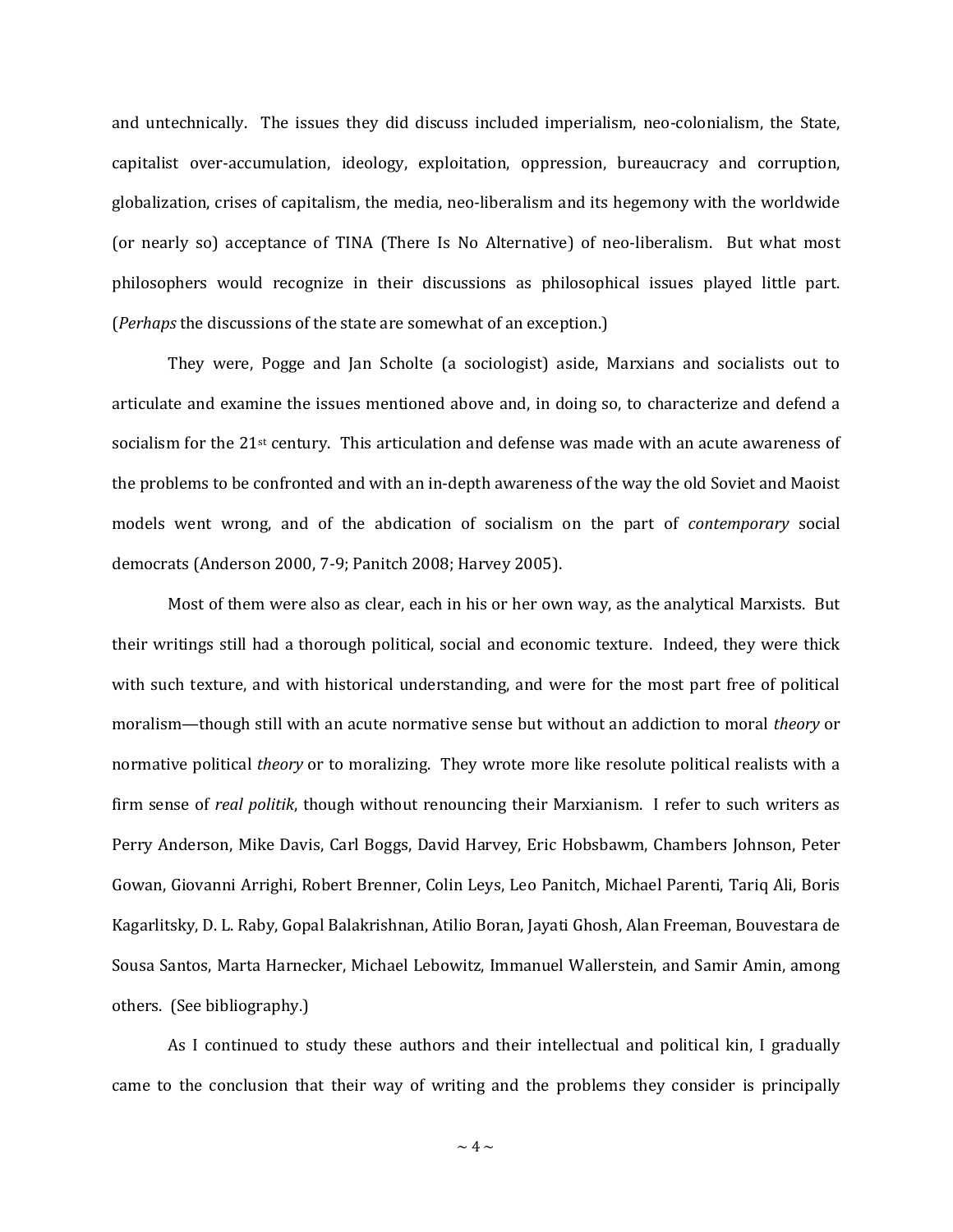where the action is (to use G. A. Cohen's phrase) rather than with analytical Marxists (orthodox and maverick) or even the best of Hegelian Marxist philosophers. However, perhaps as a bit of a philosopher's hangover and in spite of what I have said about thick descriptions, I worry about the implicit, and sometimes explicit, normative element in such social scientists' work; and, donning my philosopher's cap, and still in spite of what I have just said, I worry about their normative clarity and force. These writers, as much as Marx, Lenin, Lukács, Althusser, McCarney and Jamenson, reject political moralism (the idea, roughly, that we can understand and change the world by astutely, sophisticatedly and rigorously moralizing concerning it). For the most part they write like political realists, yet they all believe (unlike political realists) that a better world is possible and, like Marx himself, write to help address such a matter and to help make it possible. But, again like Marx, they realize that this cannot, *at least in any proper way*, be done without understanding the world and without an awareness of the difficulty of changing it, including an understanding of how deeply capitalist ideology can blur or massage our understanding and the extent and effectiveness of capitalism's power—sometimes naked power. However, there is, their political realism notwithstanding, a residue of utopianism in their work with the acute need of a vision and an enriched sense of where we on the Left want to go (Panitch 2008, 181-212). For most of them there is an awareness of the need for a vision, as this is so for political leaders such as Fidel Castro and Hugo Chávez. Some try to articulate what it would come to and explain why we need it. For many, it is implicit rather than clearly articulated or sometimes not even articulated at all.

I also came to wonder how, if at all, the often rigorous and perceptive philosophical analysis of analytical Marxists—either the orthodox ones (Cohen, Roemer, Wright, and Elster) or the maverick, holistic and neo-pragmatist sort (myself, Kumar, or Wood)—could, for example, help a Marxian emancipatory social science to decipher the world and to conceive of a better (even a *somewhat* better) world, and in doing these things to help change our world into such a better world. It might help in bringing about a better world by breaking some blocking ideological cramps

 $\sim$  5  $\sim$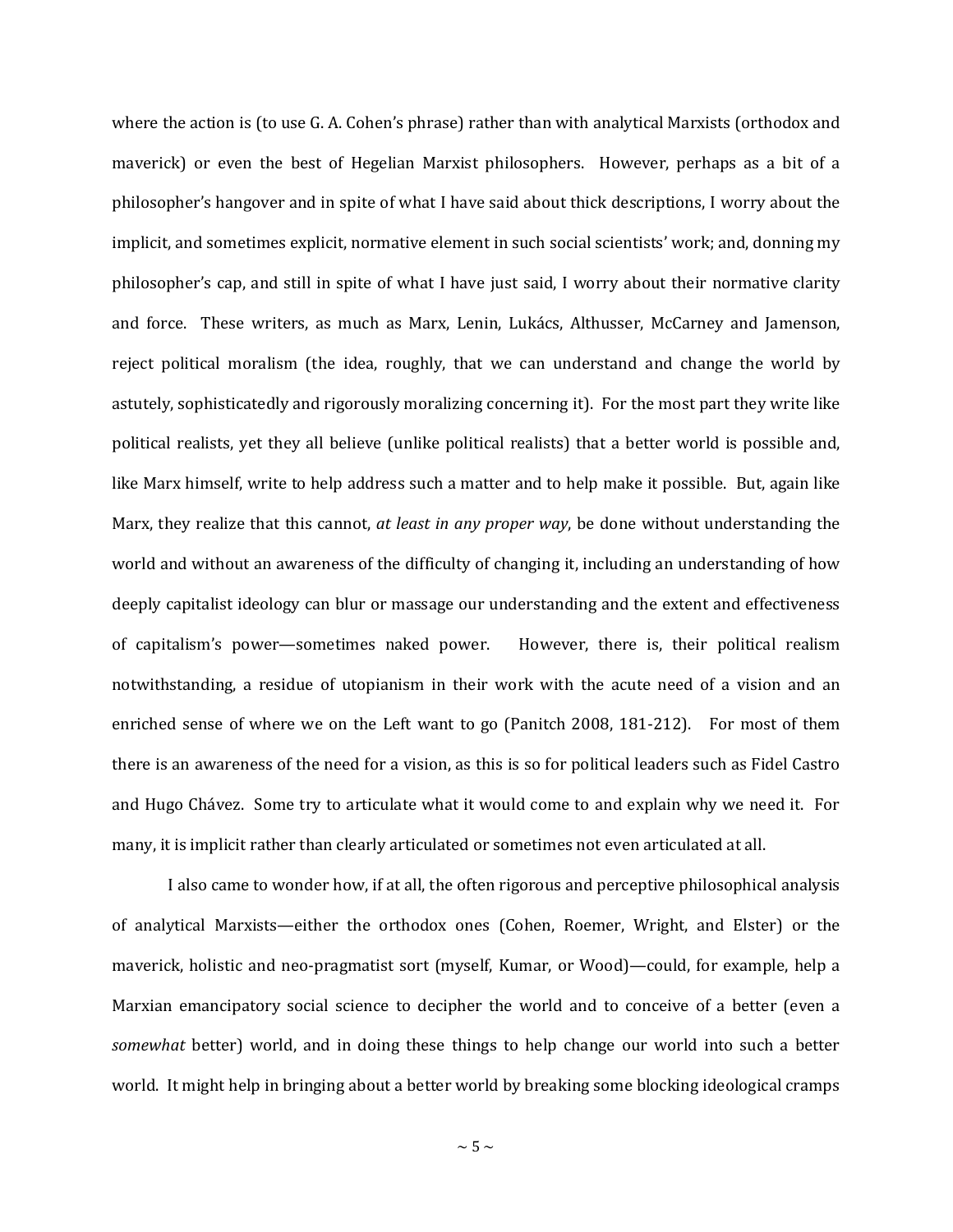through refuting some basically 'positivist' conceptual puzzles dismissive of the appeal to thick descriptions or of the very idea of there being coherent talk of the possibility of there being a better world. Isn't this conceptual deconstruction sometimes helpful? But even if so, it is still small potatoes compared to what the radical social scientists I have listed above are doing. Analytical Marxism in a rather scholastic mode is mostly more fiddling while Rome burns; a good intellectual exercise and, for some, good fun, breaking some philosophical cramps, e.g., those of Hegelian or Althusserian Marxism or of scientistic thinking, but hardly aiding much in the struggle to attain a better world or even a rather more decent world. It is something that would help us escape at least the worst barbarism; a barbarism which for us (people living in the last quarter of the  $20<sup>th</sup>$  Century and the first quarter of the  $21$ <sup>st</sup> Century) is a daily occurrence and something that we have come to feel is almost natural (Hobsbawm 1997, 217-770. For that possibility we need to turn to the work of those social scientists and social scientists like them.

### III

Against what I have just been saying, it may be objected that I am ignoring here an intellectual division of labor. People doing analytical Marxism—whether in an orthodox way, as Cohen, Elster, Wright, and Roemer do, or in a heterodox and holist way, as Wood, Kumar and I do (for Kumar and myself, a Marxianism with a pragmatist twist)—ask a certain range of questions, questions that have been front and center in the last three lectures. In contrast, Marxian social scientists such as Arrighi, Anderson, Panitch, Gowan, Hobsbawm, Harvey, *et al.*, raise for the most part different kinds of questions. Both, it could be claimed, are crucial in our political and intellectual lives and we should not sacrifice or ignore one for the other.

My 'fiddling while Rome burns' response, in effect, raises a question of priorities. We live in (to put it mildly) a dreadful world and it, at least arguably, is getting worse. I use the metaphor 'pigsty' for what goes on in the Third World concerning all the unnecessary deaths and the

 $\sim$  6  $\sim$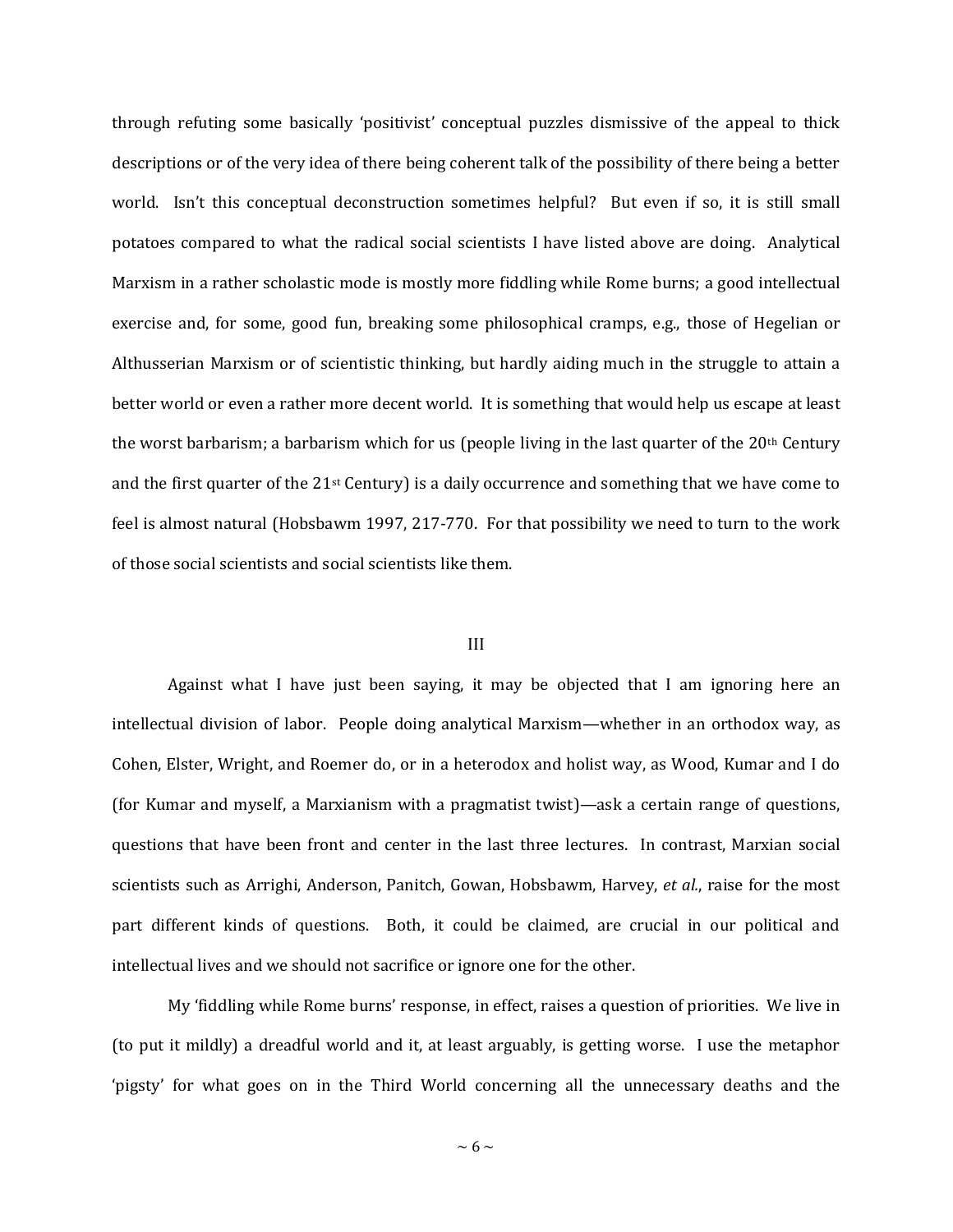conditions of life of great masses of people there. And I use the metaphor 'global insane asylum' for how it goes globally (taking the world as a whole) concerning, crucially, global warming as well as crises about food and water exacerbated by our growing world population (Davis 2010). These are exacerbated, as well, by constant longstanding wars. The above metaphors seem to be appropriate metaphors, not *parti pris* wildness. 'Pigsty' calls to mind the condition of life of the poors of the world (an enormous mass of people) concentrated, but not exclusively, in the South. 'Global insane asylum' calls to mind principally how we are approaching global warming: the depth of our denial of the urgency here and, with that, our typically doing so little about it and the conditions of our oceans.

These are the kind of issues that animate the work of such social scientists as Davis, Harvey, Gowan, Arrighi, *et al*. They articulate in a telling way the horror of contemporary human life and what is to be done about it. Cohen, *et al.*, even with all their good willed, principled, open underlying intentions (socialist intentions), do not confront this horror and the demands it makes in an effective way. They concern themselves with arcane issues principally of interest to philosophers and with little relevance to our political lives—to what some have called 'real politics' (Geuss 2005; 2008).

We have seen in the previous lectures: (1) analytical Marxists trying to clean the Augean stable of the obscurantism of Hegelian and Althusserian Marxism; and (2) their attempt to refute thoroughly demolish—radical methodological holism and replace it with methodological individualism without succumbing to either economic or political liberalism or to what *they take to be* the historical relativism and contextualism of historicism. In turn, we have seen maverick analytical Marxians, while also remaining committed socialists and Marxists, articulating a form of holism (including methodological holism), historicism and contextualism. And we have also seen something of those who, while rejecting quietism or defeatism and remaining good socialists, think that these two philosophical sides are taking in each other's dirty linen. Some (Kumar and myself)

 $\sim$  7  $\sim$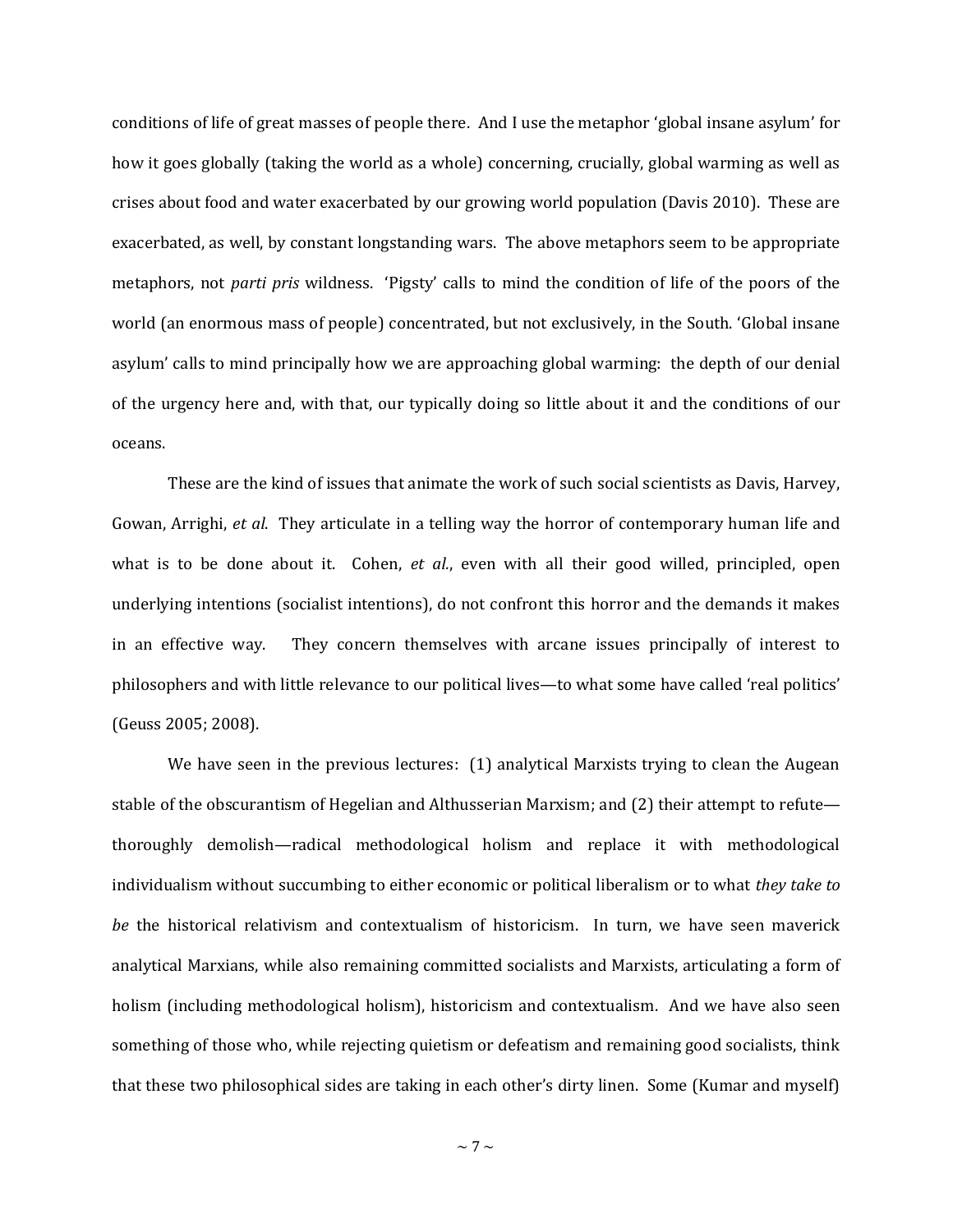take a Jamesian and Deweyian pragmatist turn when we claim that a 'contest' between putatively different practices that makes no empirical or otherwise practical difference constitutes no difference. There is, we claim, nothing of substance that divides them. That is not the Peircean claim that what makes no *logically possible* difference to experience is no difference. That Peircean turn is usually thought by philosophers to be the more adequate form of pragmatism. But that, I believe (like Richard Rorty), is mistaken (Rorty 2007, 34). If we get concerned with such modalities we shall be led down the metaphysical garden path. This would not happen if we delete 'logically possible' from the above Peircean formula. The way to go instead is as Rorty puts it bluntly (following William James): "If a debate has no *practical* significance, then it has no *philosophical*  significance" (Rorty 2007, 34). What difference, we should ask, to our political, economic or social practices would it make if we were Cohen or Elster-like methodological individualists or Rorty, Kumar or Nielsen-like methodological holists? I think such a philosophical dispute, with its epistemological and metaphysical jostling, is good philosophical fun for some of us and, as well, demands rigorous conceptual work. But, good fun or not, conceptually demanding or not, nothing that matters affecting social-political-economic events or practices issues from that—nothing, in other words, that affects our lives. (For some of this fun, see the clearly drawn and argued issues between Richard Rorty and Pascal Engel in Rorty 2007.)

Instead, look at the matters with which social scientists such as Panitch, Parenti, Harvey, *et al*., concern themselves. They are concerned with the increasing diversification and fragmentation of the working class and with, under such circumstances, the disappearance of the *proletariat* (a class that is *in* society but not *of* that society). What, they ask, are the prospects for socialism in such a world? How do we get—if we can—an agency that is determined (committed) to changing radically societies (the world) and has (or could come to have) the capacity and the power to do so and, moreover, has the capacity to change such a world into a world with something like a socialist motivating rationale and a socialist *ethos* and indeed into a socialist reality? Traditionally, in the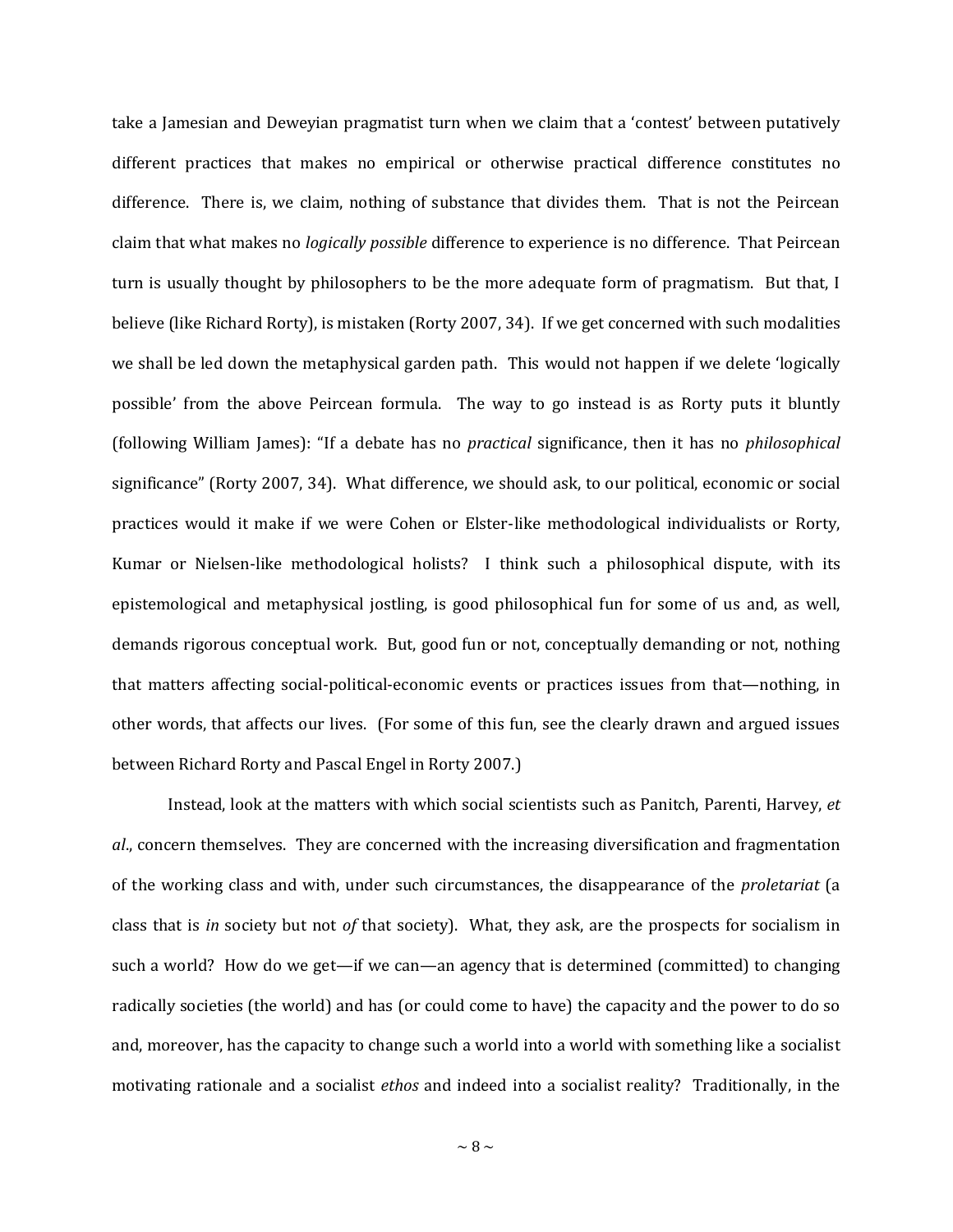modern period a militant industrial working class was at least plausibly taken to be the class that would do the requisite altering (Levine 2003). This was what classical Marxists saw as the indispensible agent of radical social change for a transformation of the world. But the proletariat seems to have disappeared. Indeed some think it *might* have never existed (Levine 2003). Still, there are a lot of oppressed, dominated, savagely exploited people around, for the most part from the working class and the underclass (the latter abundantly in the South but also, though less abundantly, a growing group in the North). The underclass is what South Africans call 'the poors of the world'. They are either the very marginally employed or not employed at all and many have no experience of employment (Wilson 1987; 2006). These people worldwide are in massive numbers in both the South and North, though, as I have just remarked, more so in the South. They do not count as the traditional proletariat but more like what used to be pejoratively called *lumpen proletariat*. Together these people—the most wretched of the earth—along with a working class with full-time or substantial part-time jobs (though not infrequently increasingly insecure and wage-depressed jobs) constitute what has been called the *multitude*. This entire multitude, though in varying degrees and in varying ways, is dominated, oppressed, exploited or not even fortunate enough to be exploited. Moreover, it is not only fragmented, but often in conflict. In varying degrees and manners these people provide by their very position in the world useful ways for our capitalist masters to set them against each other and thus deflect their revolutionary potential.

It is difficult, but *perhaps* not impossible, to plausibly regard such a divided and fragmented multitude as providing the agency for changing the world: for it, that is, to radically transform the world into the beginnings of a socialist world. But we have, to put it mildly, no consensus about that even on the Left. The obtaining of a socialist society has now at best a tenuous plausibility in societies sufficiently developed to bring it about and sustain it. But it is even more distressing to reflect on its chances to go, as it must, worldwide. It is hardly possible (*pace* Stalin) to have socialism stably exist in one country. It can, of course, start in one country but, as Rosa

 $\sim$  9  $\sim$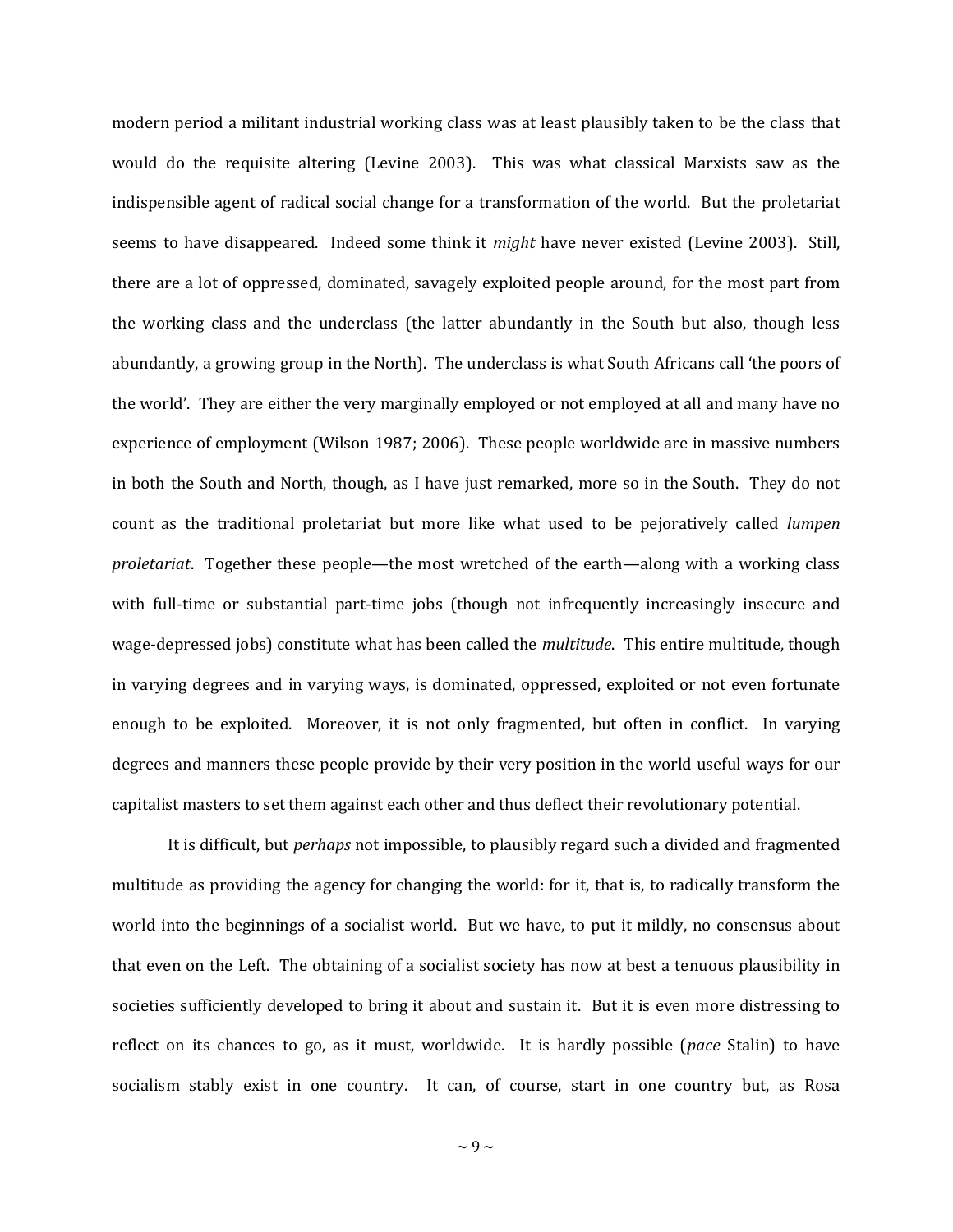Luxembourg stressed, it must quickly spread or it will in time be doomed. Even continent-wide (say, all of Latin America), it will not be firmly stable. Socialism, to continue to exist stably and to bring the kind of human flourishing it promises, must be worldwide or nearly so. And that is a daunting prospect. But however unstable it may be, we must not halt the struggle to build socialism where we can. Cuba, Venezuela, Bolivia, for example, must be, if this can be done, strengthened and protected from outside destroyers. They can, and do, make life better for more people than it otherwise would be, but we can achieve the full promise of socialism only when it goes worldwide or at least nearly so.

To carry this out worldwide, must we have, or must we come to have, a replacement for the classical proletariat—the proletariat, as I and Levine have characterized it, of workers (principally industrial workers) *in* society but not *of* that society? (That is their pre-revolutionary situation, but not their post-revolutionary situation. Their revolutionary situation is a transformative one.) Do we have, or can we come to have, a revolutionary or otherwise fundamentally transforming replacement here for such a proletariat? Will the multitude described above have the will or capacity to bring about such a transformation of the world such as we once reasonably expected from the industrial proletariat? Will they be and remain too divided? And if this multitude cannot, who can? Are there other alternatives for achieving socialism? Without the classical proletariat, are we not lost?1 Here we have a cluster of problems that we on the Left should be centrally concerned with. But the philosophical problems analytical Marxians, both orthodox and heterodox, are concerned with shed very little light on such crucial issues. They, or so at least it seems, only reveal some paths not to be taken. But this, we should remind ourselves, is not nothing, though little more.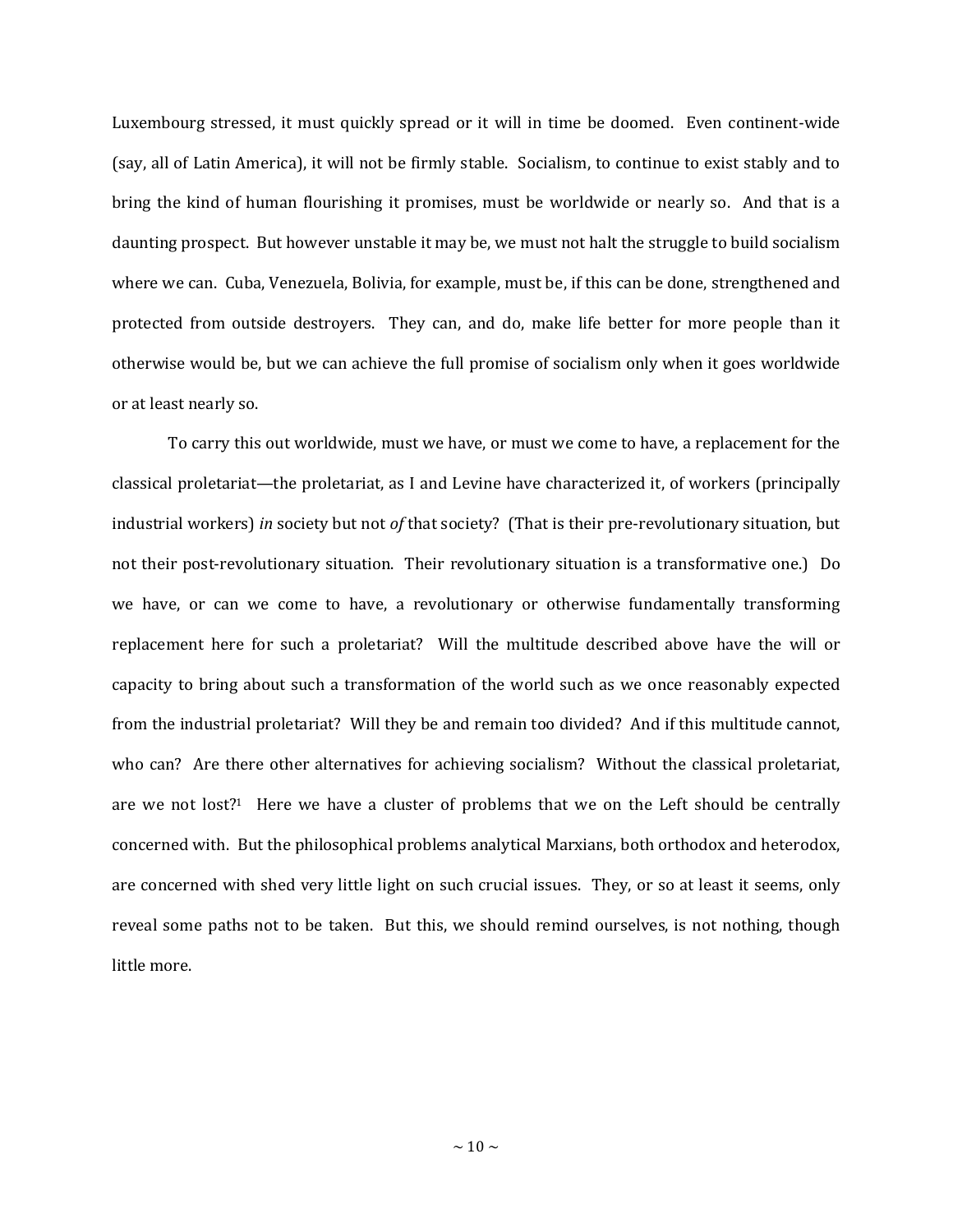Historical materialism is, of course, a central claim of Marxism, both analytical and classical. It is a theory of epochal social change and of a worldwide trajectory of history—a history which (properly understood) has a *causal* directionality but not a *teleological* one (Cohen 1978, 19). It claims that the forces (powers) of production historically have a tendency to develop throughout the world, though sometimes they stagnate in certain parts of the world for a while (sometimes in previously leading parts of the world). Sometimes they even regress for a time, but in the long run the productive forces develop worldwide (Nielsen 1993). When the productive forces develop to a certain stage, something that over time will happen (if global warming or some other such catastrophy does not shut us down permanently), they will come in time to fetter the extant relations of production and after a time the relations of production will change into relations of production better fitted for the extant forces of production. (We have here an *analogue* to a Darwinian adaptation.) When such fettering on a large scale occurs, we have times of fundamental change in and of society and of the world, if it is on a large enough scale. And that, not infrequently over time in one way or another, will be—or so it plausibly is claimed by Marxists—a revolutionary change.

With this theory of productive change, classical historical materialists believe, as *capitalist* forces of production continue to develop, they will eventually come to fetter capitalist relations of production and this will lead—indeed must lead, Classical Marxists believe—to a transformation of capitalist relations of production *into* socialist relations of production and with that into a socialist society and eventually to a socialist world or, as most Marxists have thought since Rosa Luxemburg, into either socialism or barbarism.

This classical historical materialism was based on a strong and inclusive understanding of historical materialism. It was Marx's and Engel's conception and that of the other classical

IV

 $\sim$  11  $\sim$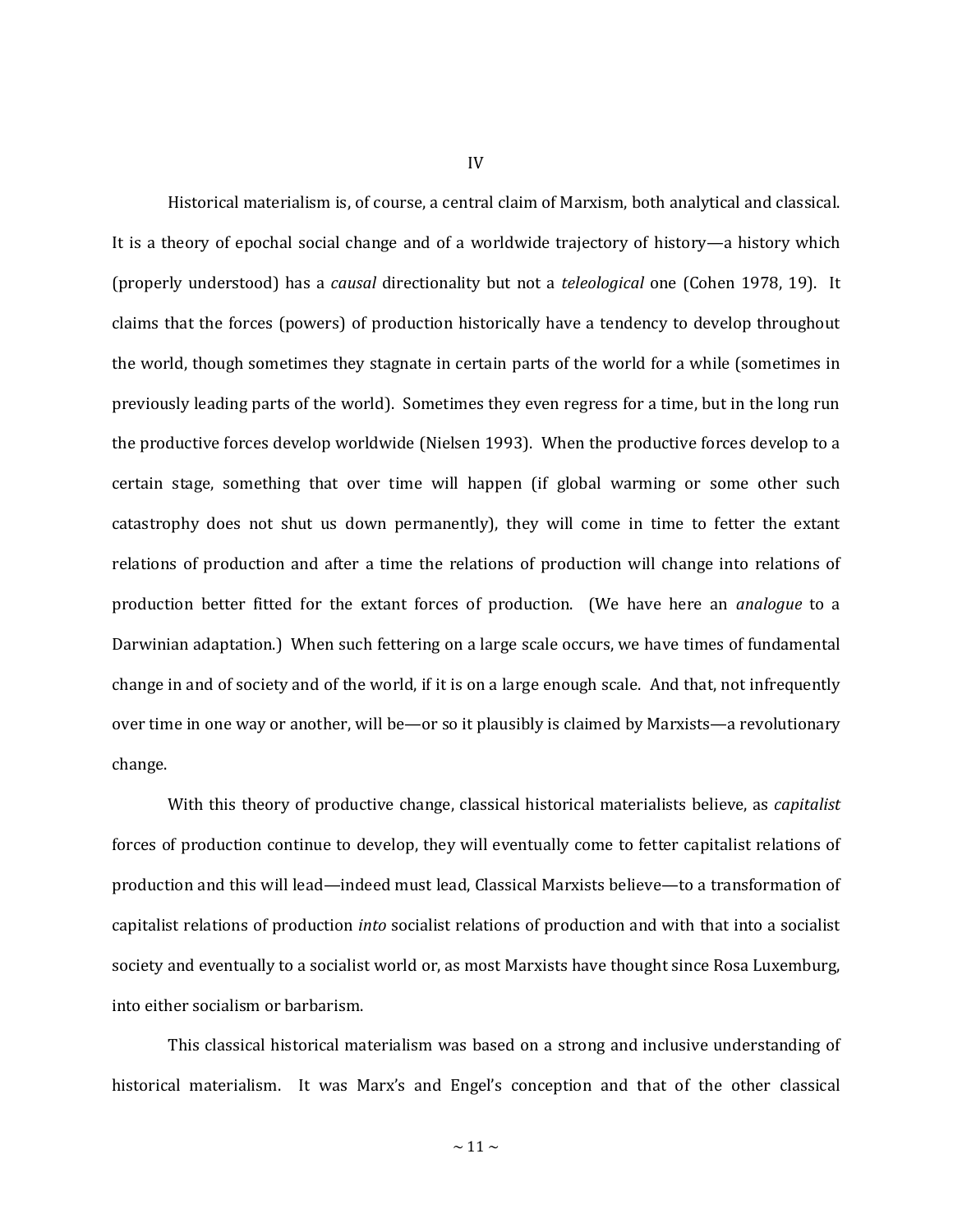historical materialists following in their wake. It led classical Marxists to have a certain kind of historical optimism: a sense that history was on their side. These Marxists thought, as most of us did and many still do, that barbarism could not stably obtain. After all, the 1000 Year Reich only lasted twelve years. But is an indefinite prolongation of Orwell's world of *1984* so unrealistic? Barbarism, albeit somewhat more moderate, has been very enduring. And capitalism has proved more flexible and accommodating than many of the earlier Marxists thought. We must be careful about talk of 'late capitalism'. But I certainly do not mean by this to suggest that we give up hope and struggle.

People, as Cohen's historical materialism has it, are sufficiently rational—if you will, instrumentally rational—so that we can reasonably hope that they will act to prevent any barbarism from stably obtaining. But so far (2011) barbarism is doing remarkably well. We thought, and some of us still think, that in the long run barbarism will just not stably obtain. So we, fortunately, are left with, most Marxists believe, the *empirical* inevitability of socialism. History is, after all, on our side. Socialism is the next stable stage of development for the forces and relations of production (taken together, the modes of production). This was (though in an illusory manner) taken by Hegelian Marxists to be the trajectory of historical teleology. Analytical Marxists of all stripes, as we have seen, will have none of that. History has, as those Marxists see it, *a directionality, though not a teleological one*, but rather a causal and for some a causally functional directionality (Cohen 1978; 1982; 1988). Still, for them either socialism or barbarism will be our fate and, given our rationality and capacity for reasonableness, it will more likely, many such socialists believe, be socialism.

That, Marxian though I am, is a historical optimism I do not share, though I hope that it will obtain and firmly believe we should struggle to make it our fate. But I have no belief that it will likely be that state of affairs. Nor do I have now, as I did in the past, either the optimism of the intellect or of the will that such a state of affairs will obtain, but have rather the *firm determination*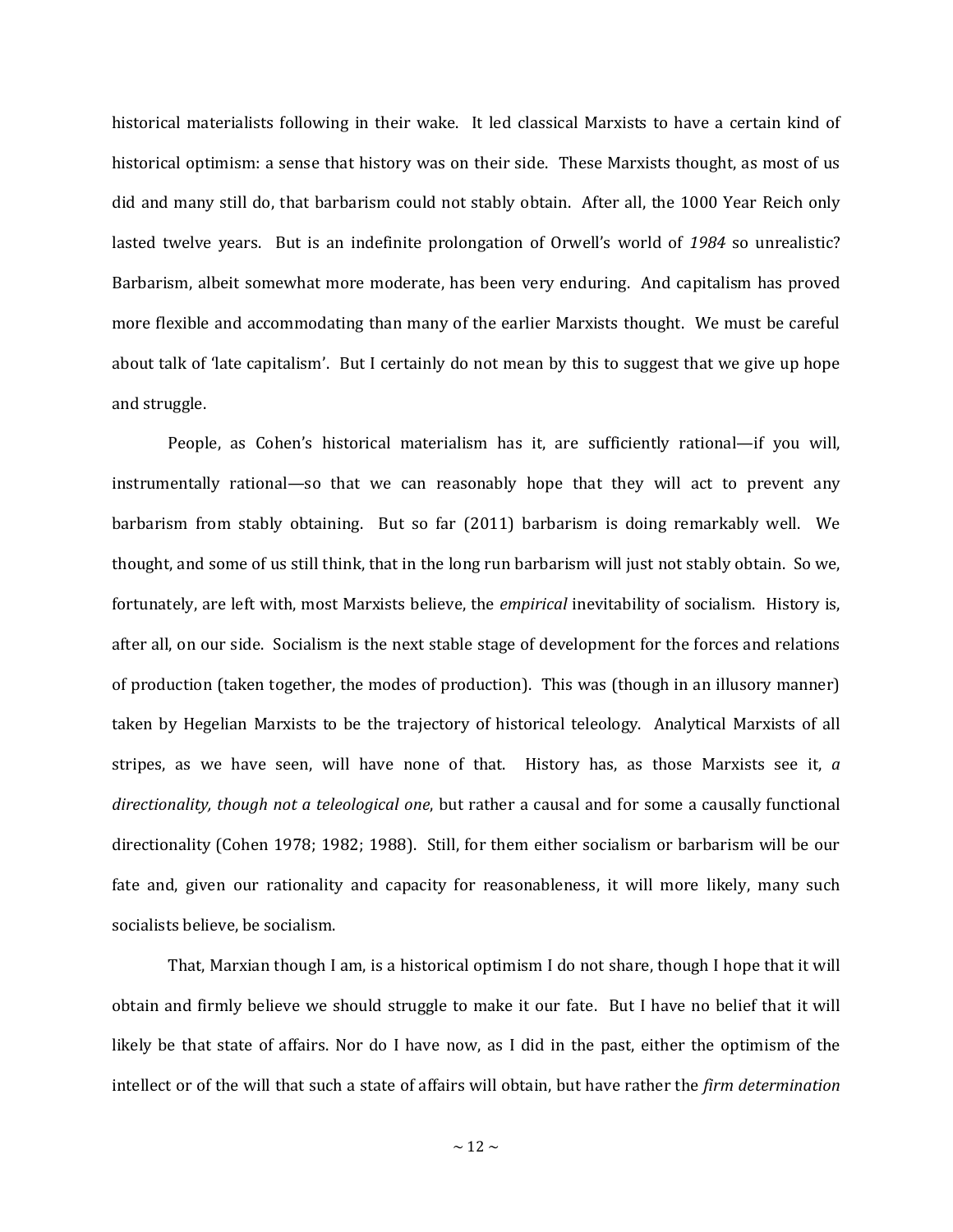to do my best to help make it happen.2 That is one of my deepest convictions and commitments. If someone wants to dismiss this by calling it voluntarism or utopianism, then so be it. Labels do not scare me. But a demonstration that socialism is neither on the agenda nor could be for it simply would not work would deeply depress me, though, unless the latter was certain, I would not give up the struggle. The inhuman nature of capitalism would ensure that. I agree with Michael Moore that capitalism is just plain evil, though philosophers are not supposed to put things so bluntly. But not an astute Marxist historian like Eric Hobsbawm. He writes, "It [the secular left] has been too frightened to say that capitalism is a moral evil. I think it will start saying it again" (Hobsbawm 1999, 58).

Marx, Engels and classical historical materialists had (as I have remarked) a strong and inclusive historical materialism. It was what Cohen initially (1978) explicated, reconstructed and resolutely defended; he also correctly attributed this account of the trajectory of human history to Marx. This is the account that was set out by Cohen in his classic *Karl Marx's Theory of History: A Defense* (1978). This book, while generally and rightly acknowledged to be a landmark, was subject to intense and sustained critical examination, much of it well met by Cohen. However, Cohen's account of history's trajectory in his later work in part changed. He did not abandon his belief in a distinctive historical directionality of history or his conception of functional but still causal explanations. But he no longer defended a strong and inclusive account of historical materialism but what he called a weak and restricted one (Cohen 1998, 155-82). This was echoed in one form or another by other historical materialists (e.g., Joshua Cohen 1986 and Andrew Levine, *et al.*, 1992).

I, like many others, thought (and still think) that this change on Cohen's part was a proper one and that it yields what very well may be an account which is correct, or nearly so, about historical reality, i.e., about the causal directionality of the trajectory of history (but see Beehler 2006).

 $\sim$  13  $\sim$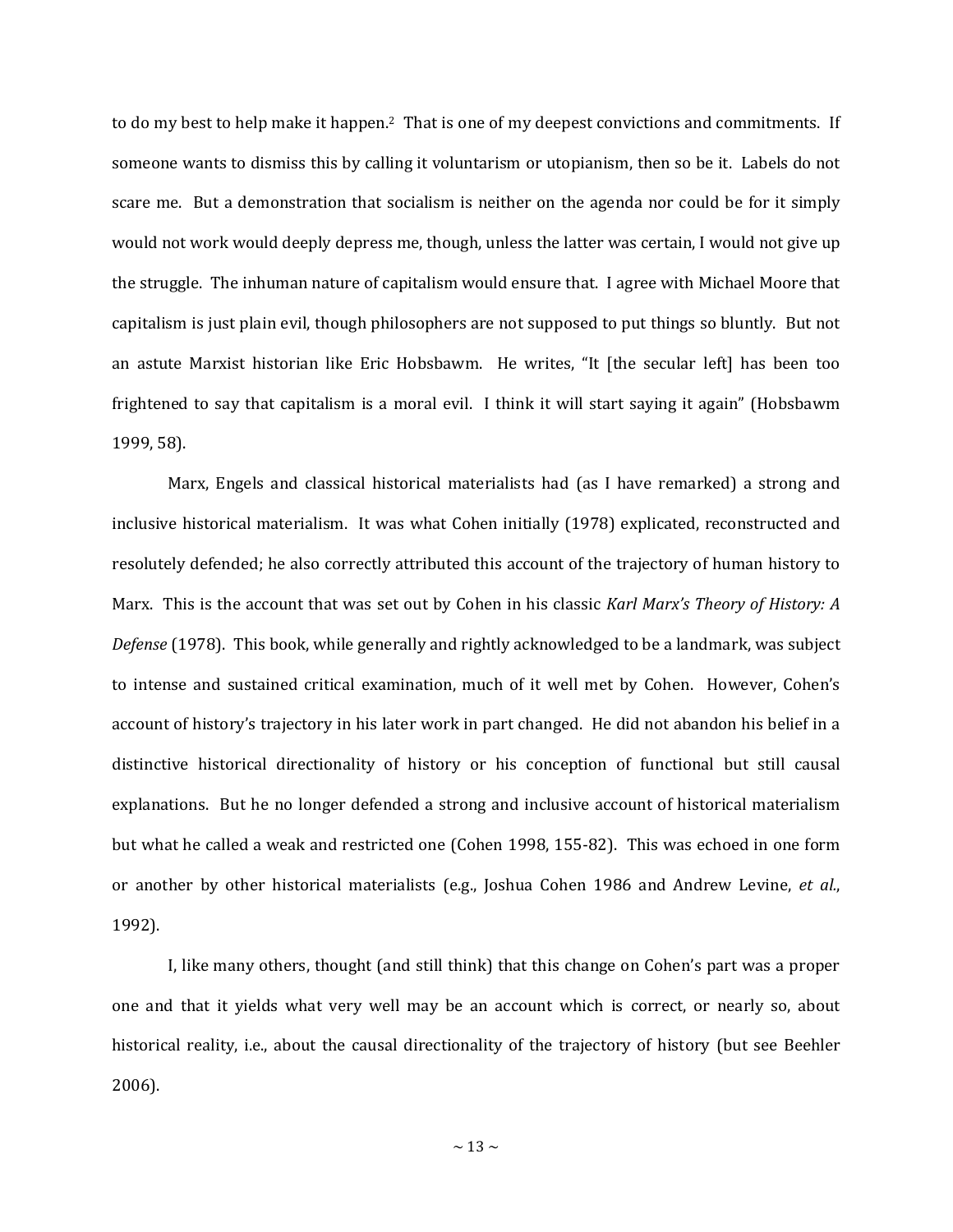However, my interest is not to establish (or for that matter disestablish) that but rather to ask what, with a weaker and more restricted historical materialism of the sort most analytical Marxists now endorse, this means (if it means anything) for the case for socialism. It does not undermine the rationality or the reasonableness of the case for its possibility or even for its likelihood. (I do not *just* mean its *desirability* if achievable, but a case for the reasonability of a belief in not only its desirability, if achievable, but its *plausible achievability*—what might be called its feasibility (Cohen 2009; Wright 2006).) But, it does, if my claim and Cohen's argument are correct, undermine a justified belief that socialism's occurrence is empirically certain or empirically inevitable or that there is a socialist TINA (there is no alternative).

I think it is the case that without socialism the only likely alternative is barbarism in one form or another (that is, at least, more of what we have now and perhaps something far worse). The world in many places is indeed a pigsty with thousands of unnecessary deaths daily owing to remediable typically substandard living conditions. Globally it is like an insane asylum with, e.g., our foot dragging, tokenism and state of denial about climate change, rather than throwing our energy and intelligence into struggling resolutely—setting aside questions about short-range cost effectiveness—against global warming realizing the devastation that it very likely will bring to our collective gates. This is a genuine possibility—even a probability—yet we do very little to try to combat this. This seems to me to be, given what it threatens, a form of collective insanity. Are we doomed to this (Davis 2010)?<sup>3</sup>

*Perhaps* we could get a capitalism with its capitalist major players being both clearheaded and with human faces, or somewhat more human faces, than we typically see now, willing to act with dispatch. That's more than a mere logical possibility, though I do not think (a very depressing thought) it is very likely that we will get it. Perhaps our masters will be sufficiently rational—even

V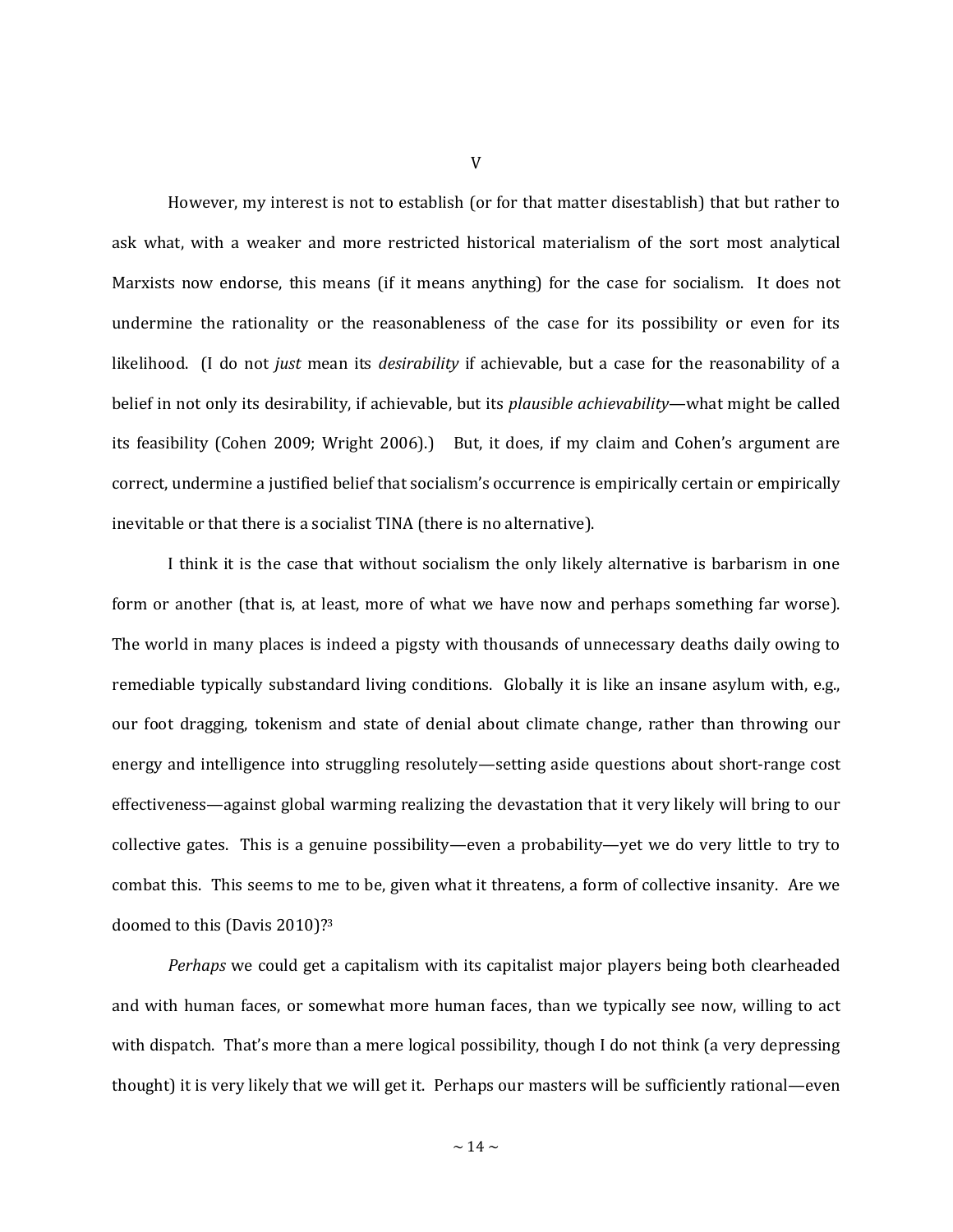self-interestedly rational—so that capitalism will alter itself such that it will not lead us into a disastrous global catastrophe. (The results of Copenhagen should not make us hopeful.) Perhaps we will get something that reflects intelligence and determination and that is neither a capitalist nor a socialist mode of production. Perhaps, politically speaking, it will become a statist noncapitalist plutocracy, even an authoritarian one with a smiling face and a *rhetoric* of benignness. And perhaps that plutocracy will have the intelligence, determination and capacity to save us from manmade climate-inspired destruction. *Perhaps* such an otherwise unpalatable regime will take our world out of its current threatening situation, utilizing a regulated and planned market and an authoritarian rule that will be something under the circumstances of a resignedly tolerable plutocracy but not quite a dictatorship with its predictable brutalities. Something, in other words, that is not so extreme in its brutalities and oppressions as the Nazis or the Soviet Union under Stalin or Chile under Pinochet, but still strong enough to maintain order under stressful conditions and with efficiency, compelling—not relying on elections—the populace to obey the powerful people who run that order with a *gloved* fist. Perhaps this is what China or Russia or even the United States under a somewhat more charismatic and rather more *populist* Cheney-type will become? (I say Cheney-type rather than Bush-type because Cheney is brainier.) More like Obama?

Historical materialism has gone from claiming that socialism will inevitably follow the demise of capitalism, to claiming it to be an *empirical* inevitability, to claiming it is probable that it will occur, to claiming it is an empirical (not a merely logical) possibility that it might possibly obtain with the demise of capitalism (Levine 2003). What needs to be done now, after the abandoning of any claim to the inevitability or certainty of a socialist future, is to try to ascertain whether it is possible or even probable that it will stably obtain or that it at least is reasonable to believe that it is possible, i.e., that it could (not *merely* logically could) stably obtain and that this is also desirable (Levine 2003). With any of these things made plausible, we should try to think through strategies and tactics for attaining socialism in the 21st century (Cohen 2009; Wright 2006;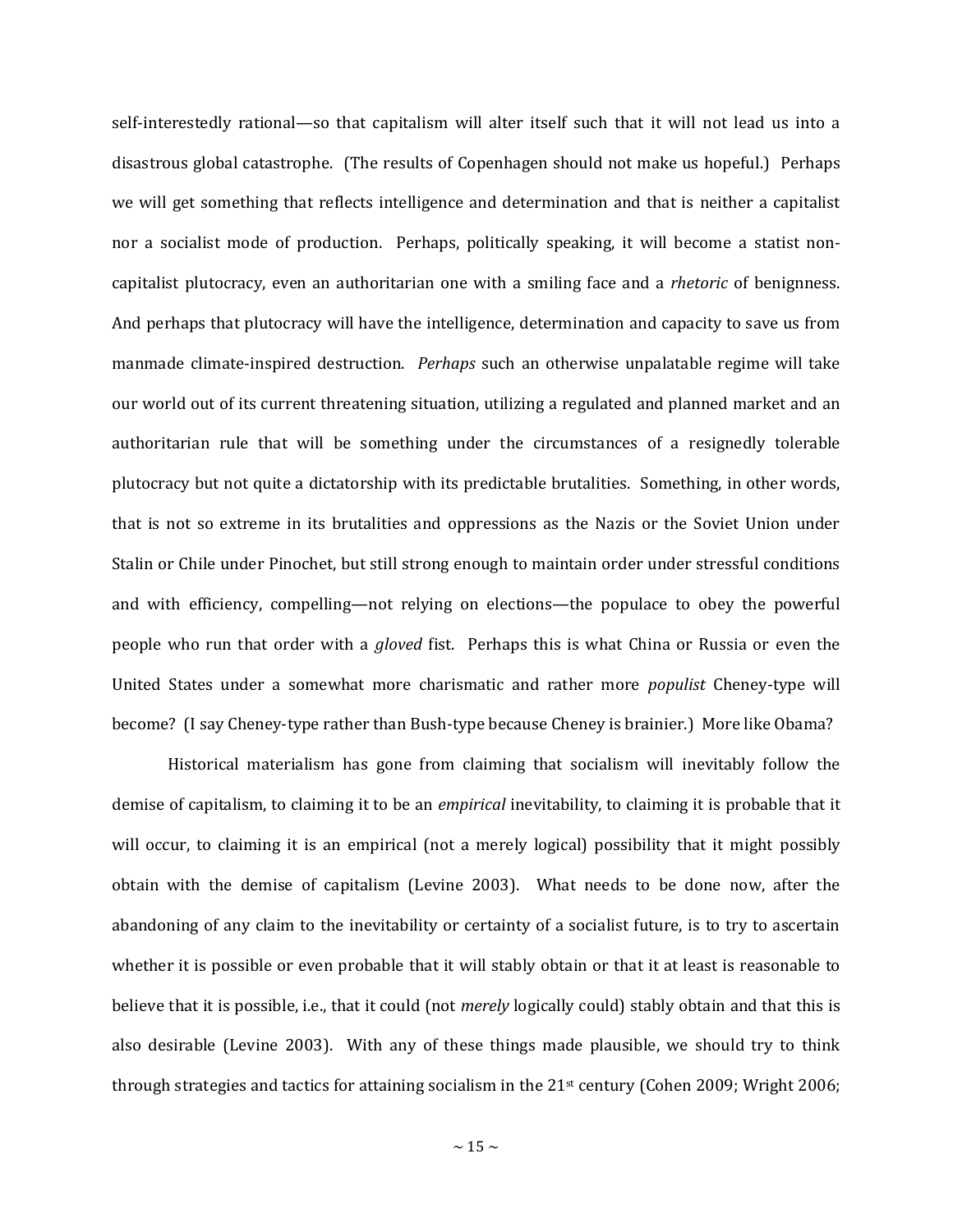Lebowitz 2006). This may sound like a recipe for defeatism, but it should not be. Rather, with a pessimism of the intellect and with steeled determination facing a realistic understanding of our situation, we keep on struggling and fighting for socialism.

Defeatism and pessimism can and do plague us on the Left. We would not be honest with ourselves if we did not recognize that. But we, with all our energy, determination and with whatever intelligence we can muster, should seek to give good reasons for the belief that our commitment to socialism is not unreasonable or irrational or utterly utopian. It is also important to show, if we can, that it is not unreasonable or irrational to resolutely hang in there without such assurances and to struggle to attain a socialism in the 21st century. But, unfortunately, the situation could as likely lead to cynicism or to resignation *à la* Hegel. We on the Left should *not* concern ourselves with who gets the highest grades for likelihood—socialism or anti-socialism—but only with validation of our claims that socialism is reasonable (at least in the weak sense—the sense that Cohen gives in his last statement of historical materialism) and that minimally it is not unreasonable to believe that it could obtain and be sustained, and that, everything considered, it is desirable and more so than any capitalism (Wright 2006). <sup>4</sup> With this, we should get to work trying to build socialism, keeping firmly in mind the horror of actually existing capitalisms, particularly when seen globally, and the inadequacies of the other post-capitalist solutions, including postmodernist post-capitalism. (I do not mean that we should *wait* until a socialist option is intellectually secure, but that we should act now to build a  $21<sup>st</sup>$  century socialism [Lebowitz 2006] and 2010] with some of us, at least, being concerned to intellectually sustain its reasonability and plausibility.)

Levine thinks that we can make a reasonable case for the coming into being of socialism and with that overcome defeatism and quietism without telling ourselves just so stories (Levine 2003; 2007). That does not mean that socialism is *the most* plausible trajectory of world history, but that it is *a* reasonable and desirable one. (In parts of the world, e.g., South America, a socialist *ethos* is

 $\sim$  16  $\sim$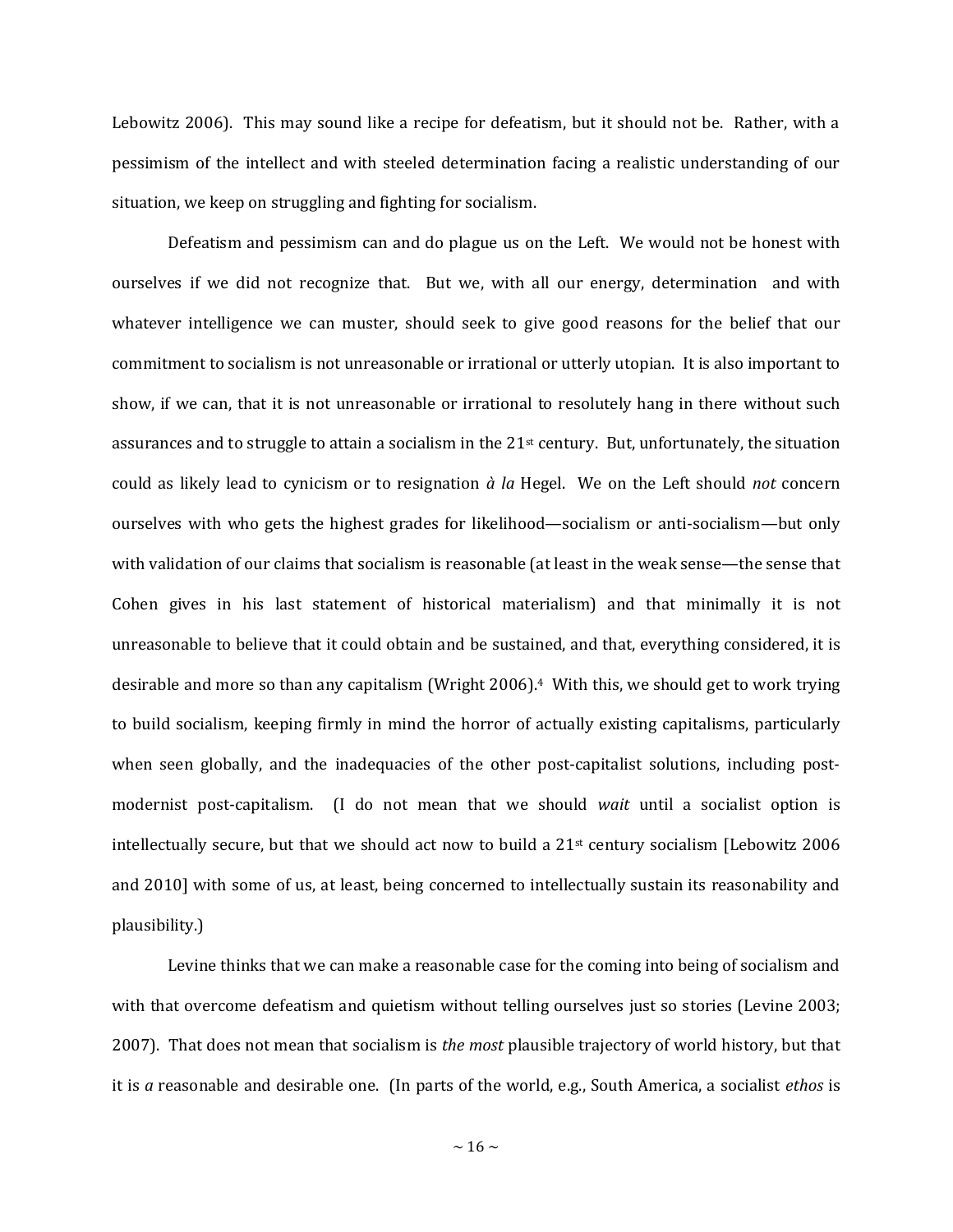growing and in some places there we are even getting something like the beginnings of a socialist reality. We are in the process of building socialism (Harnecker 2005; Lebowitz 2006 and 2010; Daby 2006).) We Leftists can, and should, even against the odds and where its prospects now look bleak, struggle for a socialist order with a determination of the will, with intransigence and with resoluteness, and with a tough-minded understanding of our situation, but without letting our determination to intelligently and forcibly resist slacken (Anderson 2000; Elliot 2008). Achieving fundamental social change does not happen overnight and the process goes up and down. It has been, is now, and will continue to be a struggle. There was a long transition from feudalism before the capitalist order was established. The same thing will be so for us and without any assurances that it will be established. But the big worry now is that time is running out with global warming.

In our darkest moments we may come to feel that a commitment to achieving socialism throughout the world, which is the only way (*pace* Stalin) we can stably achieve it, is pretty much like Kierkegaard's commitment to Christianity. But this resolve of ours is not *just* a resolve. And it need not and should not be taken as an article of faith. Rather, using our intelligence, we must morally must—if we can, muster reasons (soundly grounded reasons) for believing that socialism is reasonable, possible, achievable and desirable, though the case here is, as it generally is for complex substantive matters, up for argument and subject to gaining evidence. We should be here, as elsewhere, fallibilists and pragmatists. Carefully gathered evidence, soundly interpreted, *should* always be triumphant. We should always insist on the supremacy of evidence (Hobsbawm 1997, 273). The spirit of Marx should be melded with that of John Dewey. For Kierkegaard, there was a commitment to Christianity, even, as he stressed, a Christianity (for him the only genuine kind) that was a scandal to the intellect. Faith in Christianity is something we would have to crucify our intellects to have and, he thought, we should do so. Indeed, Kierkegaard intensely and passionately believed that that should be done. Commitment to socialism does not require anything like that. But it is not, to put it mildly, marked out for a plainly sustainably successful occurrence. Still, to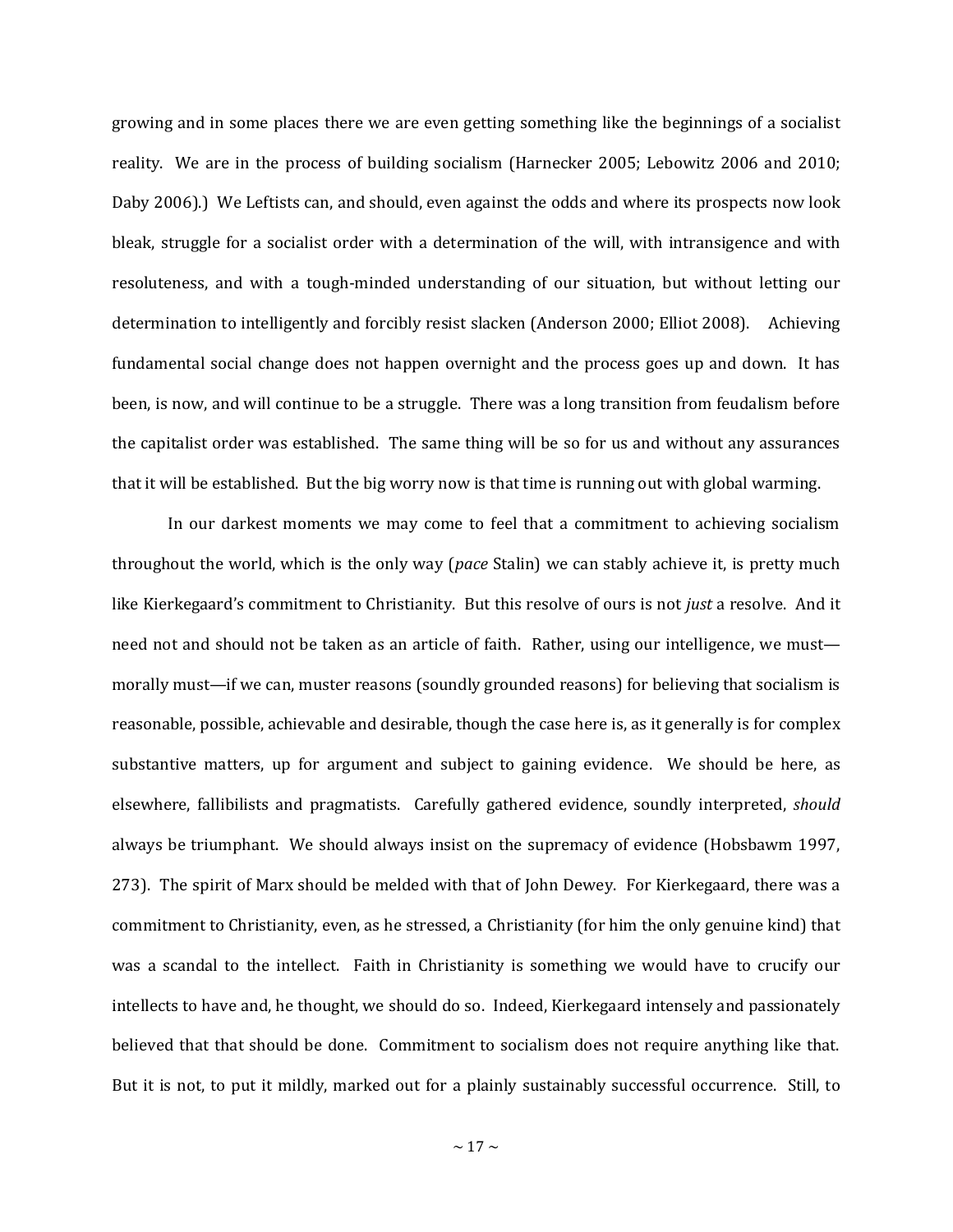believe that socialism may ever become a reality does not require an act of faith, let alone a crucifixion of the intellect, but it does, as things stand now, require a betting and acting against the odds.

I turn, with these things in mind, to another powerful religious thinker, Pascal. With our firm commitment to socialism, as with Pascal's belief in Christianity, we *may* have everything to gain and nothing to lose in struggling for it. But again note with my 'may' there is the fallibilist feature here which is not in Pascal. Moreover, many working class people now, particularly in the North, do not have nothing more to lose but their chains. They have, among other things, their houses which not just a few of them have recently lost. There are some working class people, even in the North, who are living a very precarious life in poverty or on the edge of poverty. Many, some who live in tent cities, for example, come very close to having nothing to lose but their chains. Indeed, where they fall into the underclass, they might wish again, as the better of two rotten deals, to be wage slaves with all its exploitation and domination. It is better to have a job and be exploited than to be without a job and on the edge of starvation. Not infrequently, our life choices are between two rotten alternatives, though usually they are not as stark as that, at least in much of the North. Moreover, this is not at all just the lot of the improvident; it is widespread and becoming more so.

#### VI

The slogan socialism or barbarism comes—to make it something more than a slogan—to the belief that without our gaining and securing socialism, many poor people (with many more people becoming poor) will continue (perhaps even in more pronounced ways) to live under a harsh, brutal, authoritarian rule without secure civil liberties and often without even the little but indispensible decencies of life. We will live in a world where there is actually scant respect for persons. It is not hard to feel that many who govern us do not care about us. Some are adept at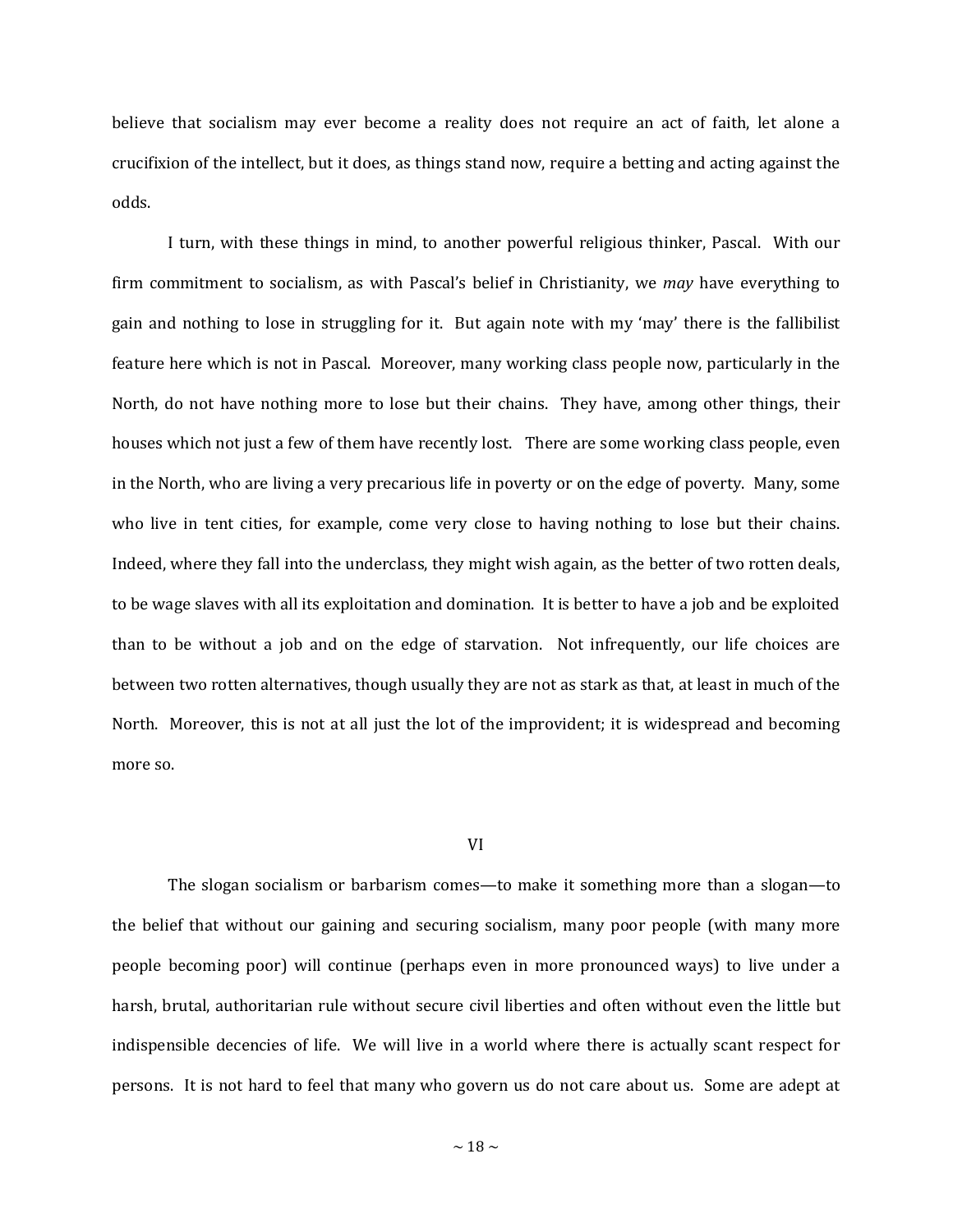making nice sounds, but that is about all. (Indeed, we are close to that now. There is little, in reality practically nothing instantiated, of the cosmopolitan slogan 'The life of everyone matters and matters equally'.) Perhaps we will fail in making socialism a reasonable expectation? The welfare state (inadequate as it was), if it still exists at all, is weakening and throughout the world; poverty, insecurity and exploitation are on the rise. In such a circumstance, as indeed even for many of us in our *relatively privileged* circumstances who will read this, it is both rational and reasonable to fight for socialism. We—taking 'we' collectively—have much to gain and less to lose, though just as *individuals* we may sometimes have a lot to lose; indeed, perhaps in some circumstances, our lives. Perhaps, if Oblomov-like we just take our ease, we may well, depending on our circumstances as individuals, do nothing that is irrational or unreasonable. As individuals, indeed we can sometimes do so; we can, if we are reasonably fortunate, just go on living at our ease without a care in the world and do nothing irrational, unreasonable or improvident. Yet just taking our ease in such a circumstance is incompatible with taking a decent moral point of view (Nielsen 2001, 1141-45). And we cannot ask, if we would be moral beings, 'Why take a decent moral point of view?' (Nielsen 1989, 167-206; see also here Note 8).

The socialism and, following socialism, the communism of Marx and Engels, assumed a world with abundant resources, indeed a world of growing abundant resources and a steady development of the productive forces. That was a plausible assumption for them in their time, but it no longer is. Global warming and population growth (particularly when taken together) have put an end to that. Global warming is causing more and more land to become desert and more and more land to become salinated and more sea ice to disappear from the Arctic, raising sea levels. With these things our arable land will be considerably reduced, very likely disastrously so. With our increasing population and diminished arable land, global demand for and need for food and water will continue to increase and our seas and rivers will become more and more polluted. Our oceans are in the process of becoming dead seas if nothing is done and quickly. Here the world's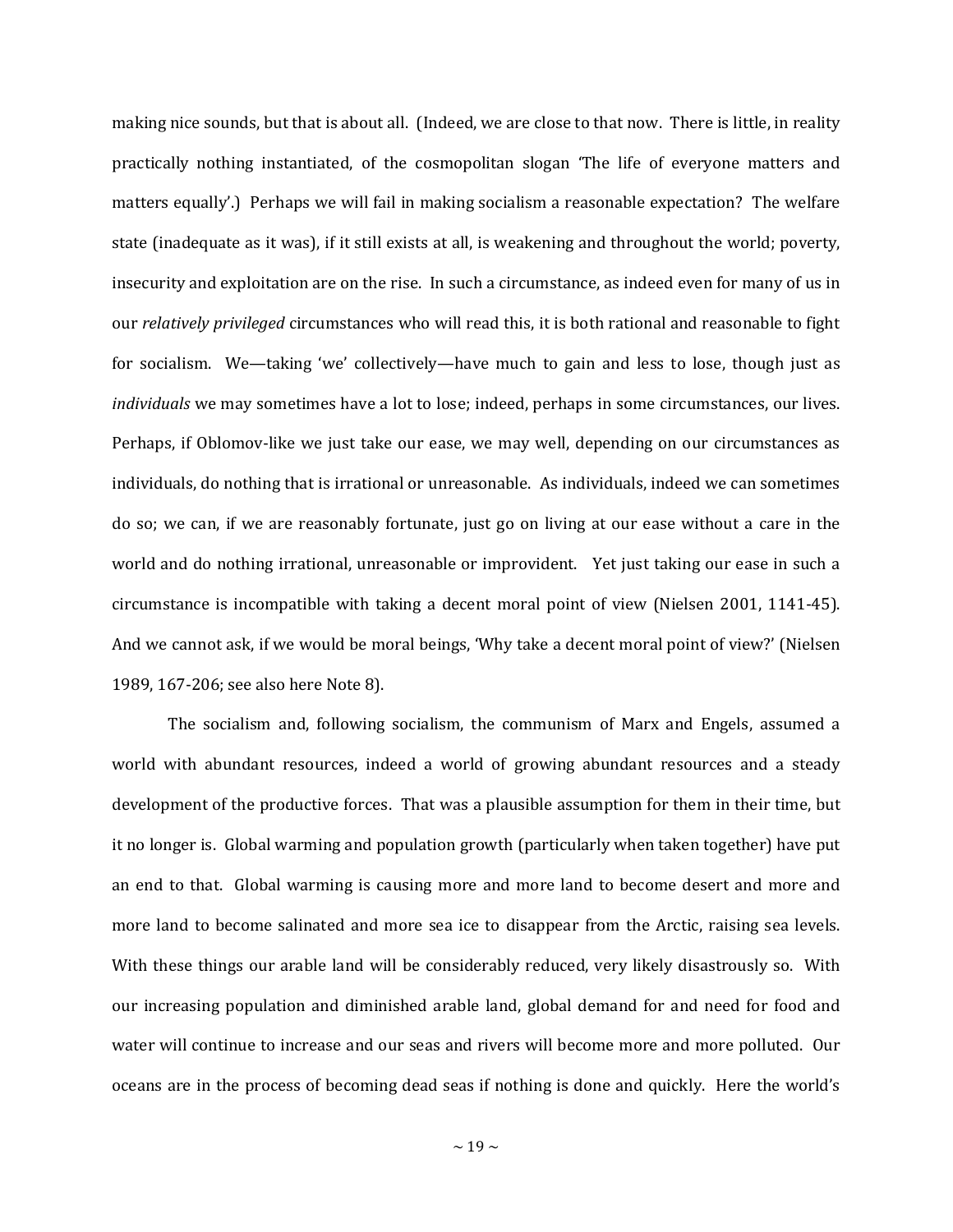governments must work together and with dispatch. But again, next to nothing is done. *Perhaps*, reasonably managed, what is left of our world and left of our population after such devastations will suffice to sustain some of us. But that is problematic. Even what we have now seems to be insufficient. Worldwide while a minority frequently overeats to its increasing ill health, many go hungry and distressingly so. Even dehydration leading to death of children is not uncommon. But *perhaps* there will emerge quickly enough practices of different distribution and orientation, giving rise to a different *ethos* and to different lifestyles. But going on as we do now, there is horror for the majority looked at worldwide and, for increasing numbers of the minority, obesity leading to increasing health problems and for increasing health costs. The world in the year I was born (1926) had a population of 2 billion people; now (2011) it has over 6 billion and by mid-century, if population projections hold, it will have 9 to 10 billion. It is unclear how such a population can be fed, indeed even whether it can be fed, particularly given the march of global warming. (I do not blame global warming on the South's increase in population. That is not causing global warming. It is principally the North that is responsible for it and it should pay its carbon debt.)

### VII

Our world very likely will become less like Marx's world of projected abundance and even more like Hobbes's state of nature where life will be nasty, brutish and short. It very likely will be a world of vicious and devastating wars where people desperately struggle to survive and where it will be survival of the fittest and the best positioned if indeed anyone can survive at all. This does not appear to be a world where cooperation, reciprocity and solidarity can obtain or a place where the full development of human beings can obtain. How can we—or can we—make and sustain socialism or any kind of decency in such circumstances? Perhaps we shall live largely on synthetic food and in climates that will just barely be tolerable with no air conditioning. The specter of something like a Hobbes-like state of nature haunts our world. We must, and with haste, face the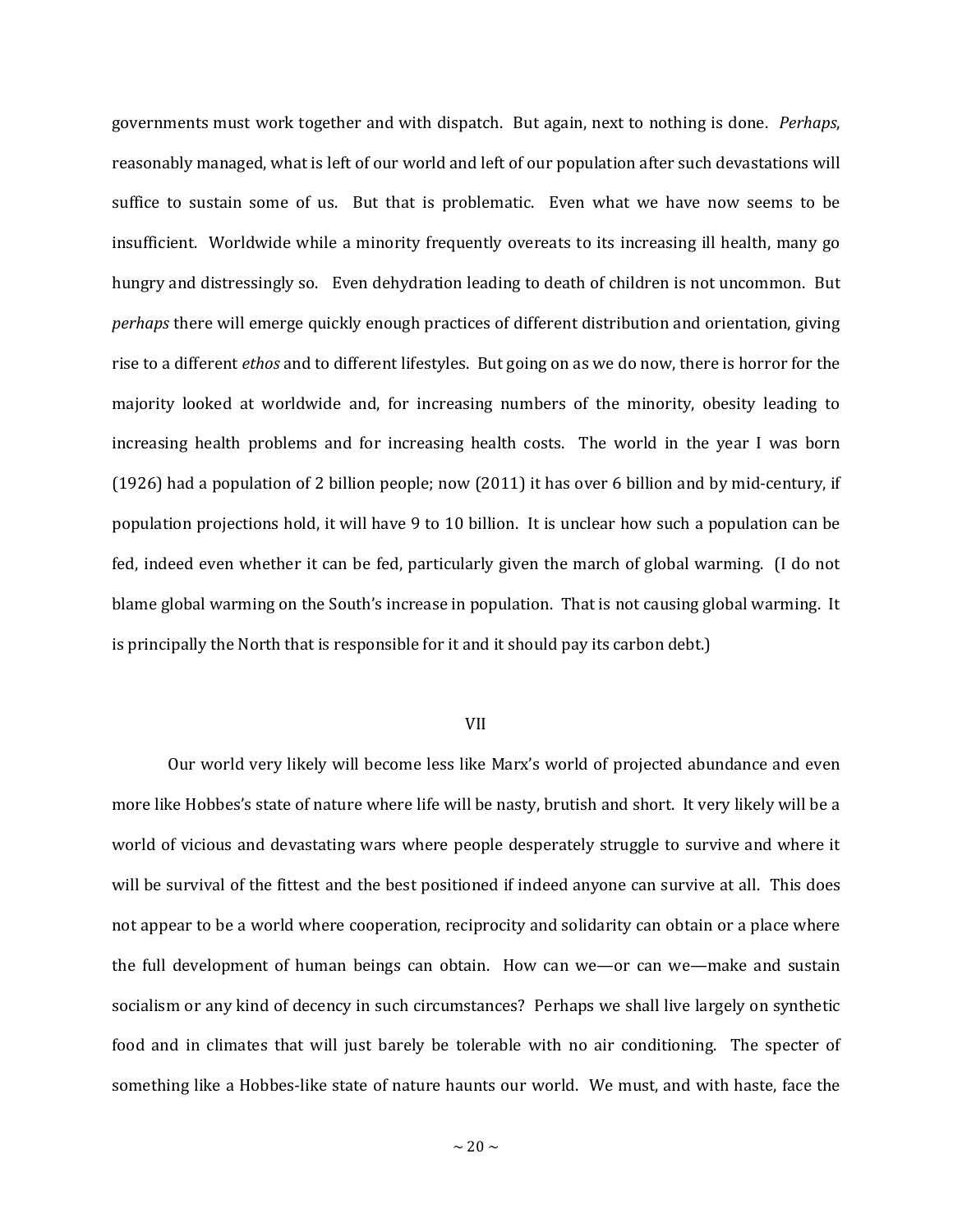assault on our natural environment that is going on, for without that battle faced and won we can have no socialism or even anything like decency. Indeed, we cannot have capitalism either for long. The probability is that we will have an increasingly indecent world. It is likely, if we can continue to live at all, our lives will not be decent. We need to face that probability and struggle against that background. But, as if we were drugged, we are doing precious little against poverty, climate change or domination. We—collectively 'we'—go on fiddling while Rome burns or living in a state of denial, though the Arab Spring and non-Arab places inspired by it, e.g. Spain and Wisconsin, give us some spaces for hope.

Is it reasonable in such circumstances to expect socialism or even to have spaces of hope for socialism? I believe—though this is contestable—that only with socialism will anything sufficient be done to combat climate change and its disastrous effects. *Perhaps* that is too partisan on my part, but in the capitalist world there is little being done concerning it even when it is staring us in the face. But the science is firmly there. Greed and the short term interests of capitalists particularly the big capitalists—stand in the way. *Perhaps* they will wake up and see that doing something extensive and in a hurry is in their long term interests. Otherwise, all of us (big capitalists included) will get it in the neck. But, for example, the capitalist lackey Steven Harper keeps on mouthing that we cannot afford it when the reality is that we cannot not afford it. Struggling for socialism is hardly something reason *requires*, though it is still something that reason *permits*, if we can speak in these terms at all. It is these issues that should grip our attention and do gain the attention, in a wide side, of the 'pragmatic Marxists' and other socialist public intellectuals that I have mentioned and not the arcane issues of analytical Marxists and their philosophical opponents.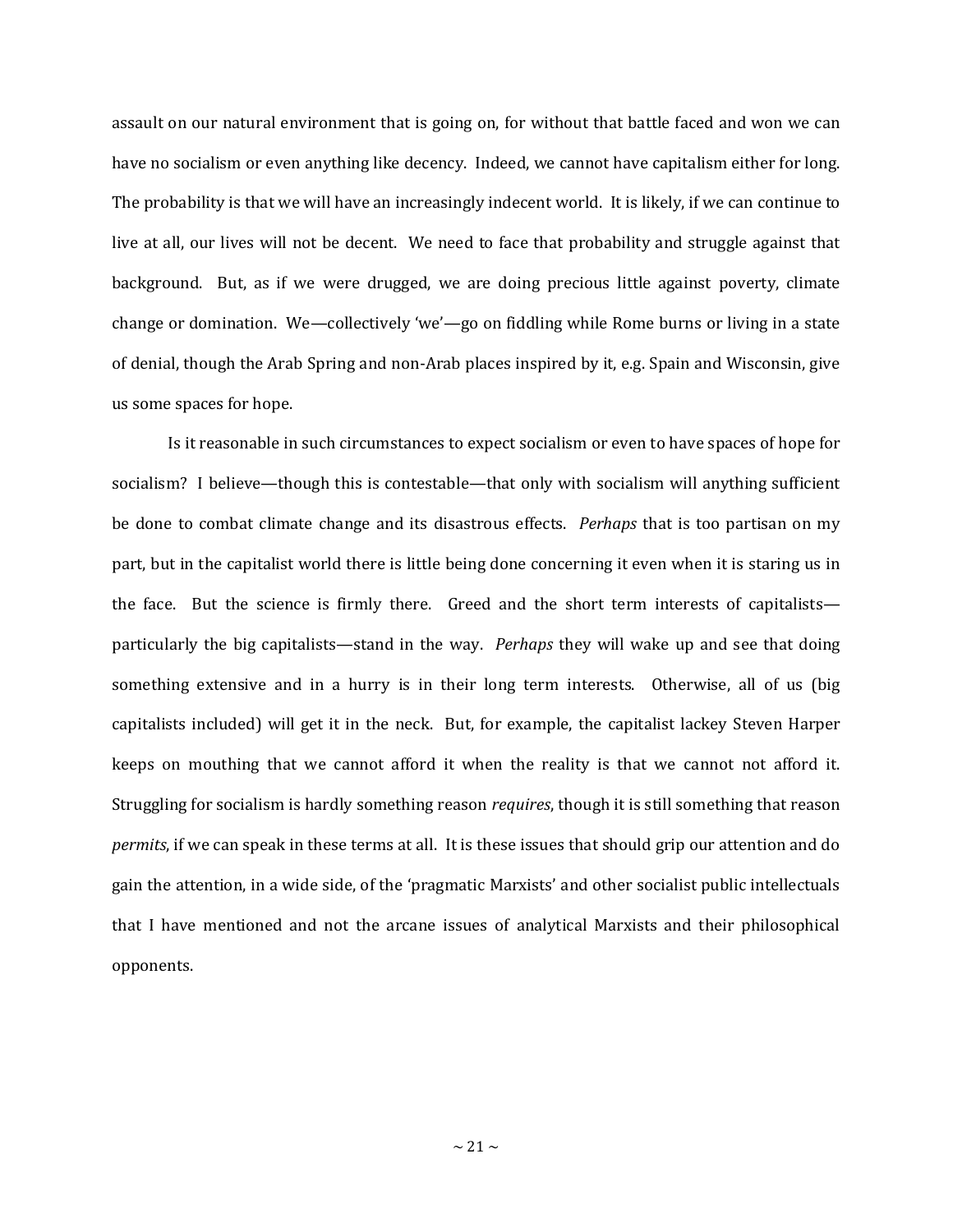I turn to another issue about which both analytical Marxists and 'Philosophical' Marxists more generally have little to say but concerning which our pragmatic Marxians (taking 'pragmatic' now in a wide sense) mentioned above (Panitch, Ali, Gowan, Lebowitz, Harvey, *et al*.) have a lot to say. It concerns the strategies and tactics to be used in building socialism for the  $21<sup>st</sup>$  century. What are good strategies and tactics and what are bad ones? Which ones are the more feasible? That is something with which our pragmatic Marxians have been and are concerned with, and indeed rightly so.

I have always said that there should be no enemies on the Left. We indeed should not be sectarian. But that should not mean that anything goes or that no strategies and tactics are better than others. It is one thing to say we have no or even perhaps can have no 'grand theory' that will settle everything and it is another to reject or treat casually the deployment of careful reasoning and the attempt to get our strategy and tactics as nearly right as we can get for a time and context. Many Marxists will want more, but it is not clear that they can get it. And they may regard more pragmatic Marxists as in effect enemies and sometimes that feeling will be reciprocated. We will invariably have comrades whom we regard, and sometimes not without good reason, as seriously mistaken and sometimes even harmfully or stupidly so. In such circumstances we should resolutely resist them, hoping that we are not being stupid ourselves or too partisan. But that does not mean that we should regard them as enemies or, in turn, take it that those on the Left who oppose us regard us as enemies, though *sometimes* they unfortunately might. But even when it is difficult not to regard them as enemies or (something different) as fools, we still should seek to cultivate a climate of discussion and careful reasoning and not be doctrinaire, unwilling to listen and to be arrogantly dismissive. We should listen carefully and encourage those with whom we are talking to do likewise. We need for everyone on the Left a culture of careful conversing with each other. We,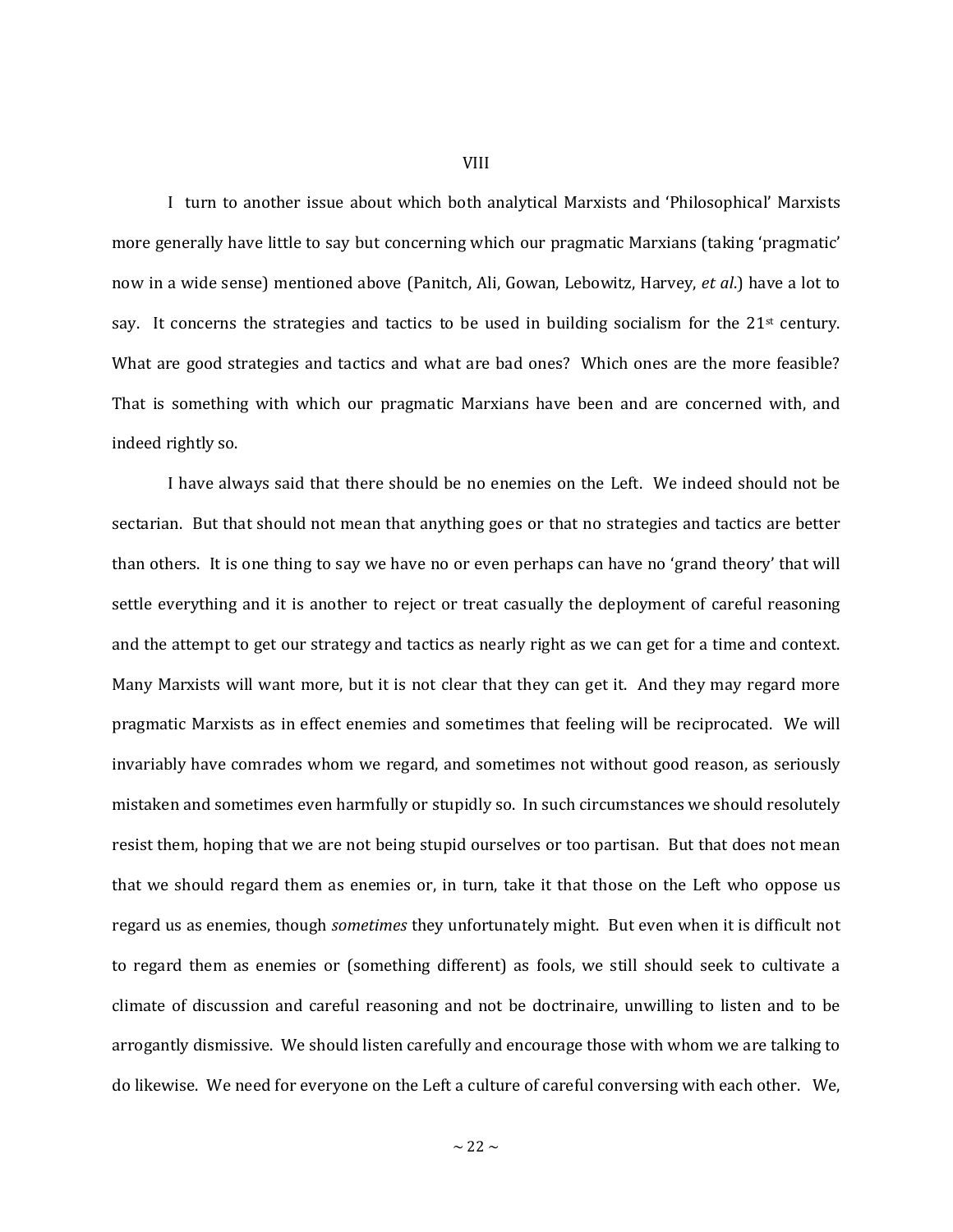on the other hand, must not regard a political party with a program—though not one built in stone—as a little debating society. That would also be as disastrous as would being doctrinaire. The problem is to find a balance. The balance to be worked out can hardly be non-contextually generalizable and non-specific situation articulatable.

Still, could not a Leninist and an old fashioned Social Democrat (one who still believed in the achievement of socialism) manage to reasonably and sometimes profitably discuss? Could not Fidel Castro and Olaf Palme reasonably have discussed? (Castro, in his account of his own life, speaks well of Palme (Castro 2007, 449).) We socialists certainly should not regard ourselves as beyond criticism or challenge or treat as an unacceptable deviation any rejection of our take on things. (Indeed, the use of 'deviation' should disappear.) This, of course, is an expression of fallibilism. Something like that should be carried over from liberalism to socialism and to communism without our becoming captured by liberalism's often wishy-washy nature or inability to defend itself, adopting the absurd postmodern spirit of 'anything goes'. Socialism is not that, but it also cannot be a genuine socialism and be fanatical and authoritarian. Yet it must not paralyze action. But do not at all take this as a criticism of Castro, Chavez or Morales. A lot of capitalist criticism of them to the contrary notwithstanding, they are not fanatics (Chavez and Harnecker 2005; Raby 2006; Barrett *et al.* 2008, 69-97 and 215-31).

### IX

There are at least three ways in which what I have been saying can be challenged. (1) I may be too much of a catastrophist with my talk of our being gravely threatened (perhaps even with extinction), principally through climate change and population growth acting together, if we do not do something drastic and soon. I claim, that is, that we are facing a situation which importantly resembles Hobbes's state of nature. Some will claim that I exaggerate here. (2) I can also be challenged that I am not facing squarely enough that socialism has been so defeated, so vanquished,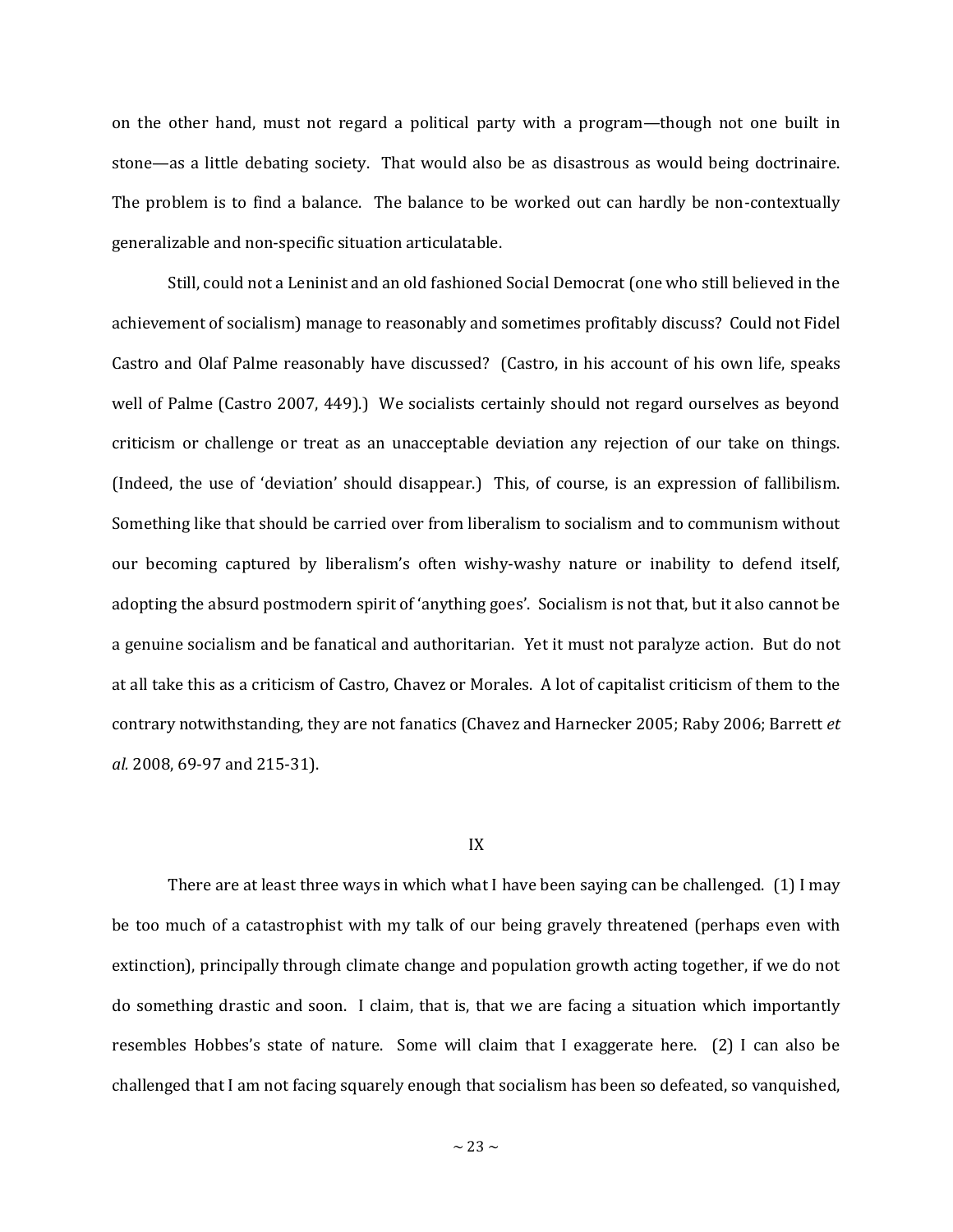that it is no longer even on the political agenda. (3) I can be challenged as well on my claim that socialism is necessary to save us from a climate change disaster (if such there be). To save ourselves from that, assuming it is as urgent as I think it is, some will say that we don't need socialism but only a more rational humanized capitalism. Capitalism, it will rightly be noted, has repeatedly changed in the face of challenges. How can we, or can we, be so confident that capitalism will not weather the threat of climate change and not, and even rapidly, change again and in such a way as to overcome this threat, if there is indeed a genuine threat? Do we socialists know or have good grounds for believing that we couldn't come to have a green capitalism that will save us from what at least appears to be a disaster? (I have no doubt that it is a looming threat. I only put it in this hypothetical way so as to not shut down argument.)

I shall first consider the catastrophist challenge (Panitch 2008, 181-212). Yes, like many others, I do think we live in very threatening times. The ice caps are melting, the permafrost may very well melt extensively and release increasingly more dangerous levels of methane (more heattrapping than even carbon) into the atmosphere, water levels are rising in some places and there are droughts in others, our rivers and seas are becoming increasingly polluted, some of our rivers are becoming increasingly unreliable to utilize for irrigation, deforestation and desertification continue unabated, the total world population is growing, the world (most drastically, the South) is facing increasing food and water shortages, and a billion people go to bed each night hungry. These things are interconnected and there is considerable scientific consensus that climate change and population growth are the principal causal agents for the threatening of human life. (But we also should not forget that nuclear threat remains. See Harrison 2010.) And, most particularly here, it is climate change which exacerbates ills that our growing populations experience. It is the peoples of the South—where most of the population growth is occurring—that are most threatened by climate change. There is a growing population living on increasingly non-arable land that can no longer grow what is needed. Without the increasing desertification and invasion by the sea of land that as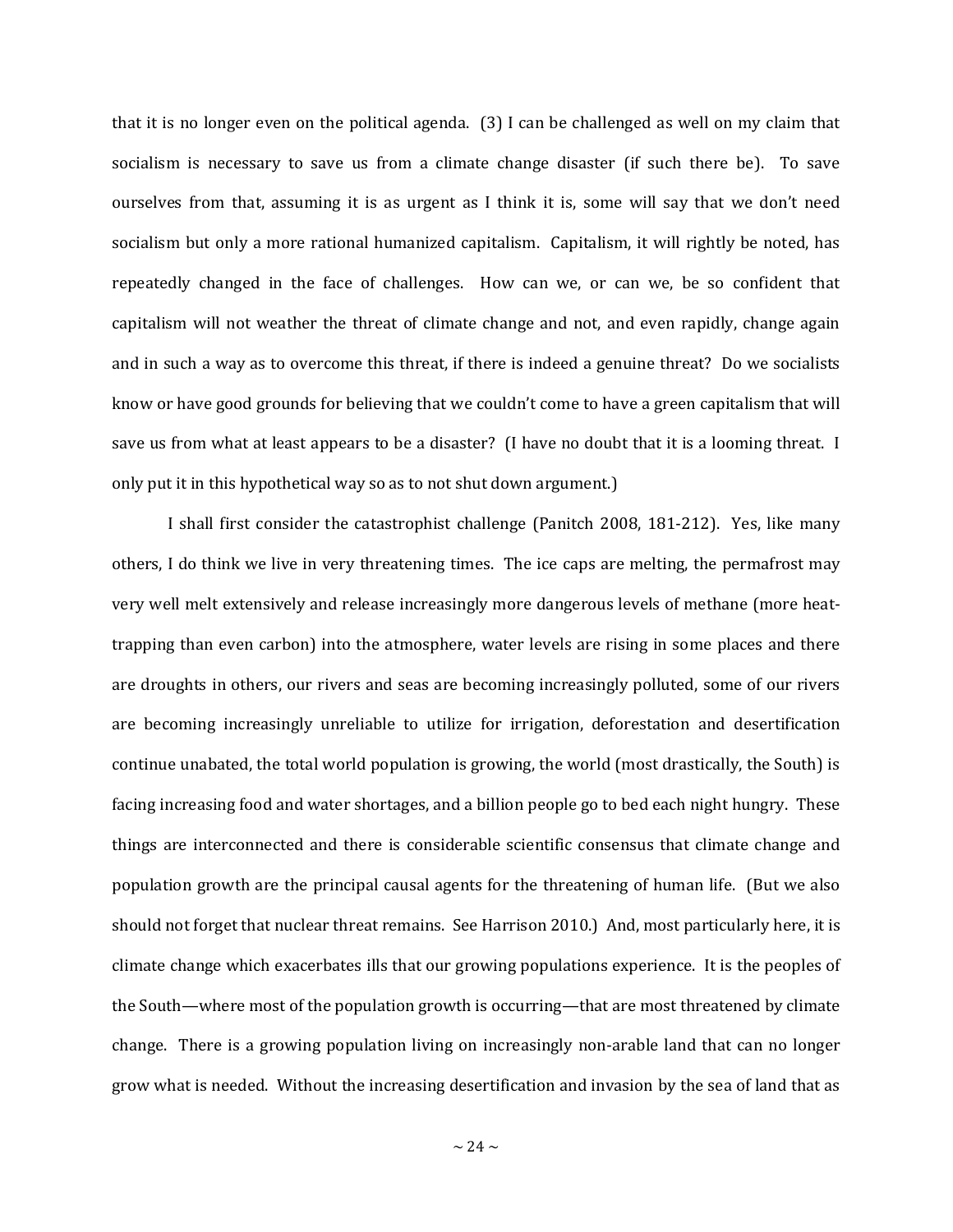a result has ceased to be cultivatable, we could *perhaps* absorb population growth. But with such effects of climate change already starting and which are very likely to increase, it seems, at least, impossible to sustain the population growth which by mid-century will be 9 to 10 billion people. So climate change and population growth come together in what Brian Barry has called a lethal cocktail (Barry 2005, 261-75).

There is, of course, disagreement about the details concerning climate change and ocean change. But the general outlines of this are firmly accepted by climate scientists and oceanographers. There are indeed climate change skeptics, but they are, with a very few exceptions, from outside the relevant scientific community. The relevant scientific community (principally climate scientists) may, of course, be mistaken. Loners in scientific communities have *sometimes* turned out to be right, against the thrust of consensus in their scientific communities. Think of Galileo and Darwin. Both are good examples of people kicking against the pricks who turned out to be importantly right. Though they had new evidence that needed to be reckoned with (for Galileo new methods and for Darwin both old and new problems), they were not like the present day climate change naysayers (including the few scientific ones) just against new proposals engendered by new conditions. 5

Concerning climate change considerations now (2011), if we are going to be rational and reasonable we must be *methodological* conservatives here utilizing a precautionary principle (Barry 2005). The principle we must use here, if we are being reasonable, is the same as we use when we decide whether or not to take an umbrella with us. If we are walking some distance to work and if there is some reasonable chance it will rain, then, if we are reasonable, we will take an umbrella, even though it is a mild encumbrance. We do not require overwhelming or even anything very like the strong evidence that it will rain before we, if we are reasonable, will take an umbrella, just a reasonable likelihood. We should adopt, and indeed for more obviously pressing and conclusive reasons (to put it mildly) than for our taking or not taking an umbrella, the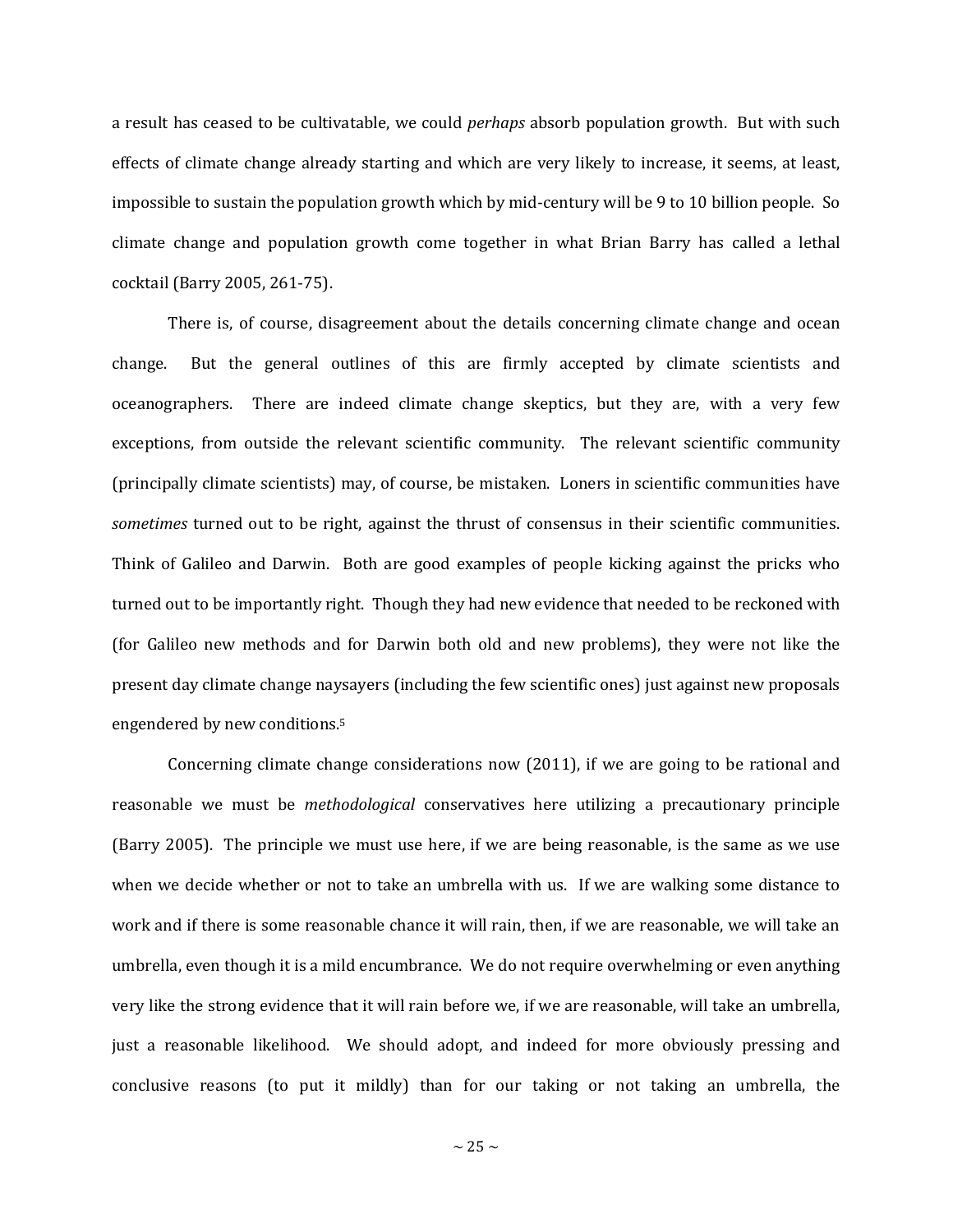precautionary principle *vis-à-vis* the reasonable possibility of climate change and that it might be devastating. Too much is at stake there not to be risk-averse. All we need or should have to be justified in resolutely acting to cut down climate change (if we can) is a reasonable possibility that, if we go on acting as we have been and still are now, climate change might with some reasonable probability become devastatingly severe. Given that disastrous results might reasonably result from it for all of us, we must (rationally *and* morally 'must') take whatever means we can muster to resist it and urgently, even at considerable costs. To see things in these terms is not catastrophist but is just being reasonable, rather than being irrational, concerning our survival. Here we should be *methodological* conservatives applying the precautionary principle (Barry 2005).

I turn now to the second challenge. Maybe socialism isn't in the ballpark or even likely to become so for the present and perhaps ever. It could be said of me and of G. A. Cohen as well, that we have ignored too much the depth of the historical defeat of the Left that Perry Anderson and Eric Hobsbawm so well chronicle and, as we have seen in the First Lecture, Andrew Levine, doing as well. However, Anderson, Hobsbawm and Levine have done this without abandoning their socialism. A few decades ago, as Anderson pointed out, there was a vibrant Left and with it, in many parts of the world, mass socialist movements. By our decade—he wrote this in 2000—all this is gone and with it, of course, the socialist movement as a vibrant movement (Anderson 2000). Now we have no even approximate mass base; moreover, there are a dwindling number of militants and socialist intellectuals (not that socialists cannot and often should be both). Many radical intellectuals or formerly radical intellectuals retreat into the ivory tower, something that itself is becoming less secure and attractive than it once was. This now is not so much from political pressure as from the increasing commodification of education, making universities too much like business institutions. That aside, there have indeed been mass defections from the ranks of the Left by intellectuals. To chronicle this as Anderson does, led Boris Kagarlitsky (an able Russian militant and Marxist intellectual) to charge Anderson with a betrayal of the Left (Kagarlitsky 2000). Here, as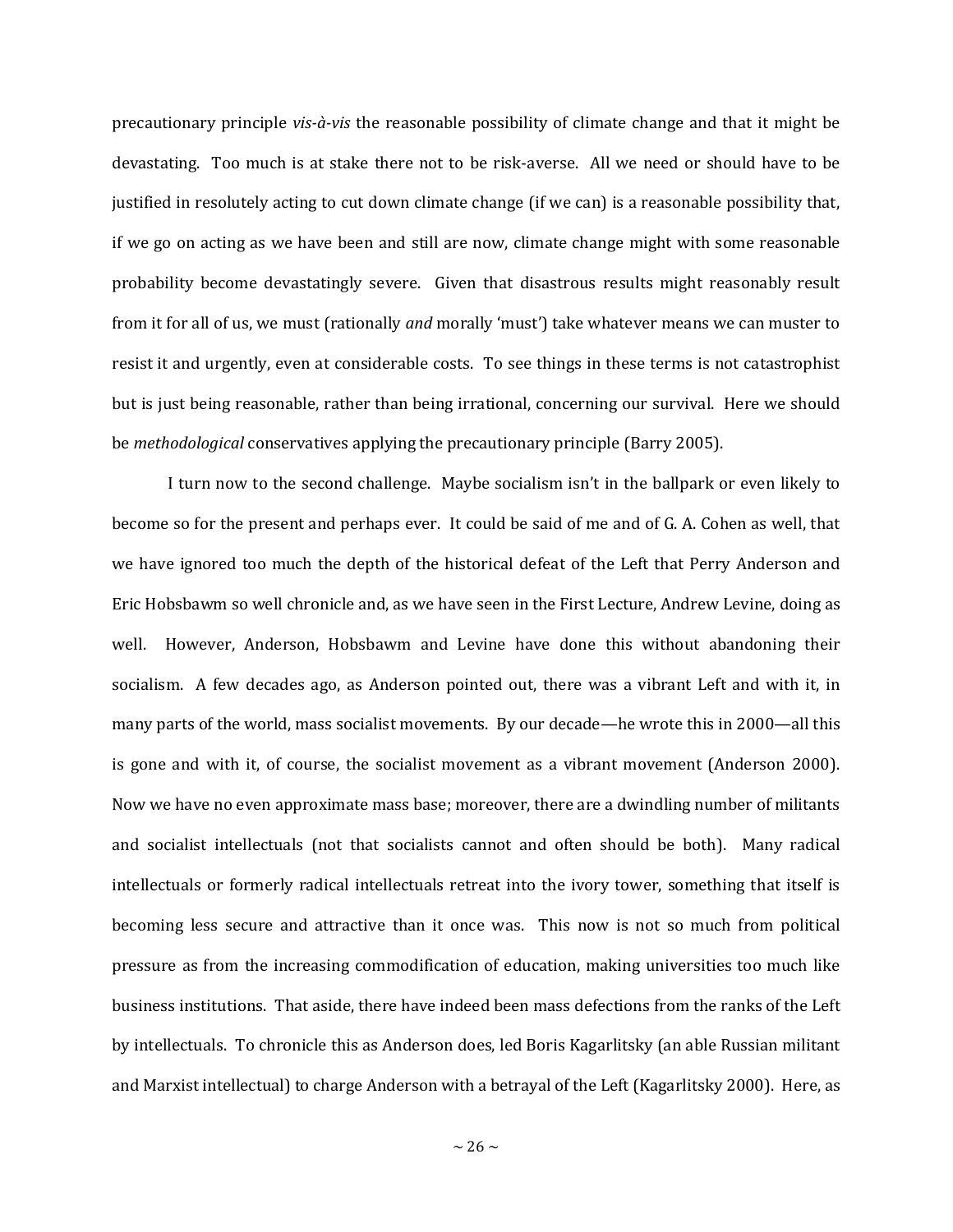able and soundly on the Left as I take Kagarlistky to be, he is being intemperate and mistaken. (For a fairer and more balanced critique of Anderson, see Achar 2000.) To acknowledge that socialism has, particularly in the West, ceased to be a widespread ideal and a mass movement that attracts many public intellectuals and activists and that "Marxism is no longer dominant in the culture of the Left" is to make what at least appears to be a true, albeit saddening, observation. It *may* be somewhat of an exaggeration, but there is without doubt a considerable amount of truth to it (Anderson 2000). It is to accept it as a fact, on Anderson's part, but certainly not to laud it or bow down to it or take it as a guide for action or to say or imply that socialism's defeat is forever. Anderson does say, like Immanuel Wallerstein, "[A] decade does not make an epoch. The neoliberal grand slam of the nineties is no guarantee of perpetual power. In a longer historical perspective, a more sanguine reading of time can be made" (Anderson 2000; Wallerstein 2006). But what Anderson does stress, and I think correctly, is that "the only starting point for the Left today is lucid registration of historical defeat" (Anderson 2000, 6). But defeat today doesn't mean no new rising and victory tomorrow. A lost battle need not mean a lost war. (Is this what some say is my optimism of the will? If so, so be it.) Anderson is following Marx here in being tough minded and politically realistic. Anderson also well says in his *Spectrum*, "But to be defeated and to be bowed are not the same. None of these writers [he refers to some prominent radical intellectuals he is discussing] has lowered his head before the victors. If a dividing line is wanted between what has become the Centre and remains the Left it would be here" (Anderson 2005, xvii).

Philosophers and social scientists have sought to understand, interpret and re-interpret the world—in Anderson's phrase, to "decipher the world"—while the point (the Marxian point) is to change it. But Marx also stressed, and showed by his practice, that there would be no at least proper changing it, or perhaps even possibility of stably changing it, without a thoroughgoing understanding of it. This most fundamentally requires for us living in our time an understanding of capitalism, including very urgently contemporary capitalism, and its movement. There is no

 $\sim$  27  $\sim$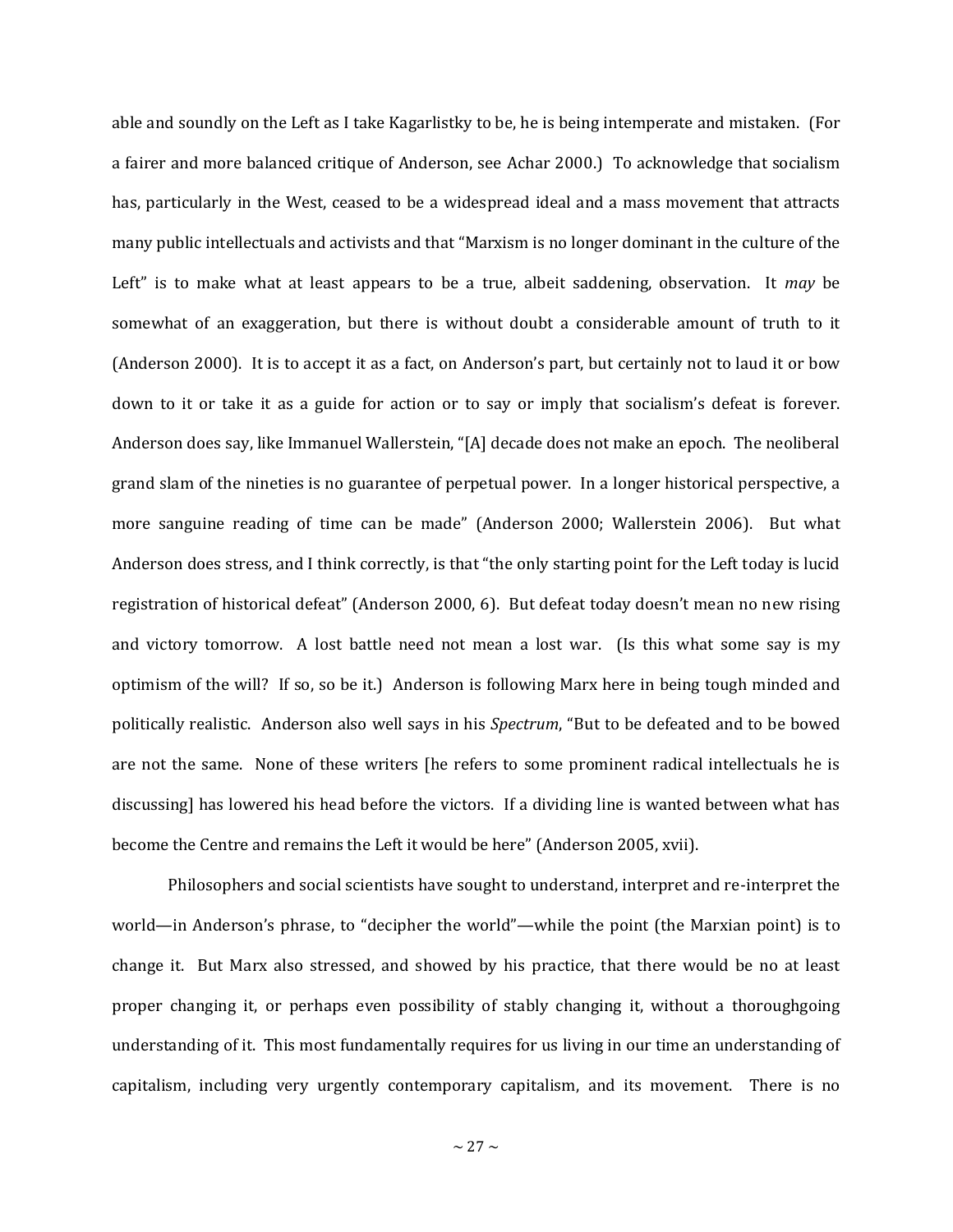coherent willing the end without willing the necessary means to the end. There is no sound socialist changing of the world, as Anderson again following Marx stresses, without a thorough understanding of how it works and without centrally grasping how the forces of production develop and change the relations of production and as well, including in different circumstances, how politics goes and can go. This requires not moralism, not even *centrally* a vision of how the world should be, Marxist or otherwise, but a thorough political realism. We need this realistic understanding for our vision not to be 'sweet singing'.

However, could Anderson so confidently have written what he wrote in 2000 in 2008-09? In 2000 he wrote, though in a deeply saddened mode, of the worldwide omnipotence of neoliberalism. With capitalist globalization (something that, like it or not, was becoming a global reality), neo-liberalism was not just a North American-British phenomenon or even just a European-North American-Japanese phenomenon. It has spread nearly worldwide and in its neoliberal form of something having a family resemblance to it. Neo-liberalism in the context of capitalist globalization had become the only political and economic game in town. It was theoretically inspired by Hayek and Friedman and its popularity politically inspired by Thatcher and Reagan. Neo-liberalism claimed to be, with the backing of Hayek and Friedman, the only genuine way to efficiently run an economy of any complexity. This was taken to mean thorough *laissez-faire* where, unavoidably, what is freedom for the wolves is death for the sheep. Things have become *somewhat* different since 2008, though perhaps only temporarily. Now neo-liberalism lies in tatters, or at least nearly so. Some right-wing intelligentsia, reasonable and informed intelligentsia, would disagree. But their stance is becoming more difficult to sustain. Still, Keynes, but not socialism, is back, or at least some *ersatz* form of Keynesianism is. The 2008 economic meltdown was a great shock to the economy, almost pushing the whole world from a severe recession into a depression. And it seems to be something that is still threatening. We *seem* to be coming out of some of it now (2011), but in a wobbly and insecure fashion. Unemployment is high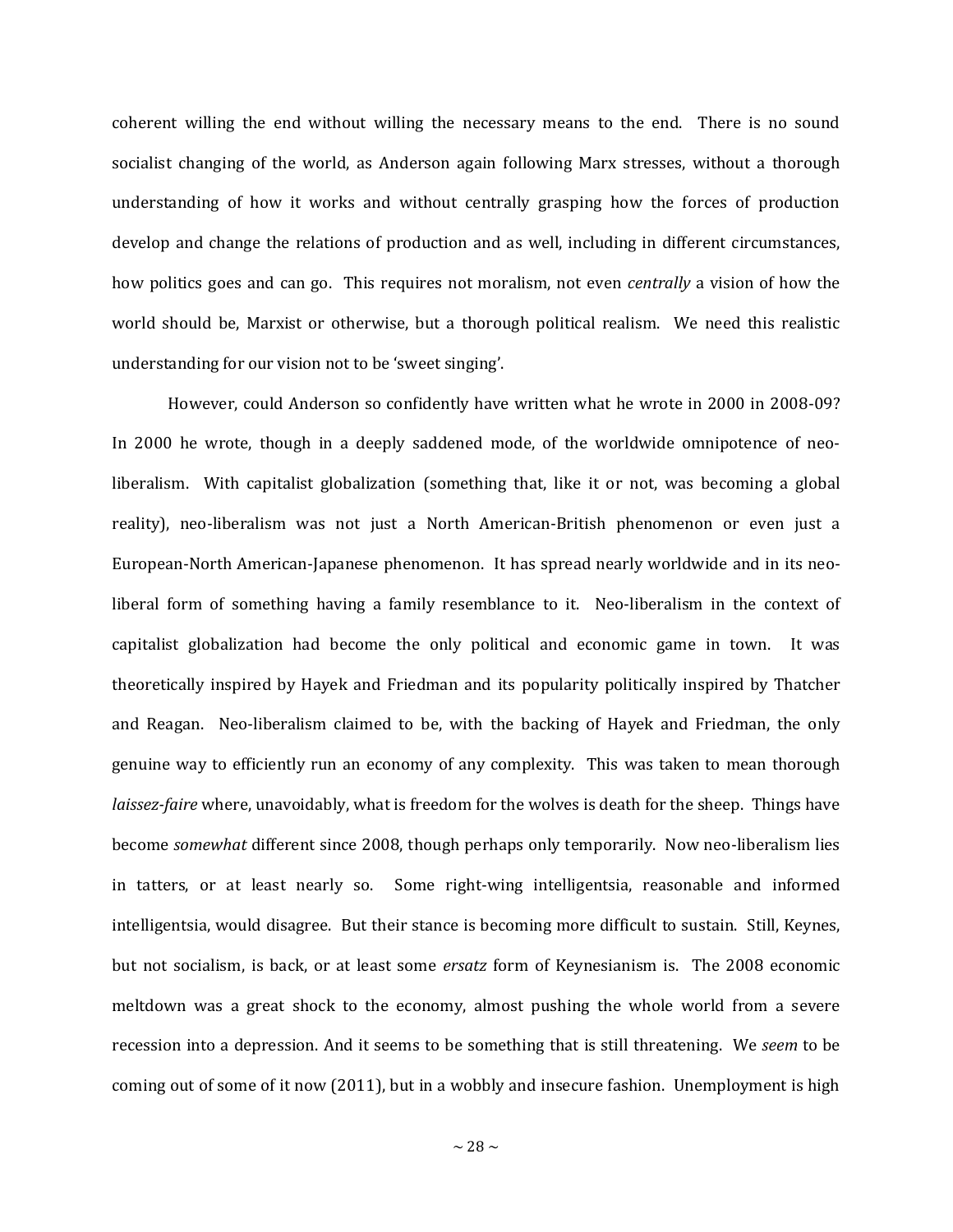(9% in the United States in 2009 and 2010; 90% among the Roma in northern Hungary). We may also be in for a double dip. If this continues or if the recession otherwise morphs into a depression, we *may* get militant anti-capitalist groups advocating some form of socialism, but we *might* get a militant fascist authoritarian or even totalitarian post-capitalism instead. (Remember the fate of the Weimar Republic). And there are some signs of fascism, or something like fascism, returning to the North, both in Europe and North America.

However, there are encouraging developments in Latin America of either socialism (in Cuba, Venezuela, Bolivia, and Ecuador) or social democracy (in Chile, Argentina, Uruguay, Paraguay, and Brazil). If, as they *might*, the social democracies in Latin America morph into a genuine socialism, we might get a Bolivarian revolution, particularly with the United States tied down in two unpopular and costly wars in Iraq and Afghanistan that are at least seemingly unwinnable, and from which, despite their unpopularity, the United States finds it difficult to extract itself. In the Arab world there are movements away from being puppets for American Imperialism. Of course, these things might not continue. The United States might, however, for fear of the re-emergence of the Vietnam syndrome caused by the loss of that war, grimly hang on—in some form or another in Iraq or Afghanistan or in both—with surge after surge, perhaps with the use of more and more troops or private militias, and at continued, and perhaps growing, expense. These things may very well generate increased socialist sympathies, resolve and capabilities. That aside, we must realize that the American Empire, even in what looks like its decline, is still very powerful and very extensive (Johnson 2004; Hobsbawm 1999; Hobsbawm 2009). (They have military bases in 100 countries and the U.S. has by far the largest military in the world. But all the same, the U.S. Empire might go down.) There are other scenarios *perhaps* more plausible than mine, but the Bolivarian revolution has some considerable plausibility and it is something to hope for and, more importantly, to struggle to make an enduring reality.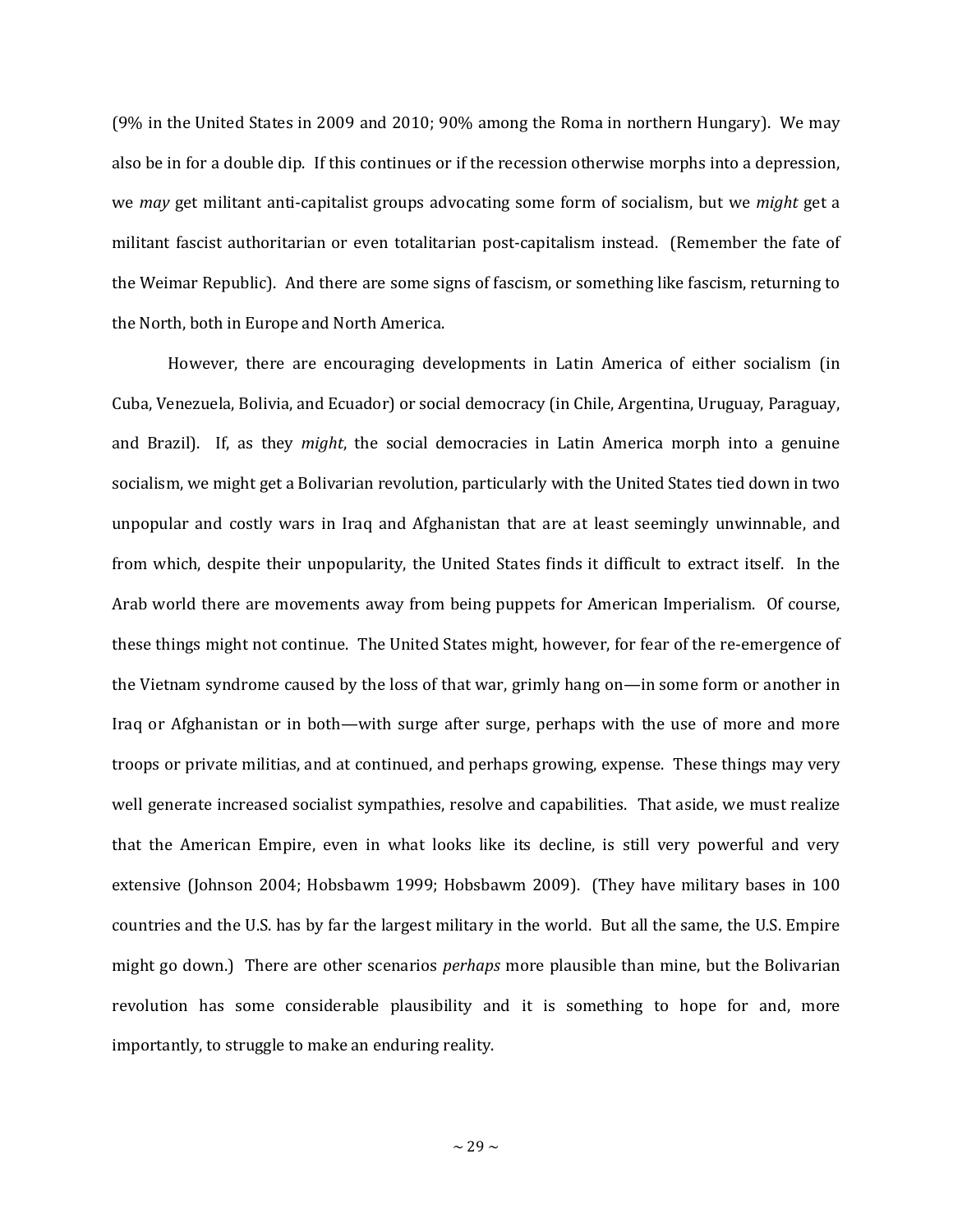Contemporary socialism, unlike its historical ancestor, is by now skeptical about the capacity of social science, Marxian or otherwise, to predict the future. No socialists, as much as they differed about other things, were agreed in their belief in the inability of social science to predict the future (Gray 2009). Hayek, in particular, stressed that socialism utilizing social science, quite apart (he claims) from socialism being undesirable and implausible, has no capacity to make claims about the future, something that is essential to it. It also was, he famously claimed, indeed the road to serfdom. (But, I would parenthetically ask, if the future is as unpredictable as Hayek thought, how could he know or even reasonably believe it was the road to serfdom?) Perhaps, after all, social science can develop such predictive powers, at least to some limited degree, such that we are not altogether blind concerning the future. But many Marxist social scientists are also skeptical about social sciences' predictive capacity. Perhaps, that notwithstanding, contemporary socialism, particularly if it takes the form of a market socialism, can use markets like capitalism does—I don't say that capitalism *only so* uses markets—for information about demand, while still struggling to keep the frame of a socialist society and eventually of a socialist world. After all, actually existing capitalism—capitalism that we have now—politically and economically frames the world or tries to, and sometimes with considerable success. It seeks to do this not does this not only for capitalist societies but for a capitalist world—a world it takes to be the whole world. Capitalist globalization doesn't think that history has no *directionality*: that it is just one damn thing after another. Capitalists, now as always, their ideology to the contrary notwithstanding, engage, and thoroughly, in central planning; they do not leave everything up to the market. Think of military spending, for example. The very existence of America's global imperialism is proof of central planning. Again its ideology to the contrary notwithstanding, not only is big beautiful but super big is still more beautiful (*pace The Economist*, January 23-29, 2010, 11-12). Moreover, in the face of neo-liberalism socialist planning is being done in Cuba, Venezuela and Bolivia and between them. Perhaps it can be shown to stably obtain and, as well, to come to have a wider scope. Cuba is opening up in certain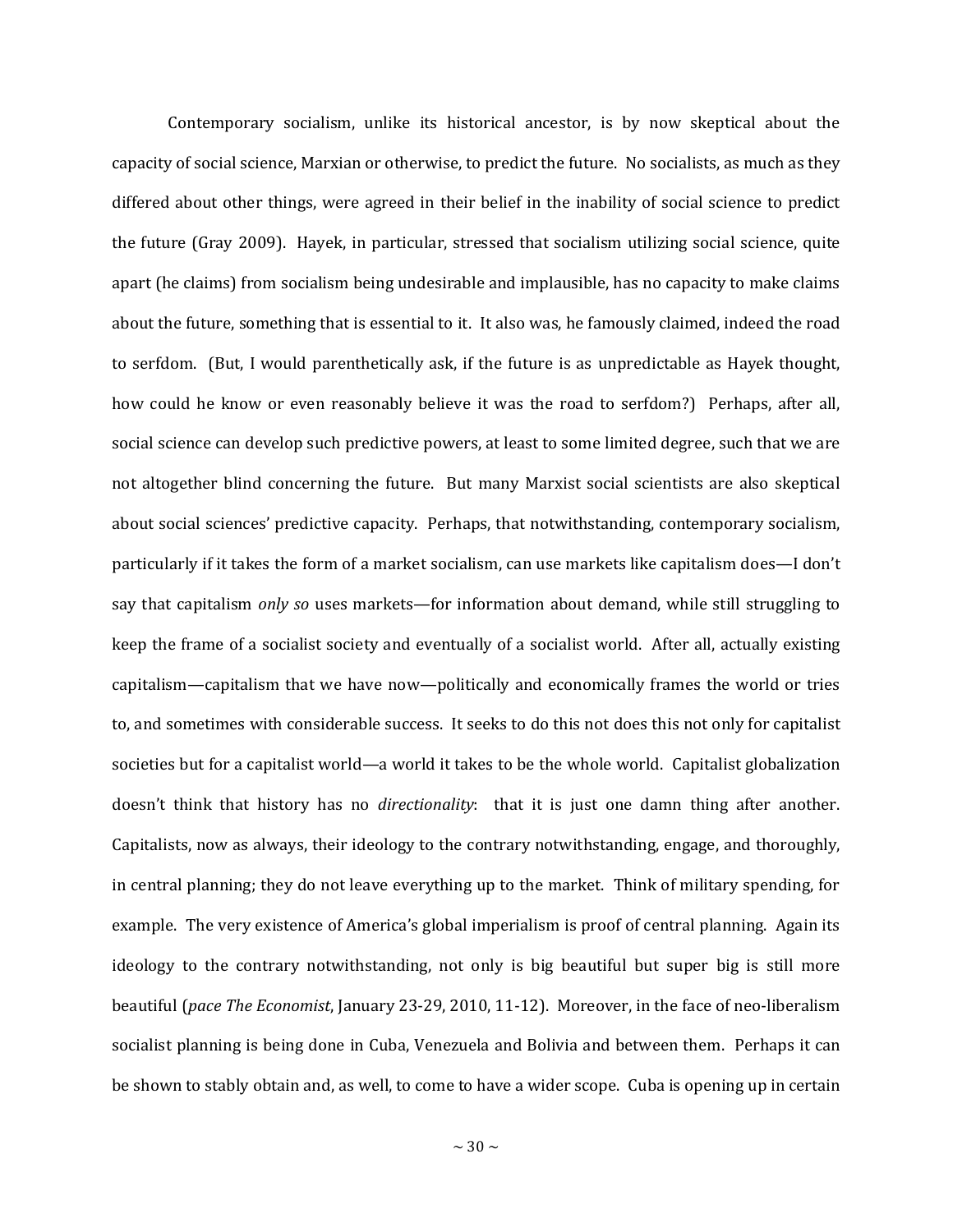ways but things still go according to plan. (After all, socialism in Cuba has persisted even under great external harassment, particularly from the United States.) There is in the U.S. planning, economic and otherwise, all over the place. But the central thing to see is that even with its privatization and deregulation, a lot of state central planning goes on as it does in its giant corporations. *Laissez-faire* is myth and ideology.

Latin America is changing in a way that is increasingly socialist friendly. First Latin America, then the world. (Is this a slogan of a *mere utopian hope?*) There is, on the non-merely utopian side, beginning to be the stirrings of a new socialism for the  $21<sup>st</sup>$  century (Lebowitz 2006) and 2010). Perhaps socialism's defeat was not as complete as Anderson thought? There still remain committed socialists reasoning intelligently and with a firm determination of the will to achieve socialist societies and eventually a socialist world. Socialism has not been—popular opinion in the North (at least) to the contrary notwithstanding—shown to be a non-starter.

However, we must recognize that an unrelenting political realism and Marxianism belong together (Anderson 2000). You can't have one without the other. Only if socialism becomes a political moralism, as *some* humanist socialism does, will it become something unscientific or nonscientific and illusory. But by this I am not assuming, as it might seem, a conflict between a scientific outlook and a moral orientation. (Levine is good on the complementarity of these. Levine 2005.)

X

I now turn to the third challenge, to wit, that of challenging my stressing the importance of socialism in combating the combined threat of climate change and population growth. I have, it can be argued, not considered sufficiently the possibility that we might get a less rapacious, less shortterm greedy, more rational and reasonable capitalism than we have now. Capitalism might, that is, come to see that its long-term interests—indeed, its very survival—would involve acting in an

 $\sim$  31  $\sim$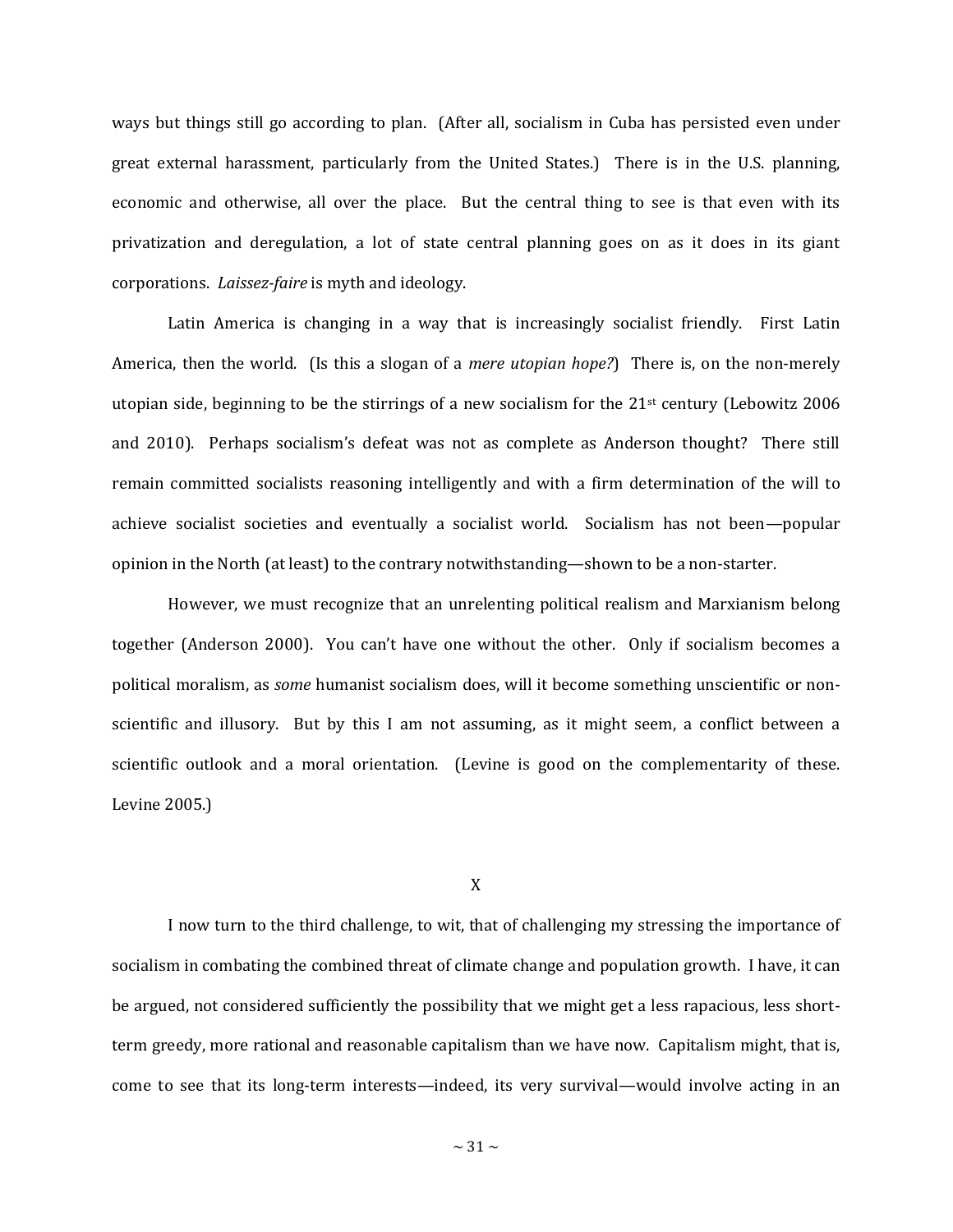environmentally responsible way. We should also recognize that German, Scandinavian and Japanese capitalism, at least until recently, have been different in some important respects from American or British capitalism. They would perhaps more easily become sustainably more environmentally friendly. After all, capitalism has frequently proven itself to be flexible and changeable with changing times and situations. And it has overcome crises. Why could it not 'get real' and face realistically the prospects of global warming and ocean destructive deterioration while still keeping its orientation to accumulation and competitiveness and maintaining its commitment to overall profitability, but—and indeed rationally—in this way look to its long-term profitability and with that to its long-term interests? Why can't it come to operate, though its ideology will not express it this way, with 'short-term restraint of greed for long-term maximizing of greed'? Why should capitalists be so dumb as to cut off their noses to spite their faces? They will certainly, if they are just tolerably intelligent, act to protect their own survival, as far as they can. And why shouldn't we assume tolerable intelligence?

Still, plausible as this sounds, I see little of this on the ground, even living in Quebec which, for North America, has a rather good environmental record. Capitalists, by and large, lack (or at least clearly seem to) intelligent self-interest, caving in as they do to short-term greed—and that baffles me. Think of the Alberta Tar Sands. But this is not sufficient reason to claim that there cannot or will not emerge capitalists who are not so dumb or so captured by short-term greed that they will let such behavior rule the day, though the oil industry—spectacularly BP—certainly leads us to be skeptical of that. Concern for their long-term interests, particularly under the circumstances, is, after all, being 'greedy smart'. They need not be motivated by a socialist caring for others while expecting reciprocation between people: to care and to be cared for (Cohen 2009, 38-43). Just rational self-interest, and not such a socialist orientation, could lead them to take resolute measures to combat global warming. Reciprocity here could be thoroughly greedy capitalist market reciprocity and not a part of a non-market socialist reciprocity. Only more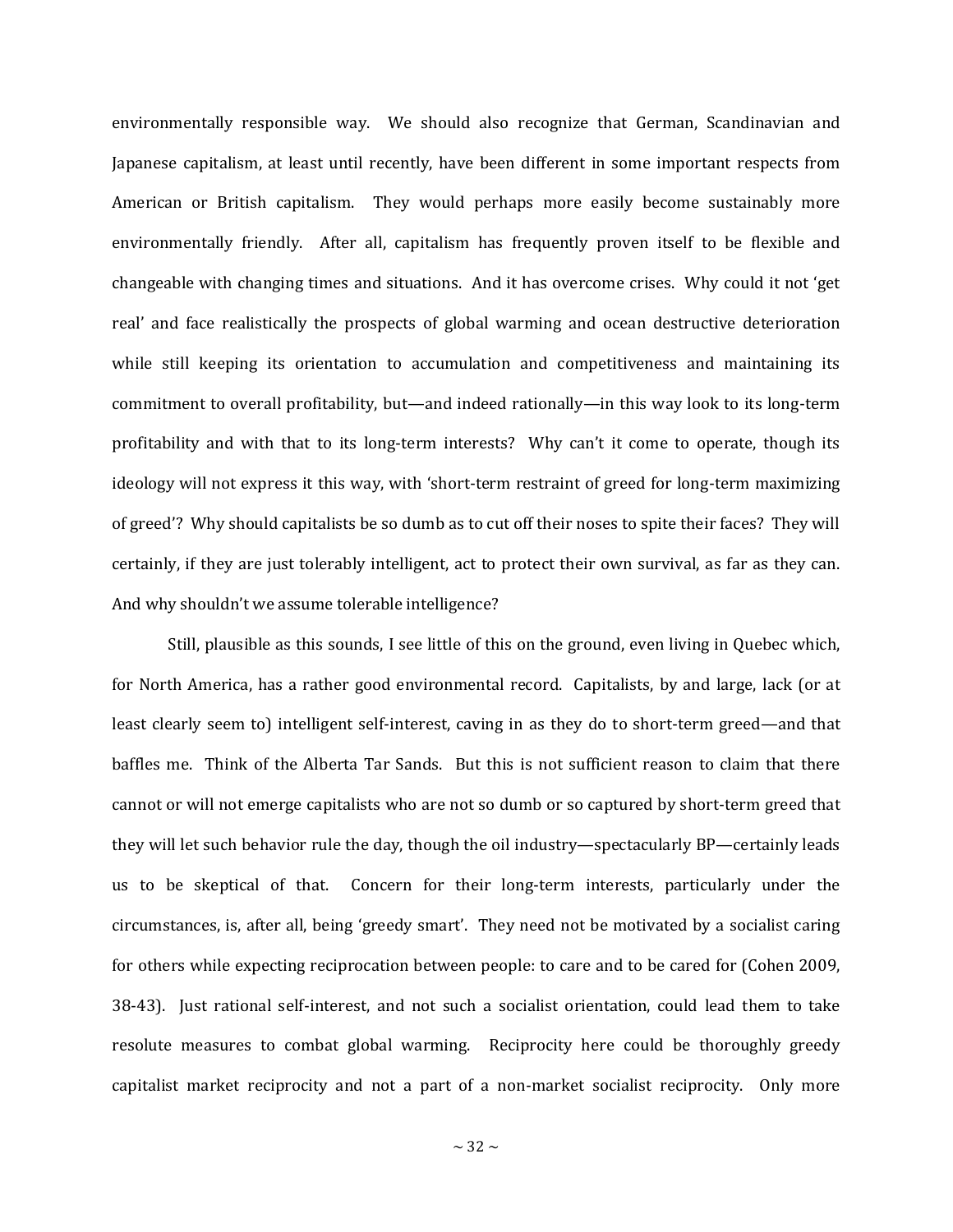capitalists under changed circumstances would need to become greedy smart: to be capitalist persons of good morals but not morally good capitalist persons.

I have made clear that I, like any genuine socialist, very much want capitalism to disappear as rapidly as reasonably possible and indeed thoroughly. But if I, like Anderson, can be sufficiently tough minded, I will realize that whatever socialism's long range prospects (if there are, for *homo sapiens,* long range prospects at all), socialism as it is now (2011) is at best weakly on the agenda. We now have a very scant prospect of getting socialism, even its beginnings, in the next couple of decades. For this, as Immanuel Wallerstein wisely counsels, we must think in terms of the next twenty-five to fifty years (Wallerstein 2006). But the need for drastic changes in our response to climate change and its *at least* seemingly catastrophic effects is an *immediate* urgency. *We cannot reasonably wait for socialism to prevail. We have to make the appropriate climate change with capitalism running the show now.* We must, that is, get effective action now. And that is what we are not getting in our capitalist societies. Canada, for example, has just elected a conservative government that is Neanderthalish about these matters as well as many others. It acts in ways that are obviously not in most people's interest, yet masses of Canadian people voted for them under the illusory belief that that is the way in which security lies. We may, as I am, be very pessimistic about anything sufficiently effective being done. But we, with resolution, intelligence, and non-evasion must—morally must—struggle now, while regretfully acknowledging both the present omnipotence of capitalism and the at least present irrationality of capitalism. Situated as we are now, capitalism is, while remaining our cross to bear, our only short-term hope to gain *operational sanity* concerning climate change *with sufficient dispatch* to save us from disaster. We must want (at least in the climate change situation) capitalists to become greedy smart. That is the most and the best that we can reasonably expect from capitalists. (I speak here of the class and not necessarily of individuals.) I am not (to understate it) very hopeful that they will become greedy *smart*. Greedy they will remain, that we can rely on, but greedy *smart* or even greedy semi-smart is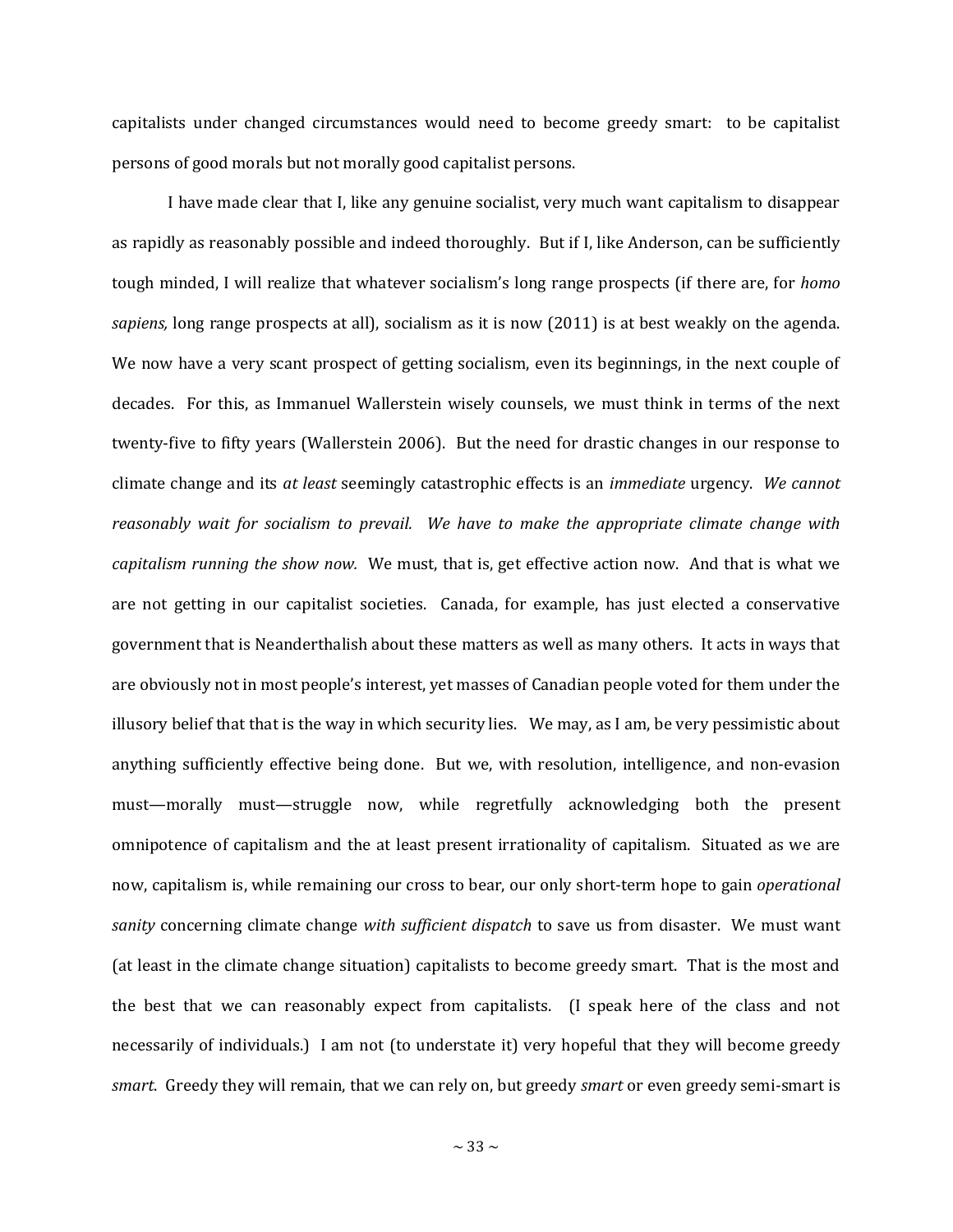another matter. But where immediate action is required, that is what we have to work with. For the present we are stuck with the capitalist order. Capitalism *might* in time take a more reasonable self-interested turn. But we see very little evidence of this. BP's actions in the Gulf are a grim reminder of this. Still, in the *short* run capitalism is the only thing we have to go on in the battle to adequately contain climate warming or, where the battle is already lost, to search for ways to live with it and to minimize its effects. Capitalism (the capitalist order) for now—and it is now where matters are so urgent—is the only thing we have to go on to act against the looming disaster and to act quickly enough to stop it or at least limit it. It is so horrible to deal with such short-term greedy and irrational forces. Think of the climate change deniers in the U.S. Congress. But what is most demanding now is to stop, as much as can be done, the drift of climate change. This is very depressing but we must not stick ou heads in the sand<sup>6</sup>

When we look at what the capitalist powers are actually doing, it is appalling, depressing and indeed frightening for our future. The rapaciousness, greed, rationalization and denial prevalent now are mind boggling. If you live in North America, just look around and see what little is being done: a few windmills, a miniscule number of electric cars, a few more bicycles, more conscientious recycling, somewhat better lumbering practices—but those measures by themselves are mere band-aids. Look at Canada, probably the worst sinner here. Stephen Harper, a true son of the Alberta tar sands and a genuine Bushite, is positively Neanderthal in his climate change policies and someone, I am told, who supported the Apartheid regime in South Africa. Obama is obviously somewhat better—to shift to the most important player here, the United States—but he has repeatedly under threat diluted his ideas under pressure from Congress (including from many of his own party, particularly the Democrat Blue Dogs) and from capitalist corporations (the only kind of big industry or small the United States has) to a point where his policies are hardly even mildly progressive or give us much grounds for hope. Indeed, we could *perhaps* hope that his climate change policies will fail, given their plain inadequacies, and that that breakdown will ignite a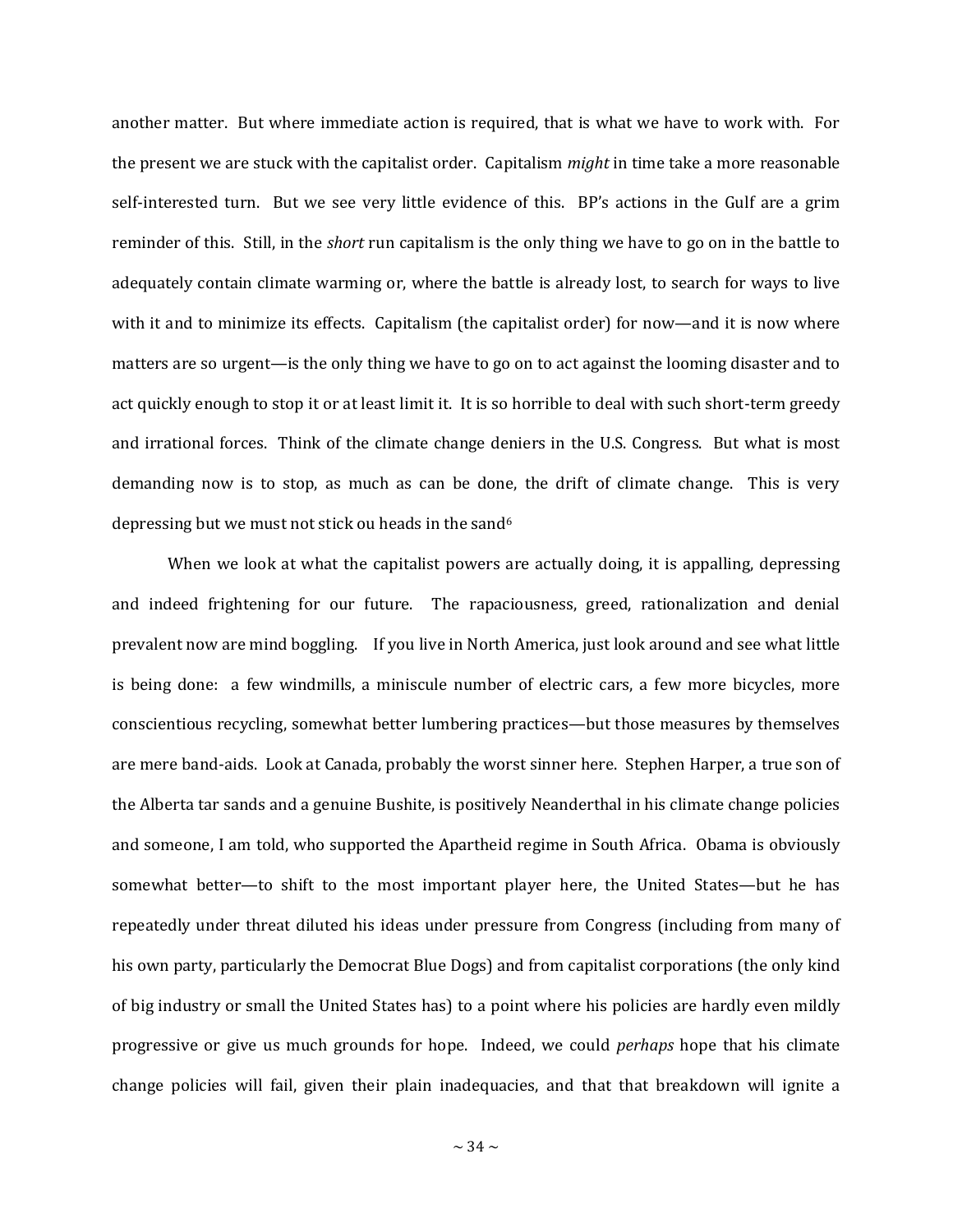powerful drive from outside for a genuine change. Yet, we might well be skeptical here that anything like this will happen and it also *might* be thought that some crumbs are better than none. (And note, parenthetically, that we might say one thing for climate change and another for health care and military activity.)

There is also a conflict between North and South—between, that is, the developed and the developing countries. China and India, to take prominent examples of rapidly developing countries, rightly do not want to pay for the North's sins, for what colonialism (capitalist colonialism) has done (Said 1994). But going on to sin themselves does not help take us out of this looming hell. Some damaging of the environment may be necessary for them to catch up. But Canada and the United States, neither of which needs to catch up, are persisting with their environmental sins. They do not have the South's excuse for polluting. (But, we need also to ask, India and China may catch up or partially so, but at what price?) The North should—indeed it has an obligation rooted in past wrongs—massively to help the South while still developing themselves a much cleaner energy policy. China, India and other developing countries must also develop such environmentally friendly policies themselves while still maintaining their right to catch up, but not at the expense of contributing to their self-destruction (and the destruction of everyone else). China seems to be on the road to doing something positive here in an innovative and impressive way and on a scale that befits its status as a new emerging imperial power (*The Economist* 2010, Vol. 333, no. 8660, 16-18). There appears to be in China—and somewhat more mutedly in India, too—some understanding of the imperative to change our monstrous environmental situation. Things move slowly where they move at all even while there is an urgent need for things to move rapidly. Europe is *somewhat* better than North America on this, but they still have a long way to go, as we all do, before we can sleep. But while we may not be sleeping, we—speaking of us collectively—are in a deep and irrational state of denial.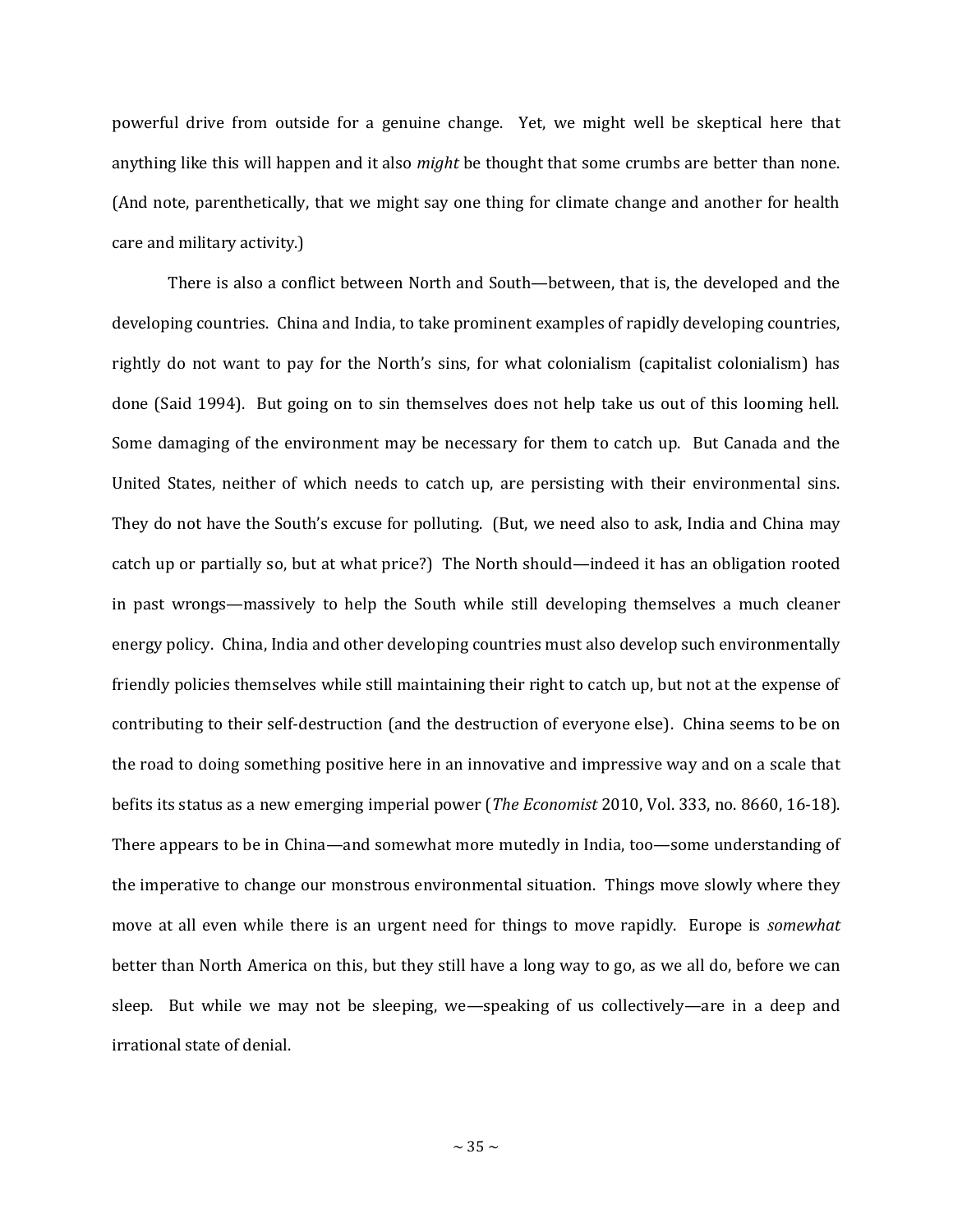I wrote a first draft to what I am saying here on the eve of the Copenhagen Conference on Climate Change. Hopes for many of us were not high before the Conference and more generally they were no longer high as the Conference closed and afterwards—even for some (not me) who had high hopes on the eve of the Conference. Indeed, for me and many others, whatever few hopes we had have been thoroughly dashed. There was, going into the Conference, little evidence that our masters of the world—the doers, shapers, and shakers of the capitalist order—would move quickly enough to save us (including themselves). So we—the world's populations—find ourselves between a rock and a hard place. There is not (at the moment) sufficient socialist or other strength to force a change—not to get anything like what Morales said was necessary—and there is not a sufficient capitalist awareness (even of their own long range self-interest) to motivate them to action of the sort required to avert disaster. There are some tentative steps being taken by our capitalist societies—in Europe a little more so than in North America—but unfortunately (I'm inclined to say tragically) they are feeble and it looks like they will be too little and the necessary steps, if they come at all, will come too late. But if that is so, it will be no consolation at all to us on the Left to say 'We told you so'.

So, if we can be at all realistic, we should have a deep pessimism of the intellect here, but we should not be resigned (Hegel-like or otherwise) or reconciled, but instead be unbowed and committed with every means at our disposal, meager as they are, to gain, against the grain, a more decent and indeed sane world. We will probably lose, but we should neither be resigned nor reconciled to defeat. If we must go down, we should not go down without a fight. That may sound like mere bravado, given what is at stake. Normally, moralism is to be avoided, but that may be all, for the time at least, that we have left here.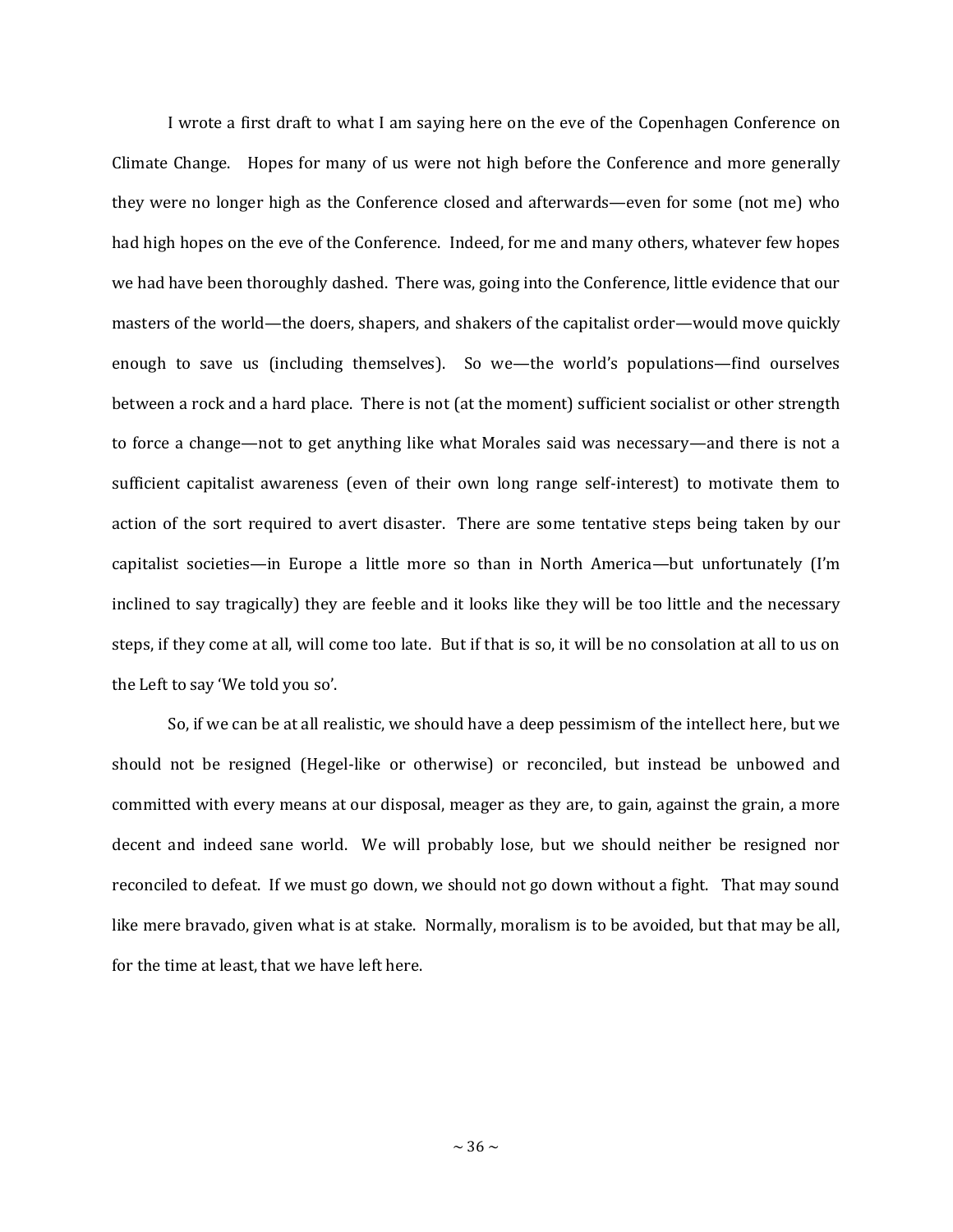XI

In closing, I want, stepping back, to consider an objection to what I have been arguing in this lecture and in the previous one—an objection that comes trippingly on the tongue. It consists in saying that I have unwittingly unsaid what I initially wanted to say and indeed said. I have shown not that we can have a Marxian social science without philosophical foundations, philosophical guidance and the like; rather, I have in effect shown philosophy's clear value in Cohen's, Sober's, Wright's and Levine's cleaning up of some obscurantism that badly damage Marxism. Moreover, they have helped Marxism along by a clear articulation of historical materialism, a central element in Marxism, in showing how it is a causally directional empirical theory of epochal social change and not a metaphysical teleological view of scant coherence (Cohen 2001, 241-88; Levine et al., 1992). They reconstructed historical materialism limiting it and in doing so, while cutting back its scope and inclusiveness, they have enhanced its plausibility without diminishing the critical importance of historical materialism. I have also shown in my discussions of holism and historicism in the previous lecture how philosophical analysis properly deployed can rid holism and historicism of obscurantism, incoherence and implausibility—something again that is important for Marxian social science. This has all be done by (1) close textual analysis and (2) crucially by what used to be called conceptual analysis and, Wright apart, by philosophers doing philosophy. (I should add parenthetically that Wright, though not a philosopher, is exceptionally philosophically literate.)

These things being so, we do not have a case, contrary to what I have been arguing, for claiming the poverty of philosophy or saying farewell to philosophy, but just the opposite. What I have unwittingly evidenced is the value of philosophy done in a proper analytical way and, as well, being in touch with important empirical realities: economic, social, political and historical realities.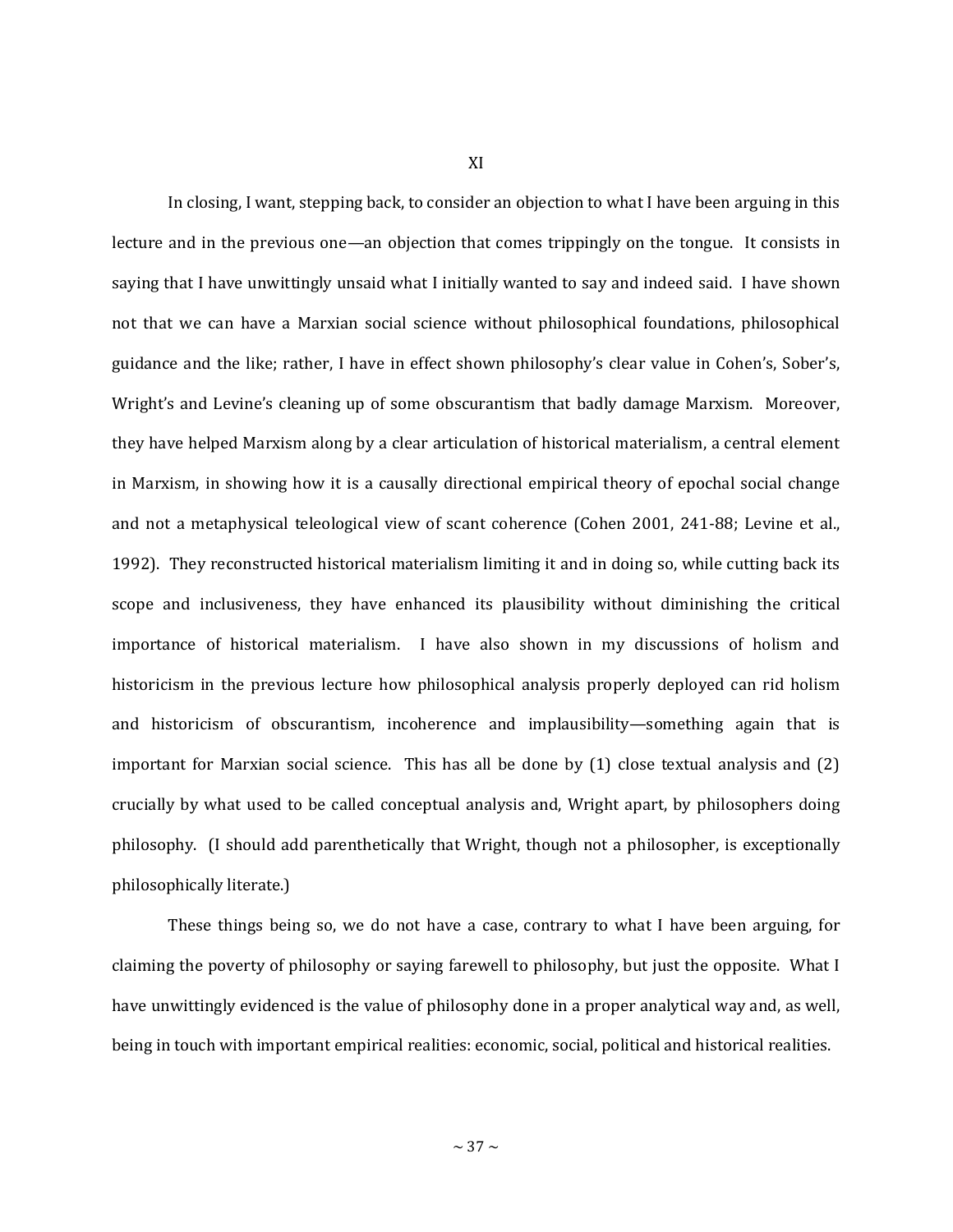I have never denied these things. I have claimed that philosophy can sometimes be of value in the cleaning of the Augean stable and of the sometimes value, considerable value, of clarity. No more than Cohen do I welcome obscurantism. But I have resisted making a fetish of clarity. Still, the arguments about methodological holism and methodological individualism have been a useless distraction now yielding terminal dreariness as have, though to a lesser extent, the onslaught of analytical Marxists on holism and historicism.

Moreover, the treatment by G. A. Cohen, Joshua Cohen and Levine et al. of historical materialism has been of considerable value and not irrelevant to real politics and the actual socialist struggle. By making increasingly cogent analyses, it has helped by updating Marxian theory, though I have also attempted to show that is not as valuable, even when it is done well, as it usually is by the September Group and the actual more deeply driven empirical work of people like Harvey, Wallerstein, Hobsbawm and Davis, among others. Philosophers' work is not as valuable as that of people like those just mentioned for engaging in the struggle to change the world with the understanding necessary to make it a 'genuinely better world'. The deepest aim of Marxists is to make and sustain a genuinely better world, a world that would make for the fullest possible human flourishing. Philosophy, its frequent self-understanding to the contrary, plays a second-order role here—a role that is in reality a very minor role. To concentrate on things most of the analytical Marxists concentrate on—spectacularly Cohen and Roemer—is an unfortunate mistake. Concentrating on that perspective is not a perspective that an economically and politically conscious as well as a morally attuned person would seek unless they were deluded or so deeply skeptical about the effectiveness of any effort to make the world a better place that they have abandoned having any hope for there to be a better future for humanity, let alone any incentive to struggle to achieve a better future for humanity or even a belief in its possibility. Those of such skeptics who remain philosophers may just go on day-to-day, Oblomov-like, entertaining themselves by trying to unravel paradoxes that interest them.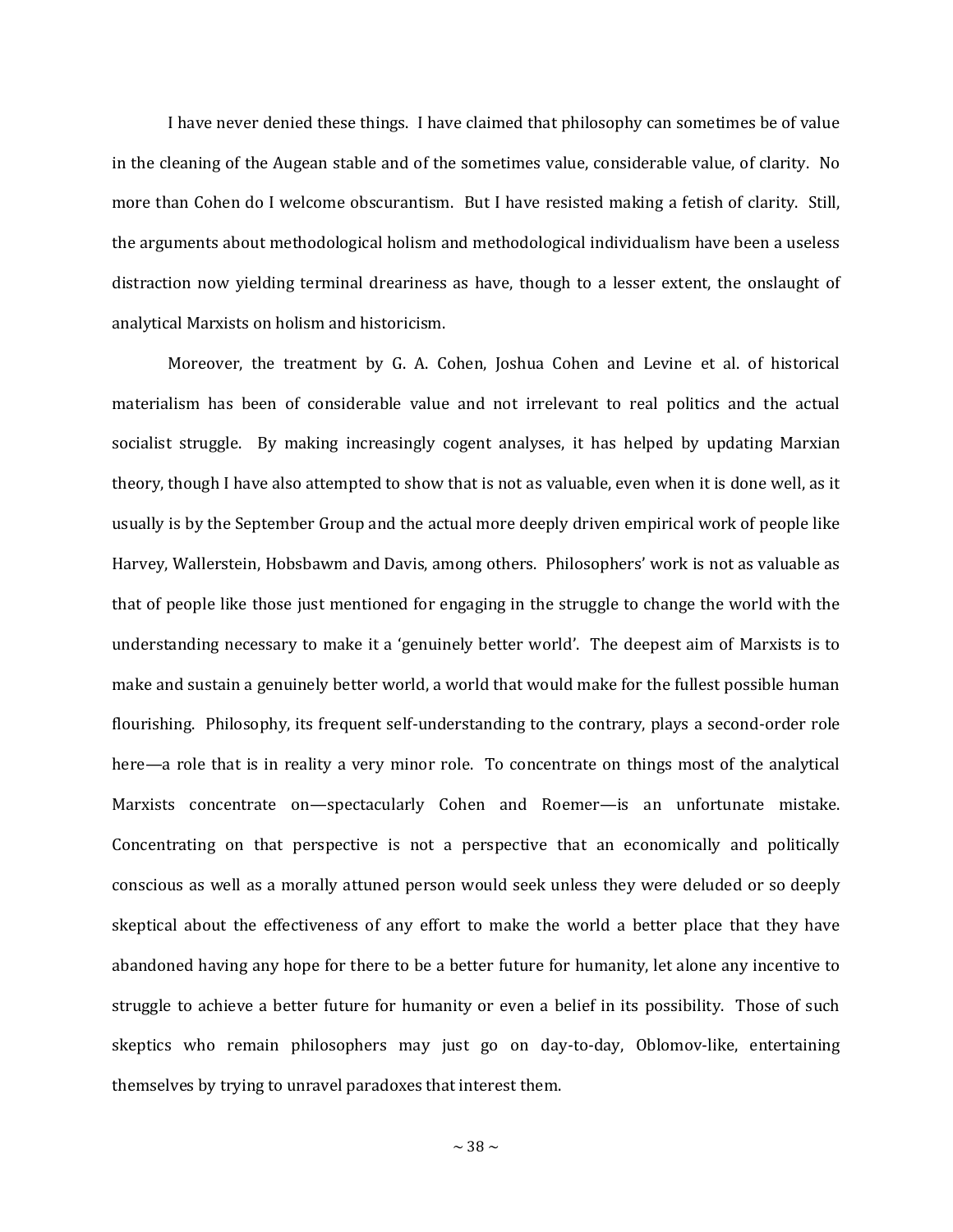I am not saying that such a perhaps bitter and/or perhaps even cynical skepticism and inactivity is unreasonable. But I firmly believe in the desirability, particularly of intellectuals, to struggle to help to achieve a better world and to resist sinking into such Oblomovism. (Am I being too non-rationally moralistic here?) For me—but with what reason?—I must struggle for a world where all, if they are not collapsed incorrectly by illness or by old age, will have a flourishing live, where the interests and needs of everyone are honored, where all compossible interests and needs are met where possible and where there is vigilance against evasiveness by stress on 'where possible'. Such a struggle will take the interests of humanity, the moral flourishing of humanity, to heart. In trying to do this we should side with forces trying to be clearheaded concerning what that comes to and try as well with all our might to achieve it.

We will not let ourselves say, though we at times may despairingly feel it, 'Nothing can be done so let us go on fiddling where it gives us pleasure or surcease.' We have a genuinely human world to gain.7 I do not say, Pascal-like, that we have nothing to lose. Taken *individually,* we may have a lot to lose, including sometimes in the struggle for our lives or, less dramatically, our acceptance in our workplaces or in our society. Think of the frequent fate of whistle-blowers. Think more extremely what it would have been like for a German to struggle against the Nazis or someone of the Communist elite in the Soviet Union to struggle against Stalin.

However, if we are to be moral beings, we must actively, even where it is dangerous, where it is possible for us to do so, side with the neglected, dominated or brutalized.8 As I write this, we are in the middle of the Libyan and Syrian struggles to overcome brutal domination and to gain what has been called 'The Arab Spring'. That this would plainly be a good thing is not in doubt for most of us in the geopolitical North or for masses, but not all people, in the Arab world; but certainly *not* for some Arab elites or for some capitalist forces and their supporters in the North. But even with that, there is not any doubt for most people in the North (even with its *realpolitik*) and for the masses of people in the Arab world what should be a moral point of view concerning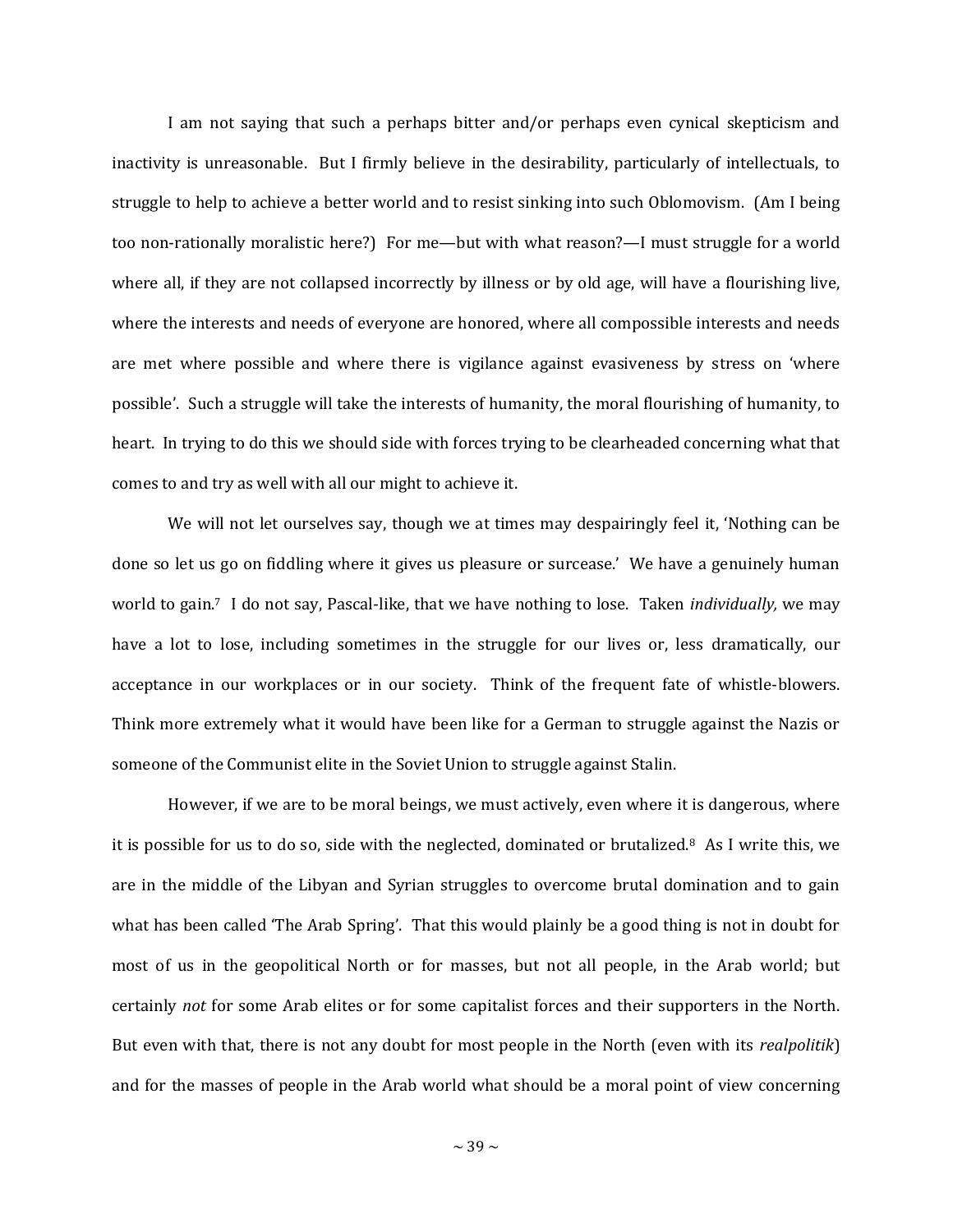these struggles. I am tempted to say that is what *the* moral point of view requires, but a little knowledge of anthropology and history makes one resist that temptation. There are people who are not irrational who oppose such humanitarian intervention. Can we say with justification that *reason* requires it? But does reason, either 'pure' or 'practical', establish it?

All the above aside, it should be noted that the discussion of historical materialism, holism or historicism do little to help solve the pressing concrete moral and political problems with which to wrestle; the things that really matter to us as moral beings. The philosophical considerations that energize analytical Marxists and some of their philosophical opponents do not even attempt to do so. That is not what they are concerned with. Moreover, and differently, they do not lead to a philosophy of Marxism and ditto for a *philosophical* socialism or an attempt to articulate and defend the *philosophical* foundations of or for socialism. There are no such things. To claim so is all blather, but Harvey et al. show that even so there is work and important challenging work, not just academically but as well for our common lives together. It is work that is intellectually and morally demanding. Marx and Engels in *The German Ideology* were right in saying that philosophy is to science as onanism is to coitus.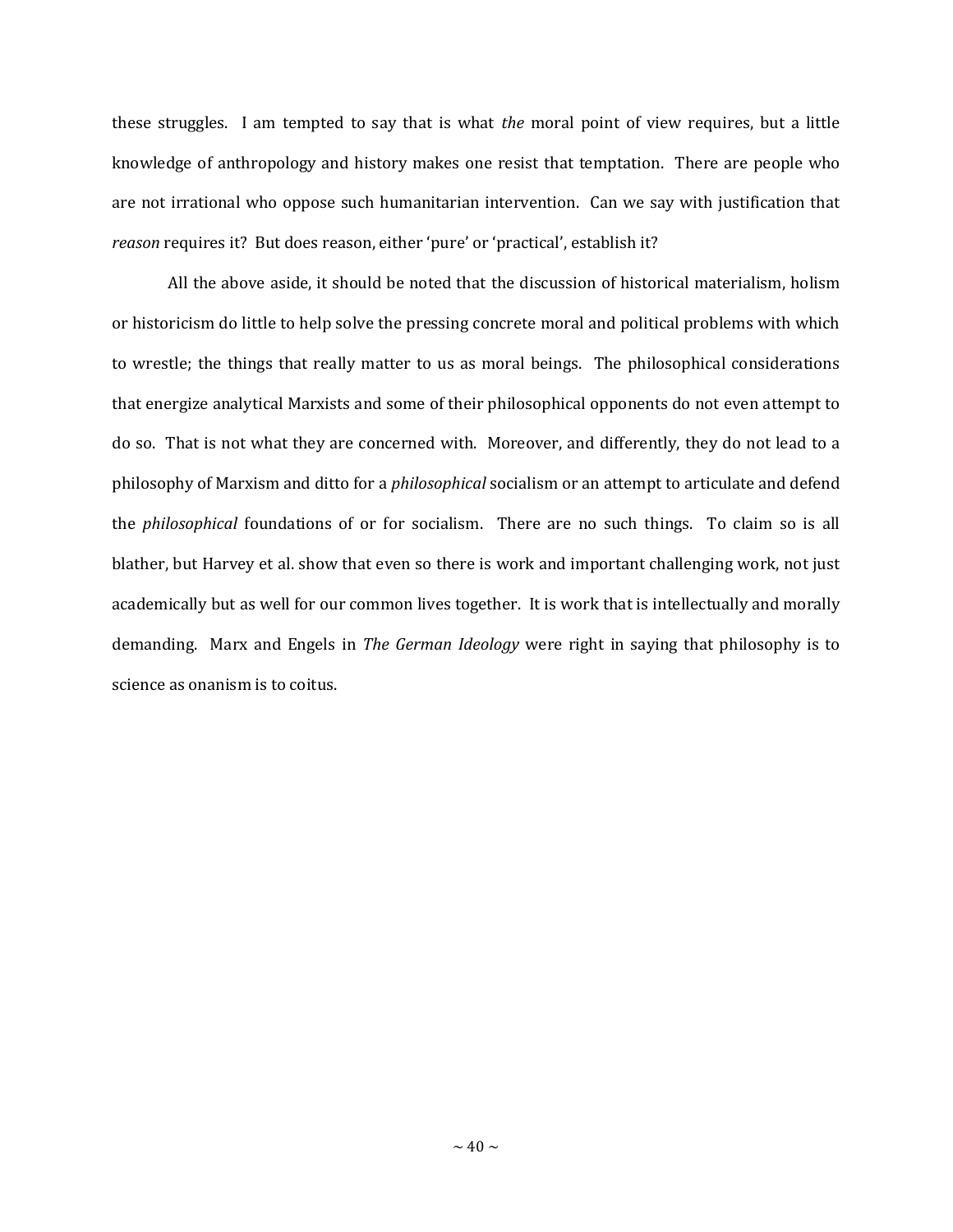## **Notes**

 $\overline{a}$ 

<sup>1</sup> I have been asked if it is pure daydreaming to think that a change in *ethos* might come from the middle class and even from the elite themselves if only because they are driven by pressures of necessity. I don't know if it is pure daydreaming or not to think of this as a feasible possibility. The historical record does not encourage such thoughts. There have always been members of the elite, the upper classes and the middle classes who have become 'class traitors' and struggled for radical change, e.g., Condorcet, Engels, Marx, Lenin, Kropotkin, Bertrand Russell, Noam Chomsky, and Edward Said. But the middle class taken as a whole has never come over or even a large portion of it and capitalists, except occasionally a few individual capitalists, have never come over. (Is it reasonable to expect that in our extreme circumstances they will?) In the later Section X, I discuss to what extent capitalists, pushed by global warming problems, are likely to change and go over to a different orientation than they have traditionally occupied. It is possible, but there is little to encourage us to think it is likely. I wouldn't bet my ranch on it. Still, given the urgency, we must struggle for that while keeping our socialist options open.

<sup>2</sup> Does this contradict the title—the pessimism of the intellect and the optimism of the will—of the collection of essays of my political writings that David Rondel and Alex Sager are bringing out? No, not for the essays they are using. They fit Gramsci's slogan. But in my latest writings the slogan should be changed to 'The pessimism of the intellect and the *determination* of the will'. I am increasingly pessimistic about the fate of socialism, but I am more determined than ever to struggle for it.

<sup>3</sup> I was asked here 'Should you use something less strident?' Perhaps? Being a fallibilist philosopher, I should perhaps prefer it. But given what is at issue, I shall stick with my stridency.

<sup>4</sup> Usually we can say that if something is reasonable then it is desirable, but not always. Two things could be equally reasonable and one could be desirable and the other less so. Should we say that they are both desirable but, though equally reasonable, one is more desirable than another? However, nothing could be desirable if it were not reasonable *or* not unreasonable. Being reasonable or not unreasonable is a necessary condition for being desirable.

<sup>5</sup> I am not saying absurdly that social science equals socialism. Otherwise there could not be a social science that was not socialist. But that is absurd. There is plenty of social science that is not socialist. Some are even anti-socialist. But socialism deploys social science for a distinctive purpose and many of its distinctive claims and methods are social science claims. Its scientificity consists in that (Levine 2003).

 $6$  There is no contradiction here. Capitalism now (say at time t1) is all we can now or in the foreseeable future have to get a handle on climate change. It will not provide, if anything does, the means, the deployment of science and the mobilizations of human activity, to produce the necessary means to achieve the taming of it. Yet, given the urgency for action now, to curb it we must for the time go with capitalism. For now it is the only game in town. We are in a TINA situation. However, at time T2 with climate change at least minimally under control, what we should then do is concentrate on the ending of capitalism. Moreover, socialism's coming into being under those conditions would certainly not reverse the climate control gains achieved should they occur under capitalism. The unlikelihood of their occurrence under capitalism should make us fight now for both climate change and socialism, though for *now* we should give priority to climate change. Perhaps capitalism's very likely inaction will stimulate a fight for socialism. But the nagging fear is that that struggle will occur too late.

<sup>7</sup> 'Human world' may be troublesome for some. Certainly we do not mean any world with *homo sapiens* in it. We mean something which in considerable part has a moral sense. The world 'human' in such a context has a thick descriptive use. It is, that is, a term that is both descriptive and normative and inextricably so. We cannot isolate a purely normative part from a purely descriptive part. A human world is one where human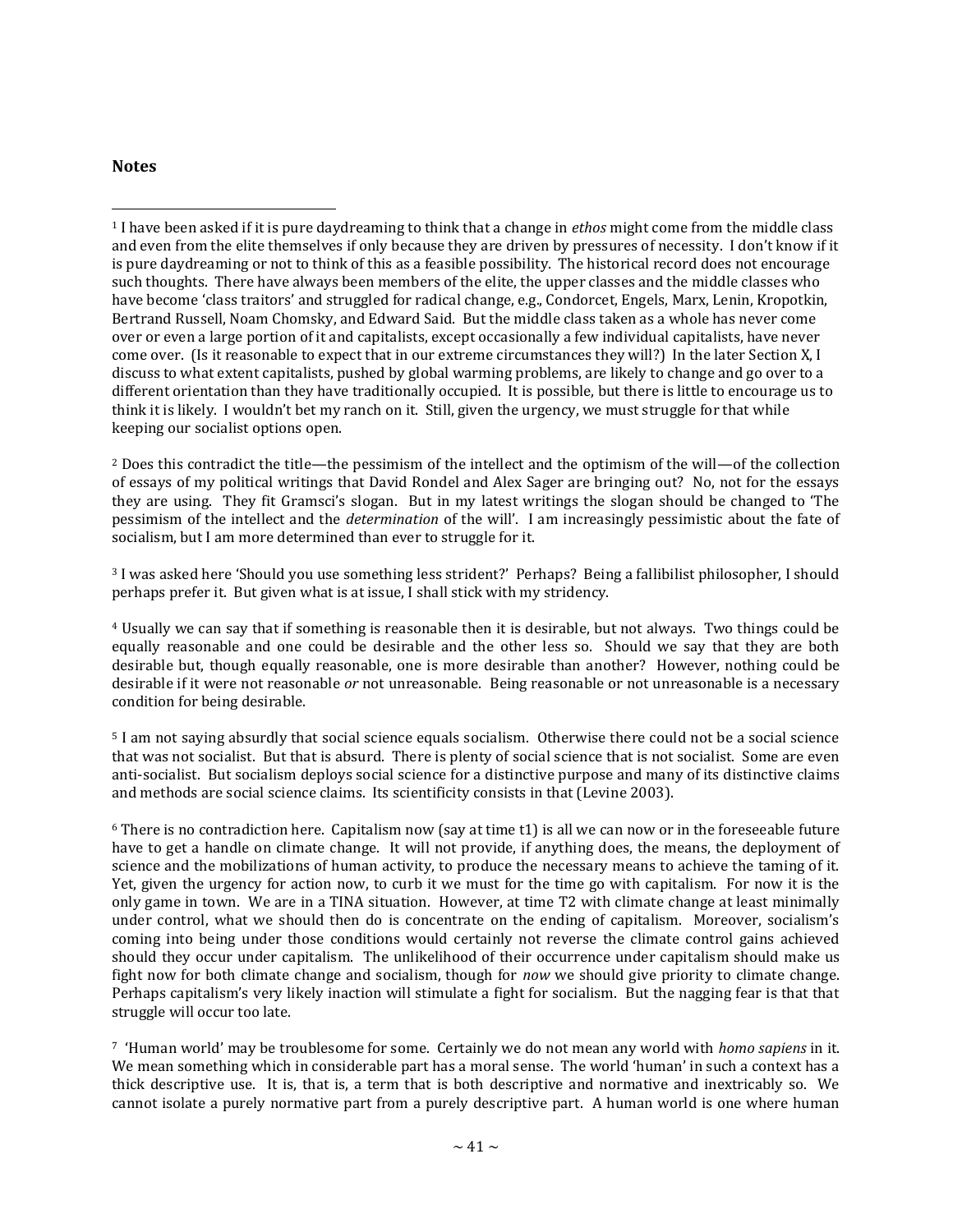$\overline{a}$ life is respected, where there is a reciprocal caring by human beings and for human beings (human beings care and are cared for). There is a respect for all human beings and for all of their rights, a world where human flourishing is cherished and where all compossible human needs are something to be, as far as possible, met and where compossible wants as well, though needs trump wants, are met. Only wants which harm others or undermined needs are proscribed. *Something* like this is believed by all progressives (social liberals, social democrats, communists and socialist anarchists). We progressives all believe *something* like this, though we will give it different nuances. But there are plenty of other people who do not: fascists of all kinds, absolute monarchists (such as in Saudi Arabia), racists of all kinds, clannists of all kinds, highly educated white administrators in the former Colonial world who take people of color to be inferior, religious adherents who are Jewish, Christian or Moslem fundamentalists or dogmatists who would undermine rival faiths or non-faiths, members of the upper classes or strata with their beliefs that they are justified in dominating and ruling the lower classes or strata. All of these people do not have what I have called a progressive orientation. Their non-progressive, indeed typically anti-progressive, orientations are generally rooted in ignorance and prejudice by their not having sufficient empirical knowledge with fact-sensitive normative views rooted in that knowledge. Rather, they have normative views without such grounds that are often little more than prejudices. However, is this true of all people having all such non-progressive orientations? Are all highly educated members of the elite caught up in ignorance and prejudice when they feel superior to illiterate persons from the slums incapable of work and just driving drugged-up in the world without aim? If the highly educated person is reflective and genuinely educated, he/she will recognize that there but by the good fortune of a privileged background go they. But such a person may recognize and knowledge that while still feeling superior. Must that be a matter of self-deception or prejudice? They *may*  feel guilty about what results from their good luck, but they may still continue to feel their superiority. If they do, must they be self-deceived or in some way irrational or suffer from a rational defect? Whatever we say here, still we progressives (characterized as I have above) will stick with our cosmopolitan and egalitarian belief that the life of everyone matters and matters equally while fully realizing that is not what everyone believes and that is not at all the way the world goes. Does the position we are in here come down to what the existentialist philosopher Sartre believed, the logical empiricist Ayer believed all his adult life and the Swedish philosopher Hägerström believed, namely that we have here an inescapable matter of decision and commitment and not a matter of knowledge or grounded believe (something that Rawls rejected from his doctoral dissertation on to his final writings)? Are we (*pace* Rawls) caught up in such a decisionalism?

<sup>8</sup> What I will say here is not unrelated to what was said in the previous note. From the passage just before note 8 in the text, the question 'Why should I be moral?' raised its ugly head and with that what most philosophers think is its confused head. If 'Why should I(any person) be moral?' is confused with the question 'Why should *we* be moral?', then it is an utterly absurd question devastated by a straightforward Hobbesian response. If we did not have some form of morality, or at least some regulation of social life, life would be nasty, brutish and short. Moreover, many philosophers, H. A. Prichard and W. D. Ross preeminently, think 'Why should I be moral?' is a senseless question. It comes to asking 'Why morally ought I to do what I morally ought to do?' which is of a class with 'Why are all round things round?'. The supposed question 'Why should I be moral?' is a logically absurd question and 'Why should we be moral?' has an unproblematic, obvious straightforwardly Hobbesian answer. I can agree about 'Why should *we* be moral?' but I think things are not so plainly settled about 'Why should I be moral?'. I also agree with Rorty that no even mildly reflective and informed person who thinks about how to live her life would take seriously 'Why should I be moral?'. It is on a par with 'Why not boil babies?'. What goes on here, Rorty would say, is just Philosophy. It is the arguing whether the tree we see in Moore's garden really exists or whether it is just a sense-datum. Whatever answer we give to 'Why should I be moral?', we say something idle or nonsensical—something that makes no practical different to our behavior. We would, except when we are doing Philosophy, never ask that question. We would have to be in Hume's Philosopher's closet to do so. Such disputes between philosophers make no practical difference. Nothing is going to change in the lives of people, including philosophers, no matter how they answer that question or dispose of it. It is a paper nihilism. What makes no practical difference is no difference. Still, the passages just before note 8 seem at least to drive us to see that if we push disagreement over morality hard enough, we finally run out of reasons and just have to choose what to be committed to, what to do. We just have to decide without compelling reasons what it is we are to do, what kind of person to be. That we morally ought to do what the moral point of view tells us we morally must do is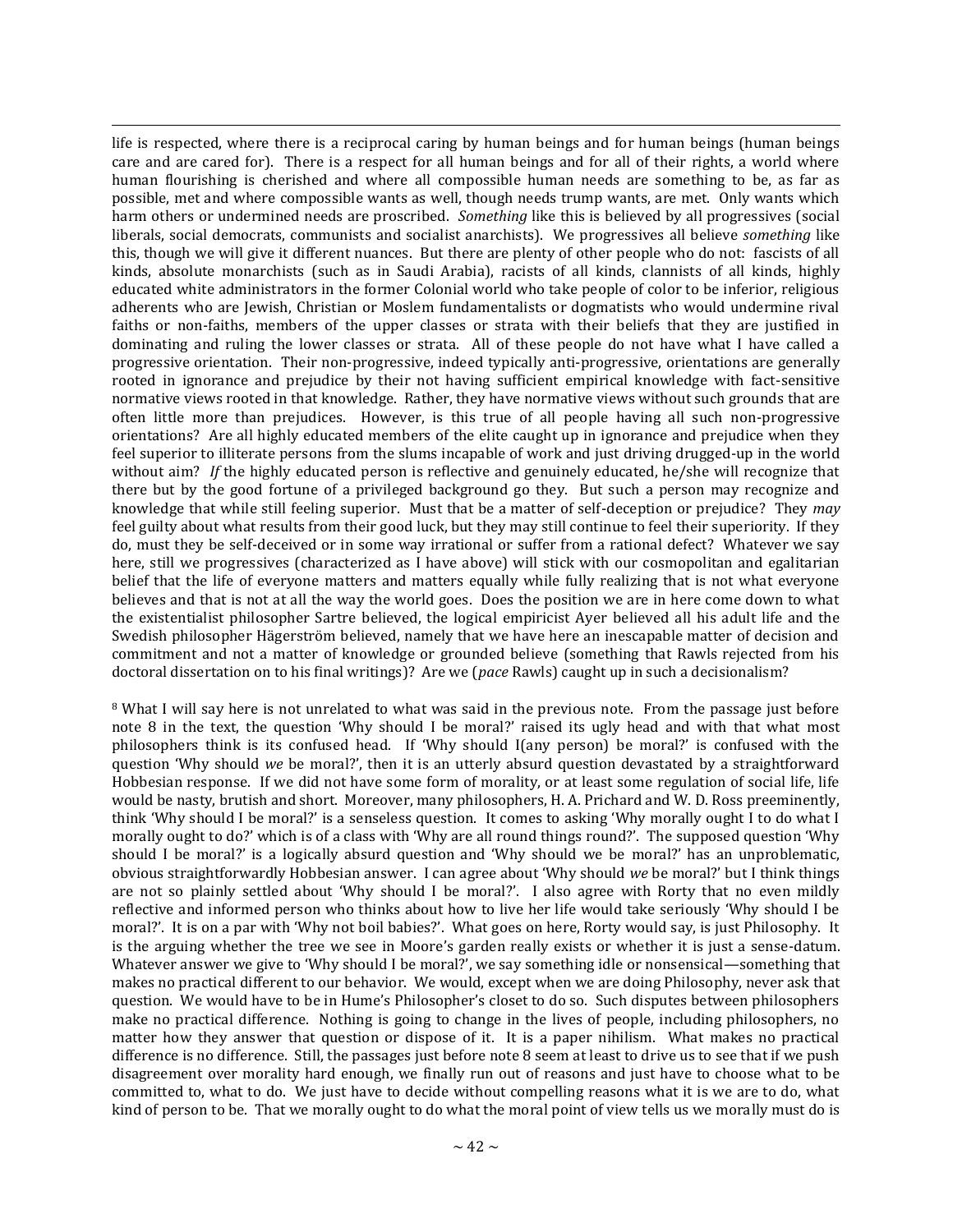$\overline{a}$ tautological and thus empty. But why ought a person do what he morally ought to do because that is what he morally must do? Remember that not all 'oughts' and 'shoulds' are moral ones, e.g., 'You should put butter on your toast after you toast it, not before.' Why must a person do what he acknowledges is the moral thing to do? He could rationally ignore, except prudentially, what morality requires of him. But what it is prudent to do need not be the moral thing to do. Why shouldn't he free-ride and be a person of good morals rather than a morally good person, a person of good morals doing discretely whatever he wants or whatever is in his interest with moral considerations only being prudentially or instrumentally regarded? Why is the discrete immoralist any less rational than the through-and-through morally willed person, Kant's person of good will? There seems at least that there is nothing non-question begging that we can say. All we can do is fall back on Rorty's claim that we never ask this question, even to ourselves, in any real life discussion or reflection about what is to be done. Why do what is acknowledged to be the morally overriding thing to do never comes up in real life situations and what (*pace* Cohen) makes no practical difference makes no philosophical difference either. But why accept that and why cut off such a question even when it arises only in a philosopher's closet? Isn't 'Why do the morally acknowledged thing?' as bad a question as asking 'Why believe that time is real?' or 'Why believe there are any physical things?'. But is it? That it is doesn't seem so evident (Nielsen 1989, most particularly 167-206 and 269-300).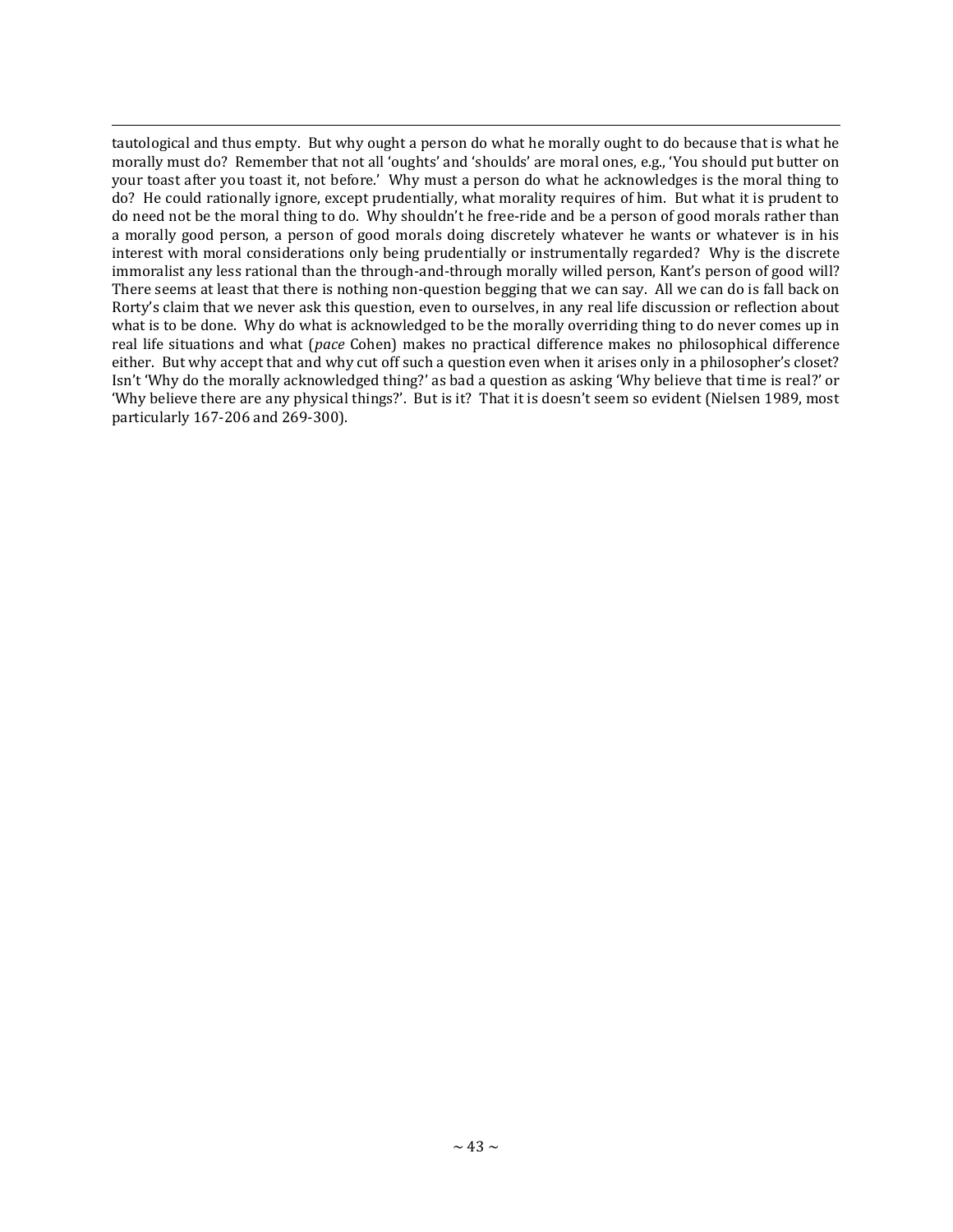## **Bibliography**

 $\overline{a}$ 

*Note: This bibliography contains not only references to the citations listed in the text but, as well, references to the broadly Marxian and otherwise radical social scientists listed in Section II.*

Achar, Gilbert (2000): "The 'Historical Pessimism' of Perry Anderson." *International Socialism Journal*, 1-5.

- Ahmad, Aijazv (2003): "Imperialism in Our Time." In Colin Leys & Leo Panitch (Eds.), *The New Imperial Challenge: Socialist Register 2004* (43-62).New York, NY: Monthly Review Press.
- Ali, Tariq (2000): "Throttling Iraq." *New Left Review*, 5-14.

\_\_\_\_\_\_\_ (2002): *The Clash of Fundamentalisms: Crusades, Jihads and Modernity.* London, UK: Verso.

\_\_\_\_\_\_\_ (2008): "Kyber Impasse." *New Left Review* 50, 5-26.

\_\_\_\_\_\_\_ (2010): "Obama at War." *New Left Review* 61, 99-116.

- Amin, Samir (2006a): *Beyond US Hegemony? Assessing the Prospects for a Multipolar World.* London, UK: Zed Books.
- \_\_\_\_\_\_\_ (2006b): *A Life Looking Forward: Memoirs of an Independent Marxist.* London, UK: Zed Books.

\_\_\_\_\_\_\_ (2008): *The World We Wish to See.* New York, NY: Monthly Review Press.

Anderson, Perry (2000): "Renewals." *New Left Review* 5-24.

\_\_\_\_\_\_\_ (2005): *Spectrum.* London, UK: Verso.

\_\_\_\_\_\_\_ (2009): *The New Old World.* London, UK: Verso.

\_\_\_\_\_\_\_ (2010): "Two Revolutions." *New Left Review* 61, 59-98.

Arrighi, Giovanni (1991): "World Income Inequalities and the Future of Socialism." *New Left Review,* 67-98.

\_\_\_\_\_\_\_ (1994): *The Long Twentieth Century: Money, Power and the Origins of Our Times.* New York, NY: Verso.

Balakrishnan, Gopal (2009): "Speculations on the Stationary State." *New Left Review*, 5-26.

Barrett, P., Chavez, D., Rodriguez-Garavito, C., (Eds.) (2008): *The New Latin American Left: Utopia Reborn.* London, UK: Pluto Press.

Barry, Brian (2005): *Why Social Justice Matters.* Cambridge, UK: Polity Press.

Beehler, Rodger (2006): *The Theory not the Theorist: The Case of Karl Marx.* New York, NY: University Press of America.

Boggs, Carl (2009): *The Crimes of Empire: Rogue Superpower and World Domination.* London, UK: Pluto Press.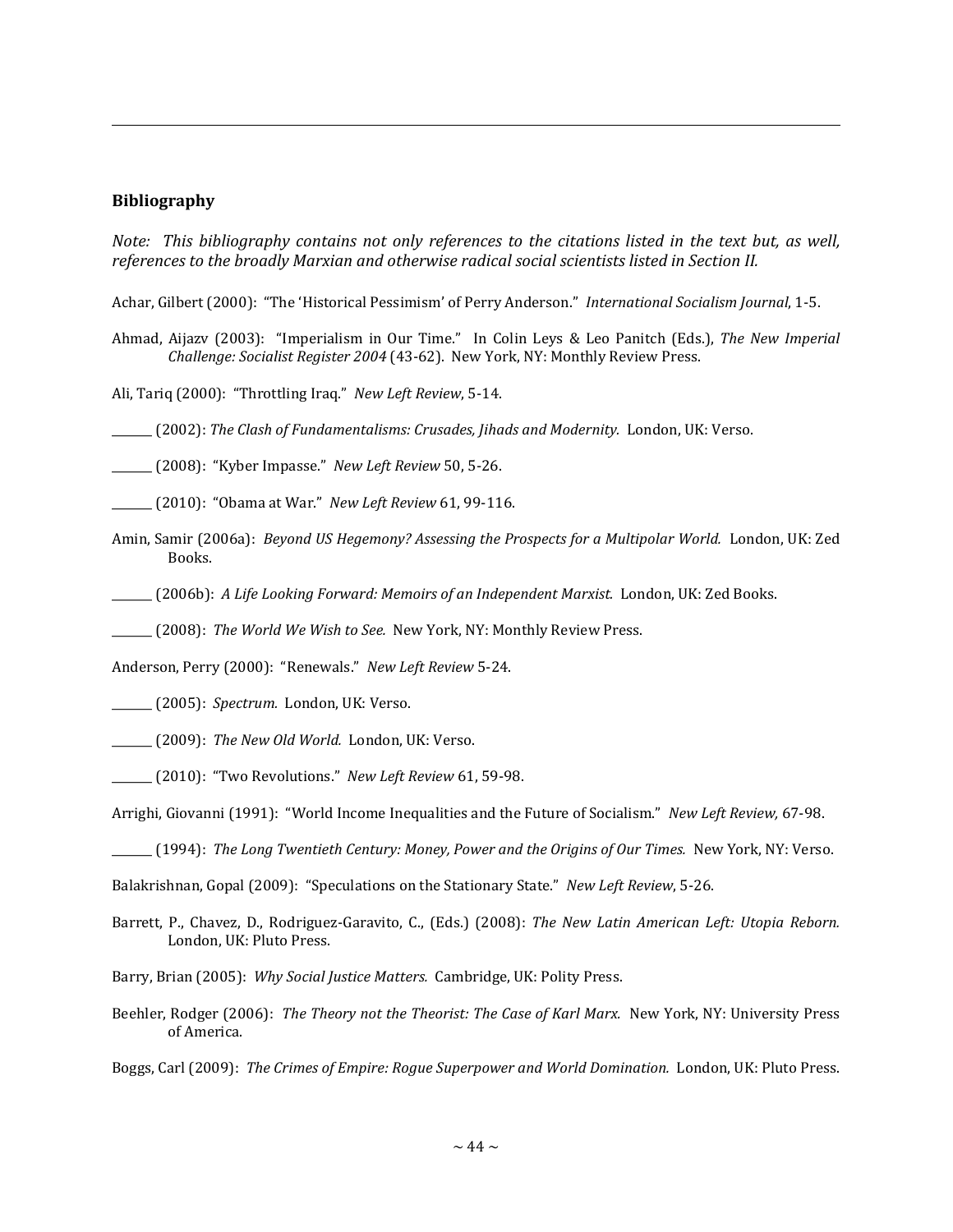Boron, Atilio (2008): "Promises and Challenges: The Latin American Left at the Start of the Twenty-First Century." In P. Barrett, D. Chavez and C. Rodriguez-Garavito (Eds.), *The New Latin American Left: Utopia Reborn* (232-54). London, UK: Pluto Press.

Brenner, Robert (2002): *The Boom and the Bubble.* London, UK: Verso.

\_\_\_\_\_\_\_ (2007): "Politics in America." *New Left Review* 93, 33-59.

 $\overline{a}$ 

Burstyn, Varda (2004): "The New Imperial Order Foretold." In Leo Panitch and Colin Leys (Eds.), *The Empire Reloaded: Socialist Register 2005* (1-22*).* New York, NY: Monthly Review Press.

Castro, Fidel with Ignacio Raminot (2009): *My Life.* London, UK: Penguin Books.

Chávez, Hugo (2005): *Understanding the Venezuelan Revolution: Hugo Chavez Talks to Marta Harnecker.* New York, NY: Monthly Review Press.

Cohen, G. A. (1982): "Functional Explanation, Consequence Explanation and Marxism." *Inquiry* 25(1).

\_\_\_\_\_\_\_ (2001): *Karl Marx's Theory of History: A Defense* (expanded edition.). Princeton, NJ: Princeton University Press.

\_\_\_\_\_\_\_ (2009): *Why Not Socialism?* Princeton, NJ: Princeton University Press.

Davis, Mike (2006): *Planet of Slums.* London, UK: Verso.

\_\_\_\_\_\_\_ (2010): "Building the Ark." *New Left Review* 61, 29-48.

Elliott, Gregory (2008): *Ends in Sight.* London, UK: Pluto Press.

\_\_\_\_\_\_\_ (2010): *Hobsbawm: History and Politics.* London, UK: Pluto Press.

Geuss, Raymond (2005): "The Politics of Managing Decline." *Theoria* 108.

\_\_\_\_\_\_\_ (2008): *Philosophy and Real Politics.* Princeton, NJ: Princeton University Press.

- Ghosh, Jayati (2004): "Imperialist Globalisation and the Political Economy of South Asia." In A. Freeman and B. Kagarlitsky (Eds.), *The Politics of Empire: Globalisation in Crisis* (97-116). London, UK: Pluto Press.
- Gowan, Peter (1999): *The Global Gamble: Washington's Faustian Bid for World Wide Dominance.* New York, NY: Verso.

\_\_\_\_\_\_\_ (2009): "The Ways of the World." *New Left Review* 59, 51-70.

- Gowan, P., Panitch, L, Shaw, M. (Eds.) (2001): "The State, Globalization, and the 'New Imperialism': A Round Table Discussion." *Historical Materialism* 9, 3-38.
- Gray, John (2009): "What Keynes Didn't Know." *London Review of Books* 31(29), 13-14.
- Harnecker, Camelia Pineiro (2009): "Workplace Democracy and Social Consciousness: A Study of Venezuelan Cooperatives." *Science and Society* 73(3), 309-39.

Harrison, Selig (2010): "Barack Obama Hasn't Banned the Bomb." *Le Monde diplomatique*, April 6.

Harvey, David (2003): *The New Imperialism.* New York, NY: Oxford University Press.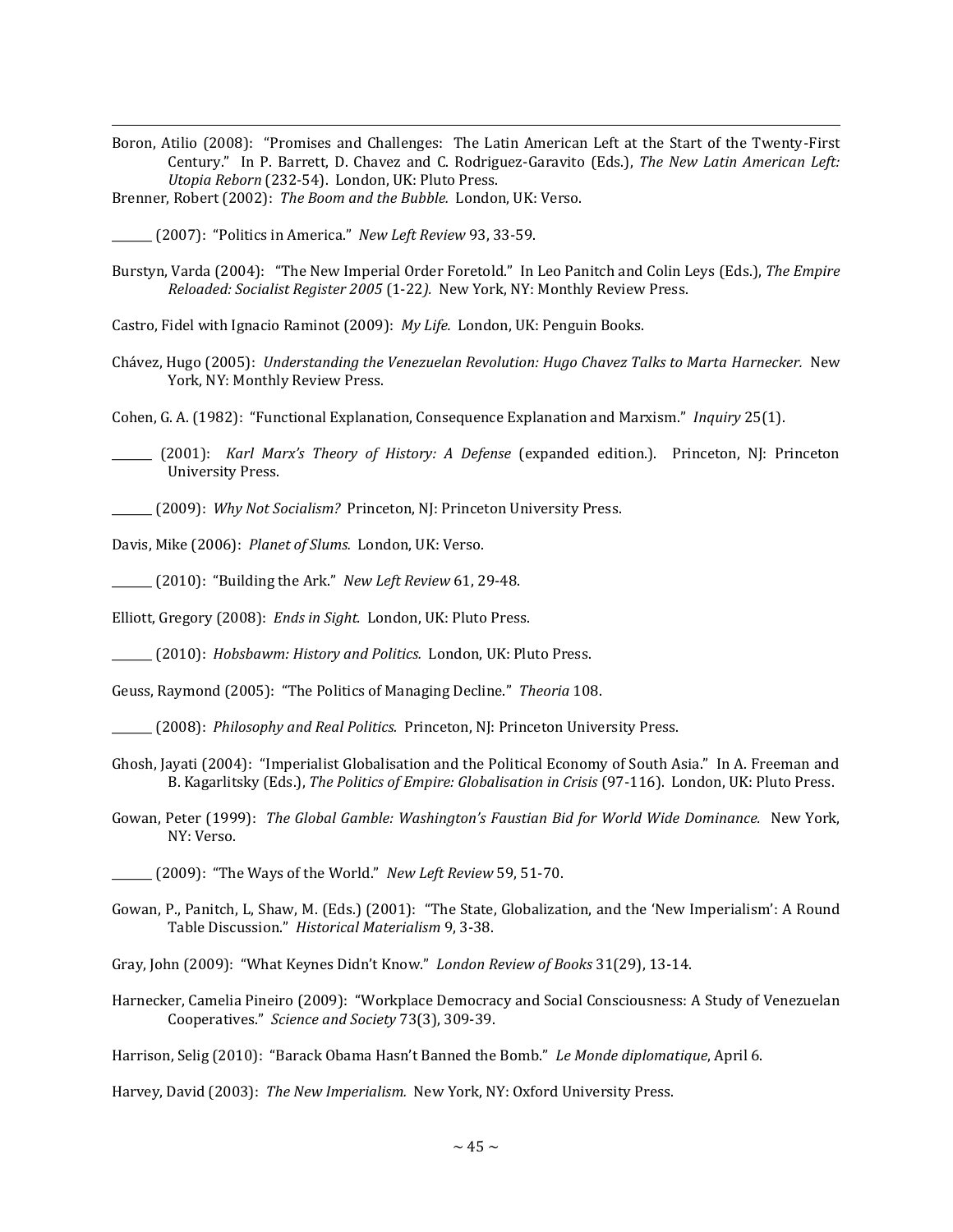\_\_\_\_\_\_\_ (2005): *A Brief History of Neoliberalism.* Oxford, UK: Oxford University Press.

Hobsbawm, Eric (1997): *On History.* New York, NY: The New Press.

 $\overline{a}$ 

\_\_\_\_\_\_\_ (1999): *On the Edge of the New Century.* New York, NY: The New Press.

\_\_\_\_\_\_\_ (2009): *On Empire: America, War and Global Supremacy.* London, UK: The New Press.

Johnson, Chalmers (2004): The Sorrows of Empire: Militarism, Secrecy, and the End of the Republic. New York, NY: Holt.

Kagarlitsky, Boris (2000): "The Suicide of *New Left Review.*" *International Socialism Journal,* 1-4.

- \_\_\_\_\_\_\_ (2004): "From Global Crisis to New Imperialism: The Case for a Radical Alternative." In A. Freeman and B. Kagarlitsky (Eds.), *The Politics of Empire* (241-57)*.* London, UK: Pluto Press.
- \_\_\_\_\_\_\_ (2005): "The Russian State in the Age of Empire." In Leo Panitch and Colin Leys (Eds.), *The Empire Reloaded: Socialist Register 2005.* New York, NY: Monthly Review Press.
- Lebowitz, Michael (2006): *Build It Now: Socialism for the Twenty-First Century.* New York, NY: Monthly Review Press.

\_\_\_\_\_\_\_ (2010): "Dialectic of the Bolivarian Revolution." *Monthly Review*, 56-62.

Levine, Andrew (1987): *The End of the State: A Marxist Reflection on an Idea of Rousseau's.* London, UK: Verso Books.

\_\_\_\_\_\_\_ (1993): *The General Will: Rousseau, Marx, Communism.* Cambridge, UK: Cambridge University Press.

- \_\_\_\_\_\_\_ (2003): *A Future for Marxism? Althusser, the Analytical Turn and the Revival of Socialist Theory*. London, UK: Pluto Press.
- \_\_\_\_\_\_\_ (2008): "Whatever Happened to Marxism?" In Michel Seymour and Matthias Fritsch (Eds.), *Reason and Emancipation* (183-91). Amherst, NY: Humanity Books.

Leys, Colin (2001): *Market-Driven Politics.* London, UK: Verso.

\_\_\_\_\_\_\_ (2009): *Total Capitalism: Market Politics, Market State.* London, UK: Merlin Press.

Nielsen, Kai (1989): *Why Be Moral?* Buffalo, NY: Prometheus Press.

\_\_\_\_\_\_\_ (1993): "On Taking Historical Materialism Seriously." *Dialogue* 22, 319-38.

\_\_\_\_\_\_\_ (2001): "Moral Point of View." *Encyclopedia of Ethics Vol. II* (2nd ed.) (1141-45). New York, NY: Routledge.

Panitch, Leo (2008): *Renewing Socialism.* Ponting Pool, Wales: Merlin Press.

- Panitch, L. and Leys, C. (Eds.), (2004): *The Empire Reloaded: Socialist Register 2005.* New York, NY: Monthly Review Press.
- Panitch, L. and Gindin S. (2004): "Global Capitalism and American Empire." In L. Panitch and C. Leys (Eds.), *The New Imperial Challenge* (1-43). London, UK: Merlin Press.